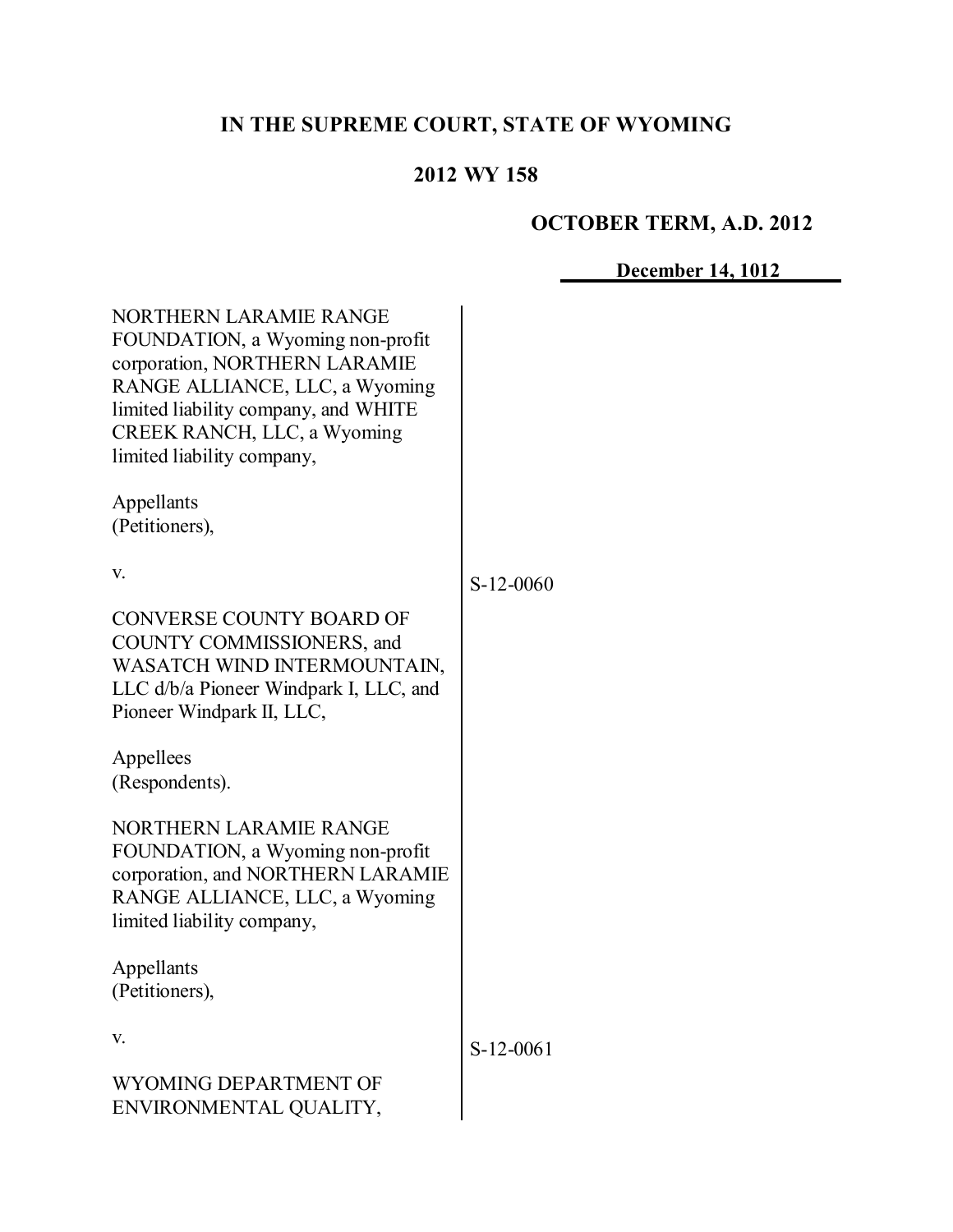INDUSTRIAL SITING DIVISION, and WASATCH WIND INTERMOUNTAIN, LLC d/b/a Pioneer Windpark I, LLC, and Pioneer Windpark II, LLC,

Appellees (Respondents).

#### *Appeal from the District Court of Converse County* The Honorable Keith G. Kautz, Judge

## *Representing Appellants:*

Peter C. Nicolaysen and Pamela M. Brondos of Nicolaysen & Associates, P.C., Casper, Wyoming. Argument by Mr. Nicolaysen.

## *Representing Appellee Converse County Board of County Commissioners:* No Appearance.

#### *Representing Appellee Wasatch Wind Intermountain, LLC:*

Brent R. Kunz and Lucas Buckley of Hathaway & Kunz, P.C., Cheyenne, Wyoming; John A. Masterson and Alaina M. Stedillie of Rothgerber Johnson & Lyons LLP, Casper, Wyoming. Argument by Mr. Masterson.

## *Representing Appellee Wyoming Department of Environmental Quality, Industrial Division :*

Gregory A. Phillips, Wyoming Attorney General; Jay A. Jerde, Deputy Attorney General; Luke J. Esch, Senior Assistant Attorney General. Argument by Mr. Esch.

## *Before KITE, C.J., and GOLDEN\*, HILL, VOIGT, and BURKE, JJ.*

*\*Justice Golden retired effective September 30, 2012.*

**NOTICE: This opinion is subject to formal revision before publication in Pacific Reporter Third. Readers are requested to notify the Clerk of the Supreme Court, Supreme Court Building, Cheyenne, Wyoming 82002, of typographical or other formal errors so correction may be made before final publication in the permanent volume.**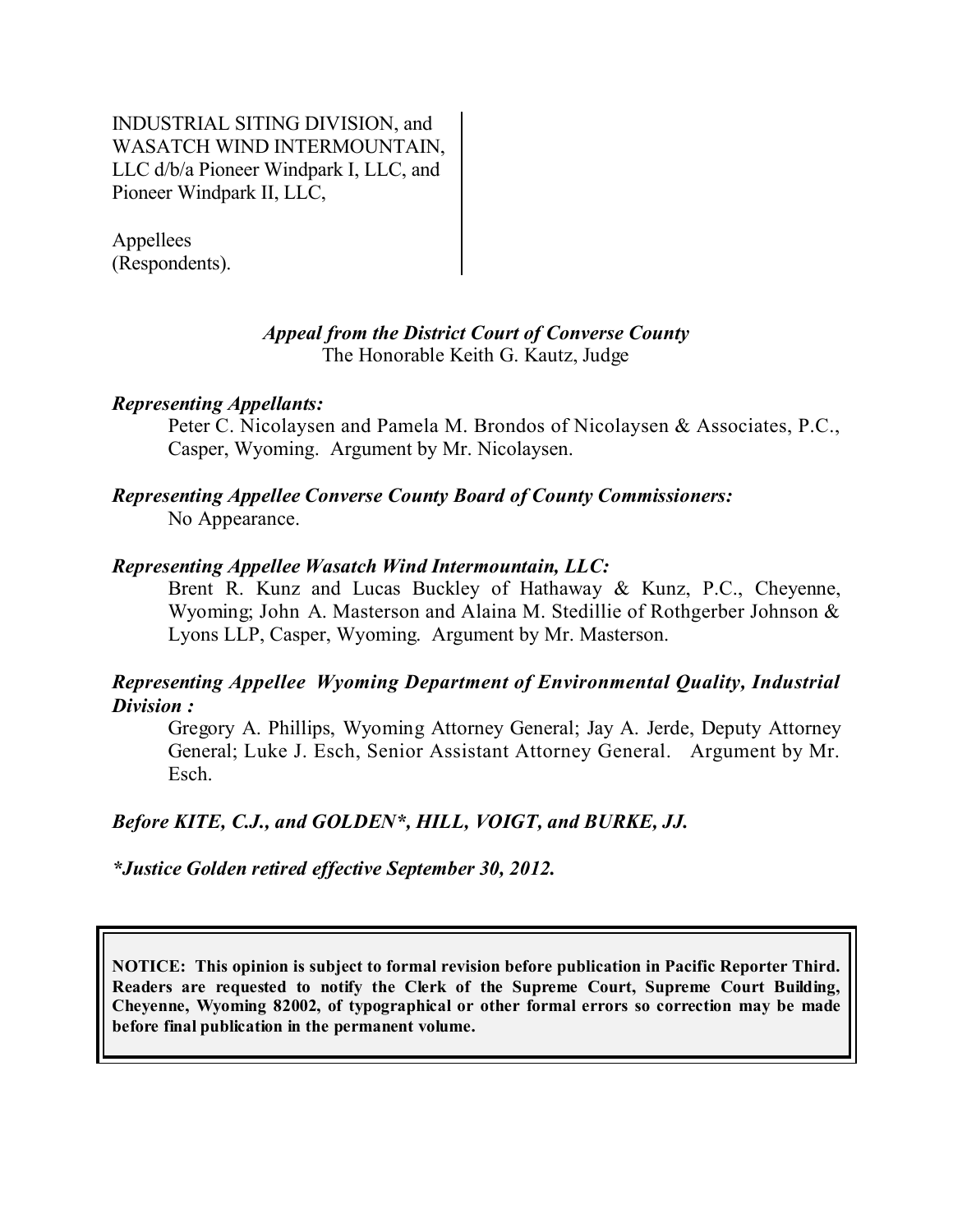## **KITE, Chief Justice.**

[¶1] This appeal involves two permitting actions for a wind energy project in the mountains of Converse County. In Case No. S-12-0060, the Northern Laramie Range Alliance, LLC (NLRA), Northern Laramie Range Foundation (NLRF) and White Creek Ranch, LLC ("the objectors") challenge the district court's affirmance of the Converse County Board of County Commissioners' (Board) decision to grant Wasatch Wind Intermountain, LLC's (Wasatch) application for a Wind Energy Conversion System Permit (WECS permit). They also challenge the district court's rulings that NLRA and NLRF did not have standing to appeal the Board's decision. We conclude NLRA has standing, but NLRF does not. We further rule the Board properly granted Wasatch's application for a WECS permit. Consequently, in Case No. S-12-0060, we affirm in part and reverse in part.

[¶2] In the second case, Case No. S-12-0061, NLRA and NLRF ("the objectors") challenge the district court's affirmance of the Wyoming Department of Environmental Quality, Industrial Siting Council's (ISC) decision to grant a state industrial siting permit for construction of the project. We conclude the agency acted within its authority, and there is sufficient evidence to justify its decision. Consequently, we affirm the district court's decision in Case No.  $S-12-0061$ .

## **ISSUES**

[¶3] The issues in the Converse County case, Case No. S-12-0060, may be summarized as follows:

- 1. What is the appropriate standard of review of the Board's action?
- 2. Do NLRF, NLRA and/or White Creek Ranch have standing to appeal?
- 3. Did the Board act in an arbitrary or capricious manner, abuse its discretion or otherwise act in a manner not in accordance with law when it ruled Wasatch's application was complete and granted it a WECS permit?
	- a. Was the traffic study adequate?
	- b. Was there sufficient evidence of financial assurances?
- 4. Were proper notifications given to nearby landowners?

 <sup>1</sup> In Case No. S-12-0060, the Converse County Board of County Commissioners is listed as an appellee, but it did not file a brief or otherwise appear. In Case No. S-12-0061, Wasatch and the Industrial Siting Division (ISD) both appeared and filed briefs as appellees.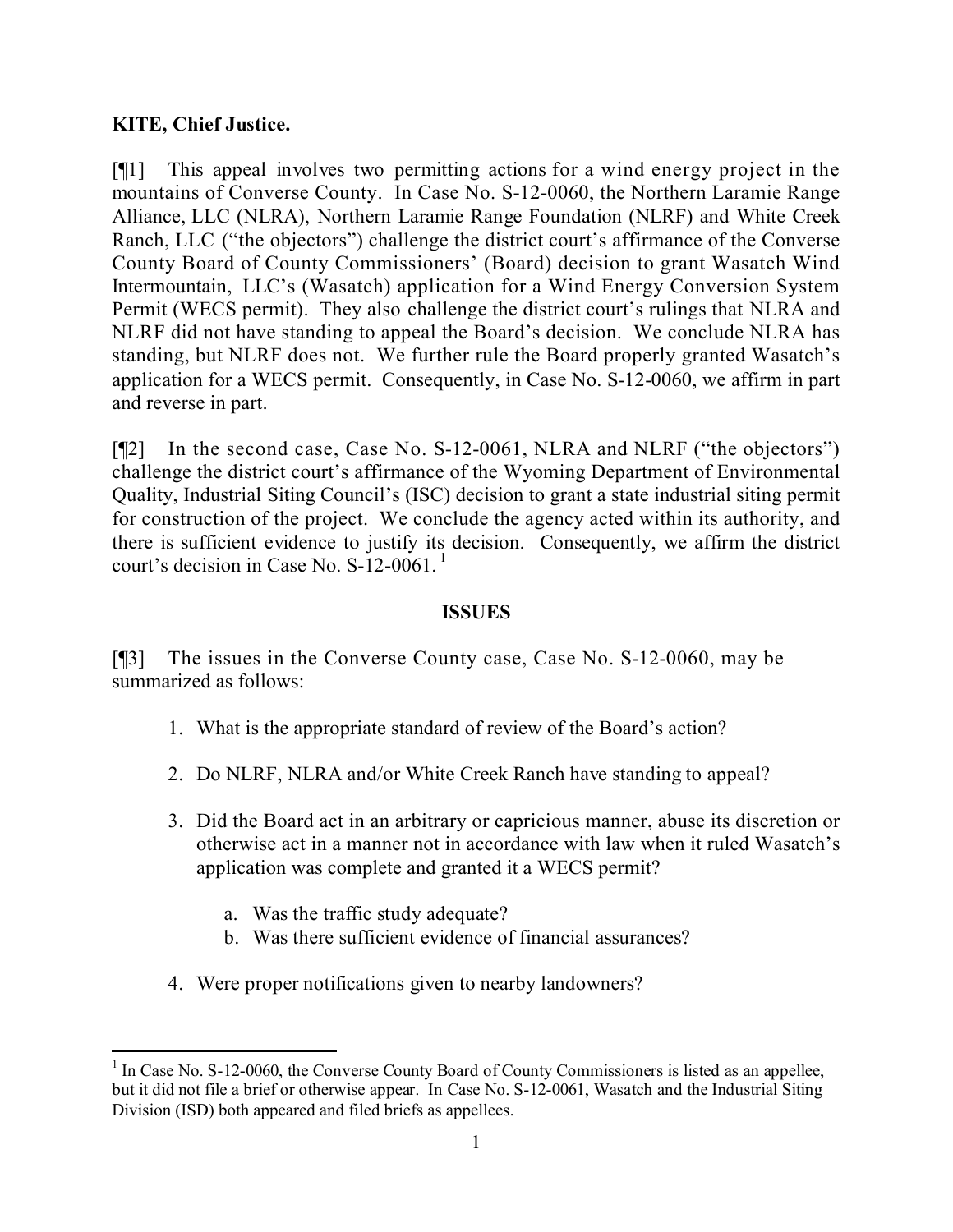- 5. Were the objectors denied due process of law?
- [¶4] The issues raised in Case No. S-12-0061 are:
	- 1. Was it lawful for the ISC to issue the industrial siting permit subject to Special Condition #19 which required Wasatch to provide further evidence of its financial resources prior to construction of the project?
	- 2. Did the ISC properly conclude that, with the inclusion of Special Condition #19, Wasatch had met the financial assurance requirement and was entitled to a permit?
	- 3. Were the ISC's findings that the project will not pose a threat of serious injury to the environment or to the social and economic condition or inhabitants in the affected area supported by substantial evidence?

## **FACTS**

[¶5] These consolidated cases involve two different permits issued to Wasatch allowing it to construct and operate a two-phase wind energy project in the Northern Laramie mountain range near Glenrock in Converse County, Wyoming. The project, called Pioneer Wind Park I and II, includes sixty-two wind turbines, together with support structures and transmission lines, and is to be constructed entirely on private land leased by Wasatch.

[¶6] In Case No. S-12-0060, NLRA, NLRF and White Creek Ranch challenge the Board's decision granting Wasatch a WECS permit. The Board held a public hearing on Wasatch's application on April 11, 2011, considered written comments and made its decision at a second public hearing on May 3, 2011. The objectors petitioned the district court for review of the Board's decision. The district court ruled that neither NLRA nor NLRF had standing to appeal, but found that White Creek Ranch did, and, after considering the merits, the district court affirmed the Board's decision.

[¶7] In Case No. S-12-0061, NLRA and NLRF challenge the ISC's order granting Wasatch a state industrial siting permit for construction and operation of the wind energy project. Wasatch filed its application for a permit with the ISD on February 2, 2011.<sup>2</sup> The application process was very complex and included information about numerous areas of potential concern, including environment, wildlife, impacts on communities and labor resources, tax projections, financial resources, and others. The ISD reviewed the

 $\overline{a}$ 

 $2$  The ISD is a division of the Department of Environmental Quality and provides staff, oversight, technical advice, etc. for industrial siting. Wyo. Stat. Ann. §§ 35-12-103, 35-12-105, 35-12-110 (LexisNexis 2009). The ISC is an appointed council which acts as the decision-making body for industrial siting. Wyo. Stat. Ann. §§ 35-12-104 through106 (LexisNexis 2009).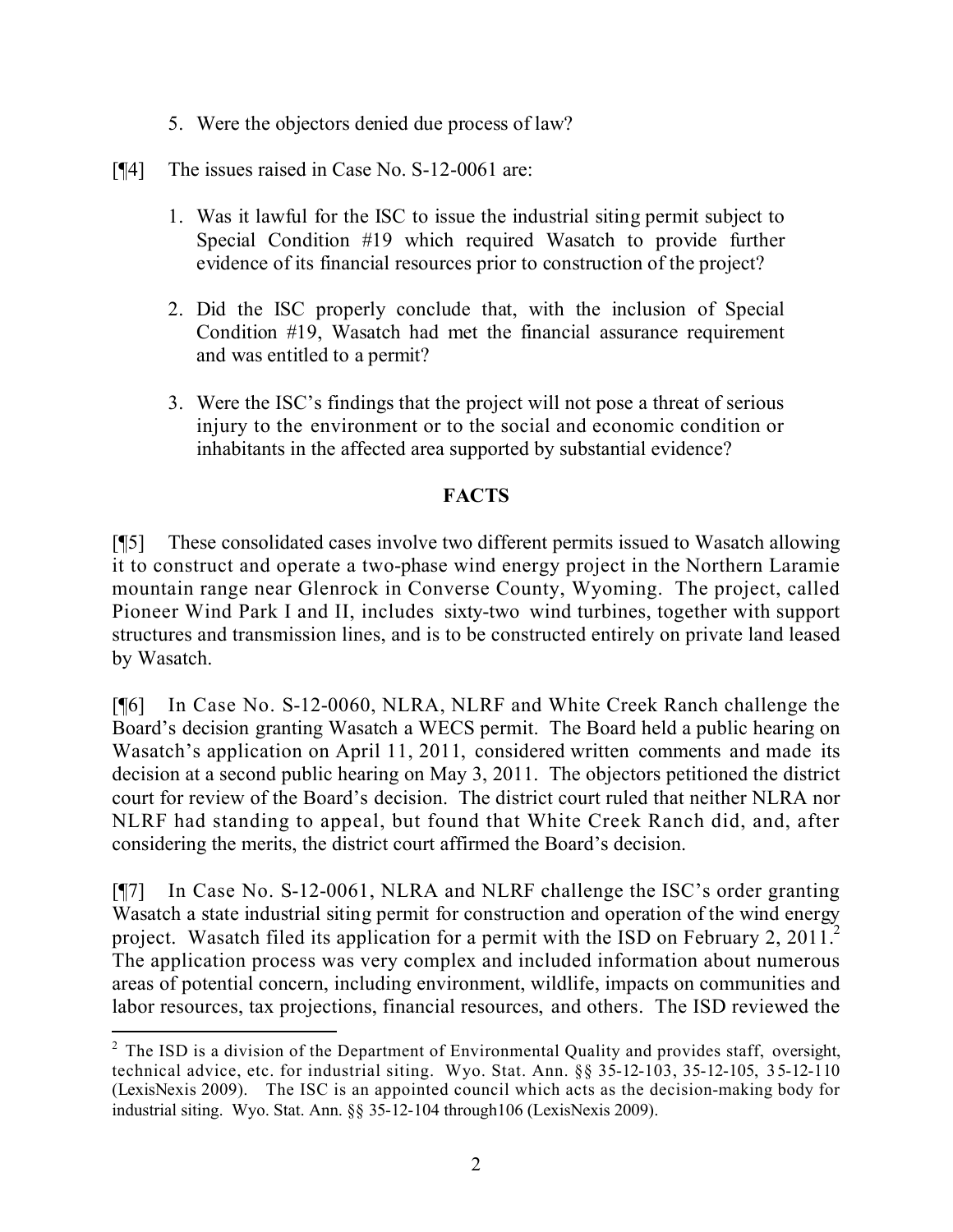application and identified some deficiencies, to which Wasatch responded. The ISD thereafter determined that Wasatch's application was complete, and the ISC considered it at a contested case hearing held over several days in May and June 2011. In addition to taking sworn testimony, the ISC also received and considered limited appearance statements from audience members. The ISC granted Wasatch's application and permitted the project; however, it included numerous conditions, some of which had to be fulfilled prior to the commencement of construction. NLRA and NLRF filed a petition for review of the ISC decision with the district court and that court affirmed.

[¶8] Both district court decisions were appealed to this Court and we consolidated them for review and decision. Additional facts will be described in our analysis of the issues.

## **STANDARD OF REVIEW**

[¶9] The two cases on appeal come to us from different types of administrative proceedings and that difference affects the standard of review we apply. For both cases, our review is governed by Wyo. Stat. Ann. § 16-3-114(c) (LexisNexis 2011):

> (c) To the extent necessary to make a decision and when presented, the reviewing court shall decide all relevant questions of law, interpret constitutional and statutory provisions, and determine the meaning or applicability of the terms of an agency action. In making the following determinations, the court shall review the whole record or those parts of it cited by a party and due account shall be taken of the rule of prejudicial error. The reviewing court shall:

> (i) Compel agency action unlawfully withheld or unreasonably delayed; and

> (ii) Hold unlawful and set aside agency action, findings and conclusions found to be:

> (A) Arbitrary, capricious, an abuse of discretion or otherwise not in accordance with law;

> (B) Contrary to constitutional right, power, privilege or immunity;

> (C) In excess of statutory jurisdiction, authority or limitations or lacking statutory right;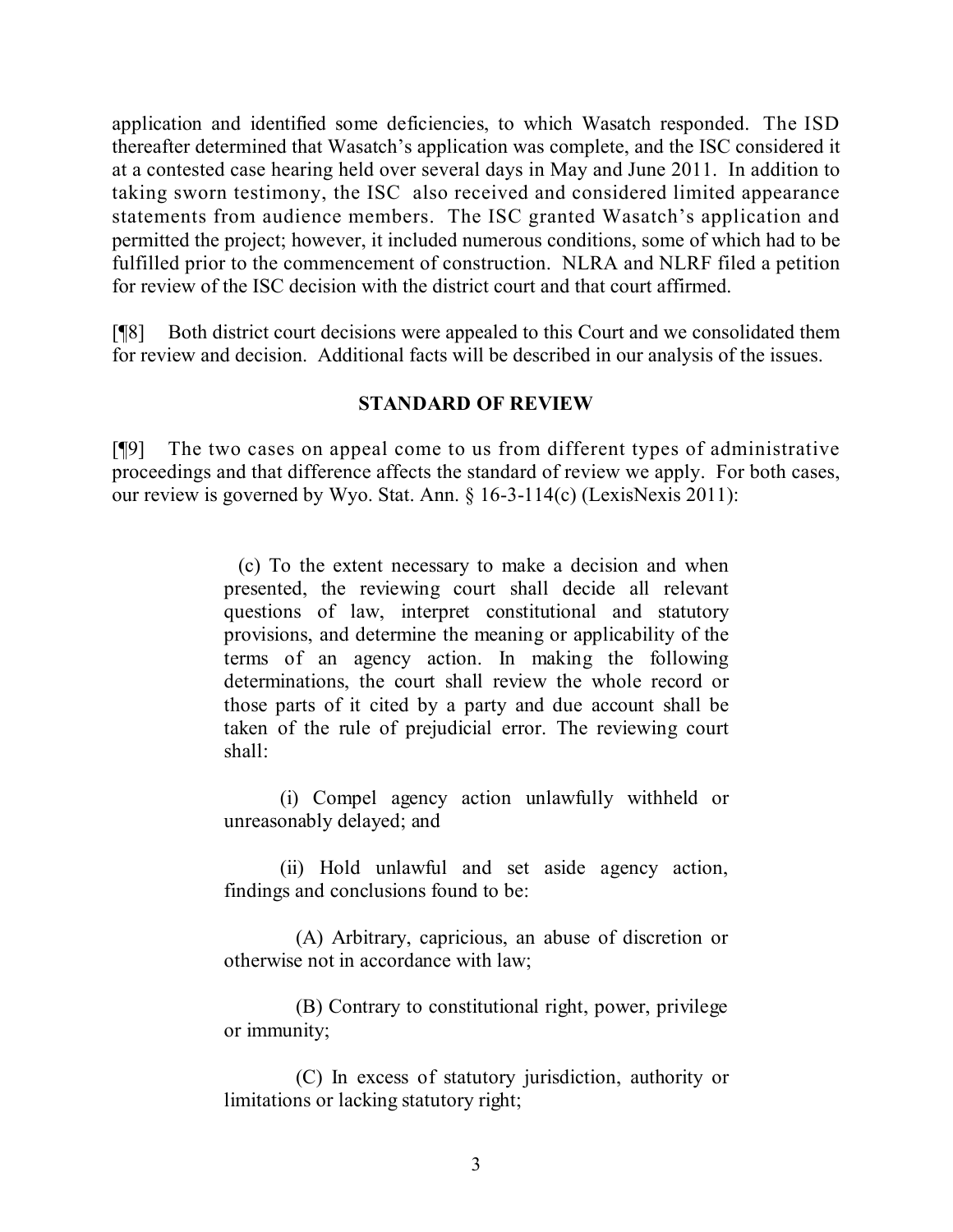(D) Without observance of procedure required by law; or

(E) Unsupported by substantial evidence in a case reviewed on the record of an agency hearing provided by statute.

[¶10] The Converse County permit case, No. S-12-0060, proceeded as a public hearing in accordance with Wyo. Stat. Ann. § 18-5-501 through § 18-5-513 (LexisNexis 2010) (statutes pertaining to county permitting of wind facilities) and the Converse County Wind Energy Siting Regulations. In accordance with  $\S$  18-5-506 and the county regulations, the proceeding was not a formal trial-type or contested case hearing, but an informal hearing where public comment was solicited. The witnesses were not sworn, comment times were limited and there was no typical cross examination or other indicia of a true adversarial process. After the hearing, the Board issued findings and a decision granting the WECS permit. *See* § 18-5-507. Because of the informal nature of the hearing, the district court applied the arbitrary and capricious standard of review rather than the substantial evidence standard applicable to factual findings made after formal contested case hearings under *Dale v. S & S Builders, LLC,* 2008 WY 84, 188 P.3d 554 (Wyo. 2008).

[¶11] The objectors claim the district court erred by using the arbitrary and capricious standard instead of the substantial evidence standard. In *Dale,* we provided a comprehensive review and reiteration of the standards of review for administrative decisions, specifically explaining the differences between the substantial evidence and arbitrary and capricious standards. Our task in applying the substantial evidence test is to

> examine the entire record to determine whether there is substantial evidence to support an agency's findings. If the agency's decision is supported by substantial evidence, we cannot properly substitute our judgment for that of the agency and must uphold the findings on appeal. Substantial evidence is relevant evidence which a reasonable mind might accept in support of the agency's conclusions.

*Id.*, 11, 188 P.3d at 558 (citations omitted). Further, when conducting a substantial evidence review of the record,

> the deference that normally is accorded the findings of fact by a trial court is extended to the administrative agency, and we do not adjust the decision of the agency unless it is clearly contrary to the overwhelming weight of the evidence on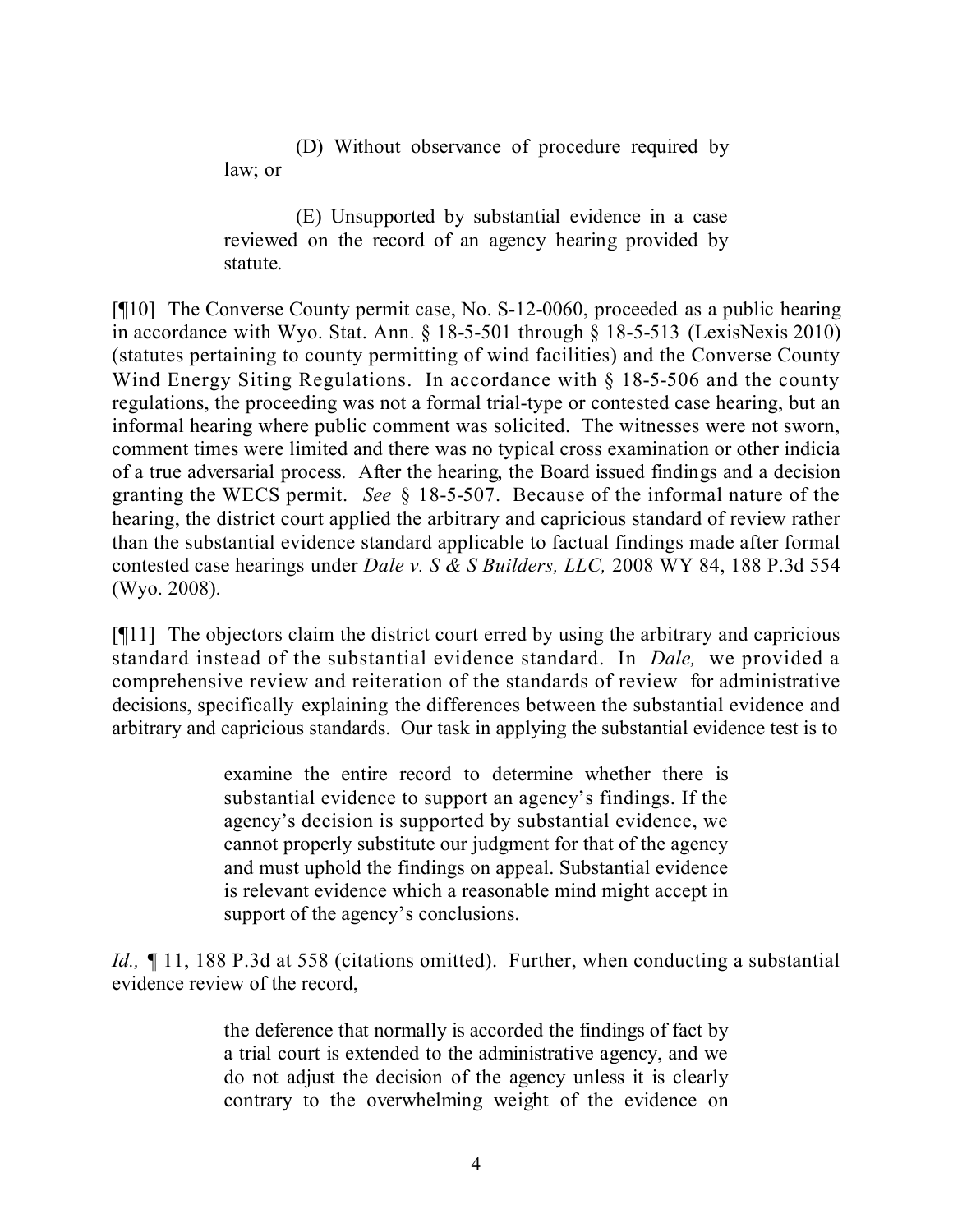record. This is so because, in such an instance, the administrative body is the trier of fact and has the duty to weigh the evidence and determine the credibility of witnesses.

*Id.*, ¶ 11, 188 P.3d at 558-59.

[¶12] The arbitrary and capricious standard also requires the reviewing court to consider the entire agency record to determine whether it reasonably could have made its findings and order based upon all the evidence before it. *Id., ¶* 12, 188 P.3d at 559, citing *Newman v. State ex rel. Wyo. Workers' Safety & Comp. Div.,* 2002 WY 91, ¶ 19, 49 P.3d 163, 170 (Wyo. 2002). However, "the arbitrary and capricious standard is more lenient and deferential to the agency than the substantial evidence standard because 'it requires only that there be a rational basis for the agency's decision.'" *Id.*

[¶13] Our primary focus in *Dale* was on determining the appropriate standard for reviewing an agency's factual findings after a contested case hearing. We ruled that, because of the confusion that had inured from using both the substantial evidence and arbitrary and capricious standards for reviewing evidentiary issues in contested case hearings, we would thereafter confine our review of the evidence to the substantial evidence standard. *Dale,* ¶¶ 16-22, 188 P.3d at 559-61. Nevertheless, we also addressed the proper use of the arbitrary and capricious standard of review and discussed its history under the Federal Administrative Procedure Act:

> The judicial review provision of the federal Administrative Procedures Act, 5 U.S.C. § 706, is similar to § 16–3–114(c). Historically under the federal act, the arbitrary and capricious standard was used to review informal adjudications. 33 Fed. Prac. & Proc., Judicial Review § 8334. *Friends of the Bow v. Thompson,* 124 F.3d 1210, 1214–17 (10th Cir.1997), demonstrates the traditional use of the arbitrary and capricious standard of review in adjudicative contexts. In that case, the Tenth Circuit Court of Appeals applied the arbitrary and capricious standard of review in 5 U.S.C. § 706 to review an agency's decision after an informal proceeding involving a timber sale. *See also, Citizens to Preserve Overton Park, Inc. v. Volpe,* 401 U.S. 402, 416, 91 S.Ct. 814, 28 L.Ed.2d 136 (1971). On the other hand, the substantial evidence standard has traditionally been applied to review evidentiary findings after formal, trial-type agency proceedings. 33 Fed. Prac. & Proc., Judicial Review §§ 8333.

*Id.*, **[20, 188 P.3d at 560-61** (footnote omitted).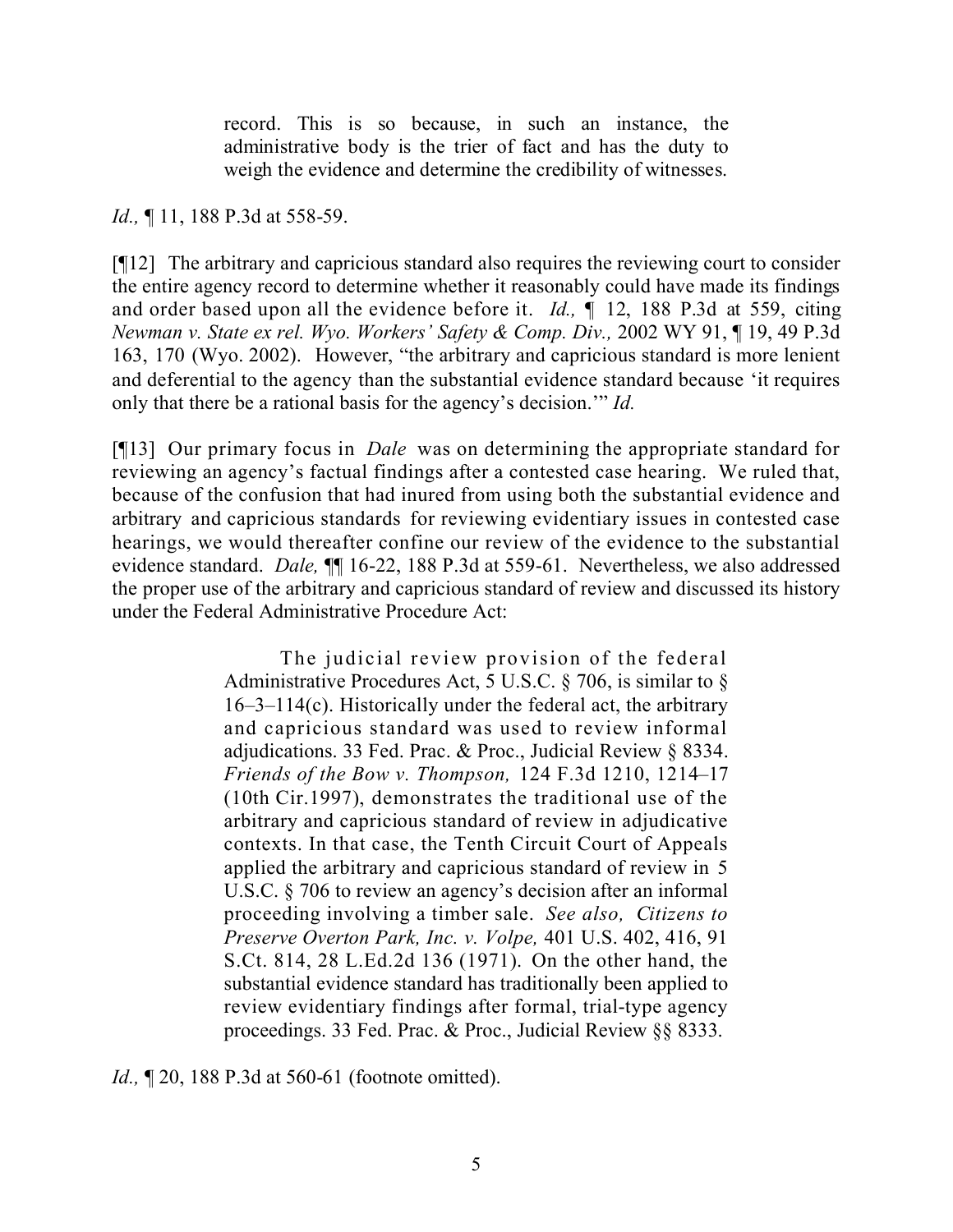[¶14] As referenced in *Dale,* the Federal Practice and Procedure treatise explains the rationale behind applying separate standards of review to agency actions arising from different types of agency proceedings. The treatise refers to substantial evidence review as "reasonableness review" and explains that "[r]easonableness review is appropriate any time an administrative program requires a high probability of correctness but cannot tolerate judicial duplication of administrative decision making. Traditionally, this combination exists when the decision was made through a formal, trial-like proceeding." 33 Charles Alan Wright & Arthur R. Miller, *Fed. Prac. & Proc. Judicial Review* § 8333 (2006). The arbitrary and capricious standard of review applies to those "administrative schemes in which the courts are to have a lesser role," like when reviewing a decision after an informal agency hearing. *Id.*, § 8334.

[¶15] Two federal cases, *Friends of the Bow v. Thompson*, 124 F.3d 1210 (10<sup>th</sup> Cir. 1997), and *Volpe,* 401 U.S. 402, 91 S. Ct. 814, 28 L. Ed. 2d 135 (1971), abrogated on other grounds, *Califano v. Sanders,* 430 U.S. 99, 105, 97 S. Ct. 980, 51 L. Ed. 2d 192 (1977), demonstrate the applicability of the arbitrary and capricious standard to informal agency decision making. In *Friends of the Bow,* 124 F.3d at 1214-17, the Tenth Circuit Court of Appeals applied the arbitrary and capricious standard to review a U.S. Forest Service decision allowing a timber sale on national forest lands. That decision was made after an informal proceeding involving agency analysis of a list of alternative actions. Similarly, *Volpe* involved an informal adjudication by the Secretary of Transportation allowing federal funding for construction of a highway through Overton Park in Memphis, Tennessee. The only hearing required by the applicable statutes was conducted by local officials to inform the public about the proposed project and elicit community opinion on the design and route. The United States Supreme Court ruled that the absence of a formal adjudicatory hearing dictated that substantial evidence review was not required and the arbitrary and capricious standard of review was appropriate. *Volpe*, 401 U.S. at 414-15, 91 S. Ct. at 822.

[¶16] The objectors direct us to *Gilbert v. Bd. of County Comm'rs of Park County,* 2010 WY 68, 232 P.3d 17 (Wyo. 2010), as support for their contention that the substantial evidence standard should apply to the Board's findings in this case even though the hearing was not conducted as a contested case. In *Gilbert,* Park County adopted revised zoning regulations which provided that earlier land use regulations, including allowing light industrial/manufacturing in certain areas, would expire at a certain time unless particular conditions were met. Gilbert requested a variance to maintain the option of light industrial/manufacturing use on his property. The planning coordinator determined that Gilbert's designation was subject to expiration, apparently rejecting the variance request. The matter proceeded to the Park County Planning and Zoning Commission which held a public hearing and recommended to the board of county commissioners that the variance request be denied. *Id.,* ¶¶ 4-6, 232 P.3d at 19-20.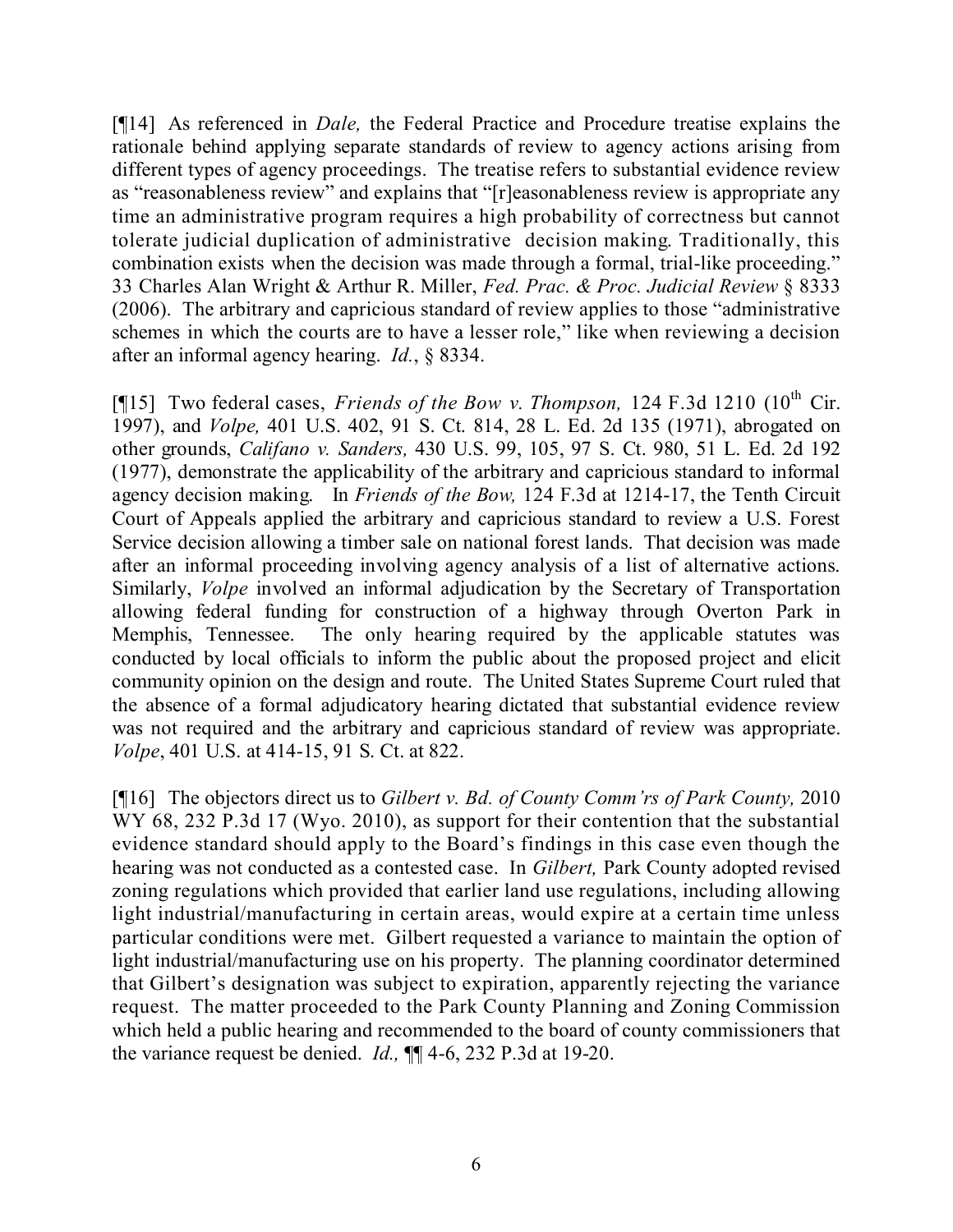[¶17] The board also held public hearings on the matter, which were documented by tape recordings and board minutes. At the hearings, the board heard the recommendations of the commission, Gilbert's comments, and took oral and written statements from neighbors and a former owner of the property. The board denied the variance request in a written resolution which included findings of fact and conclusions of law. On appeal, the district court ordered a partial remand to "provide a record of the [b]oard's deliberation in denying the variance request." The board then issued a second resolution again denying Gilbert's application. *Id.,* ¶¶ 6-8, 232 P.3d at 19-20. On appeal to this Court, Gilbert argued that the case had morphed into a contested case hearing and he was, therefore, entitled to all of the procedural protections required in such a hearing. *Id.*,  $\P$  13, 232 P.3d at 25. We determined the hearing was not a "de facto" contested case hearing because the proceeding was not conducted as such and the applicant did not have a vested property right in the variance. *Id.,* ¶ 14, 232 P.3d at 25.

[¶18] In support of their argument in this case, the objectors rely upon our application of the substantial evidence standard in *Gilbert* to review the board's factual determinations as to whether Gilbert had met the variance standards. Without discussing in detail the appropriate standard of review, we applied both the substantial evidence and arbitrary and capricious standards to the same factual findings. *Id.,* ¶¶ 21-22, 232 P.3d at 30-31. The determination of which standard of review applied was not directly at issue in *Gilbert*, and the application of both standards of review simply showed that under either the agency's decision was appropriate. Consequently, *Gilbert* does not mandate that we apply the substantial evidence standard of review to decisions made after informal noncontested case agency proceedings. Given the issue is directly presented in this case and *Dale*, federal precedent and learned treatises all indicate the arbitrary and capricious standard of review applies to administrative proceedings which were not conducted as trial-type adjudications or contested cases, we agree with the district court that the arbitrary and capricious standard of review is appropriate to review Converse County's permit decision.

[¶19] The ISC appeal, Case No. S-12-0061, involved a conventional contested case proceeding. As such, we apply the substantial evidence standard of review to the agency's evidentiary determinations.

> When the burdened party prevailed before the agency, we will determine if substantial evidence exists to support the finding for that party by considering whether there is relevant evidence in the entire record which a reasonable mind might accept in support of the agency's conclusions. If the hearing examiner determines that the burdened party failed to meet his burden of proof, we will decide whether there is substantial evidence to support the agency's decision to reject the evidence offered by the burdened party by considering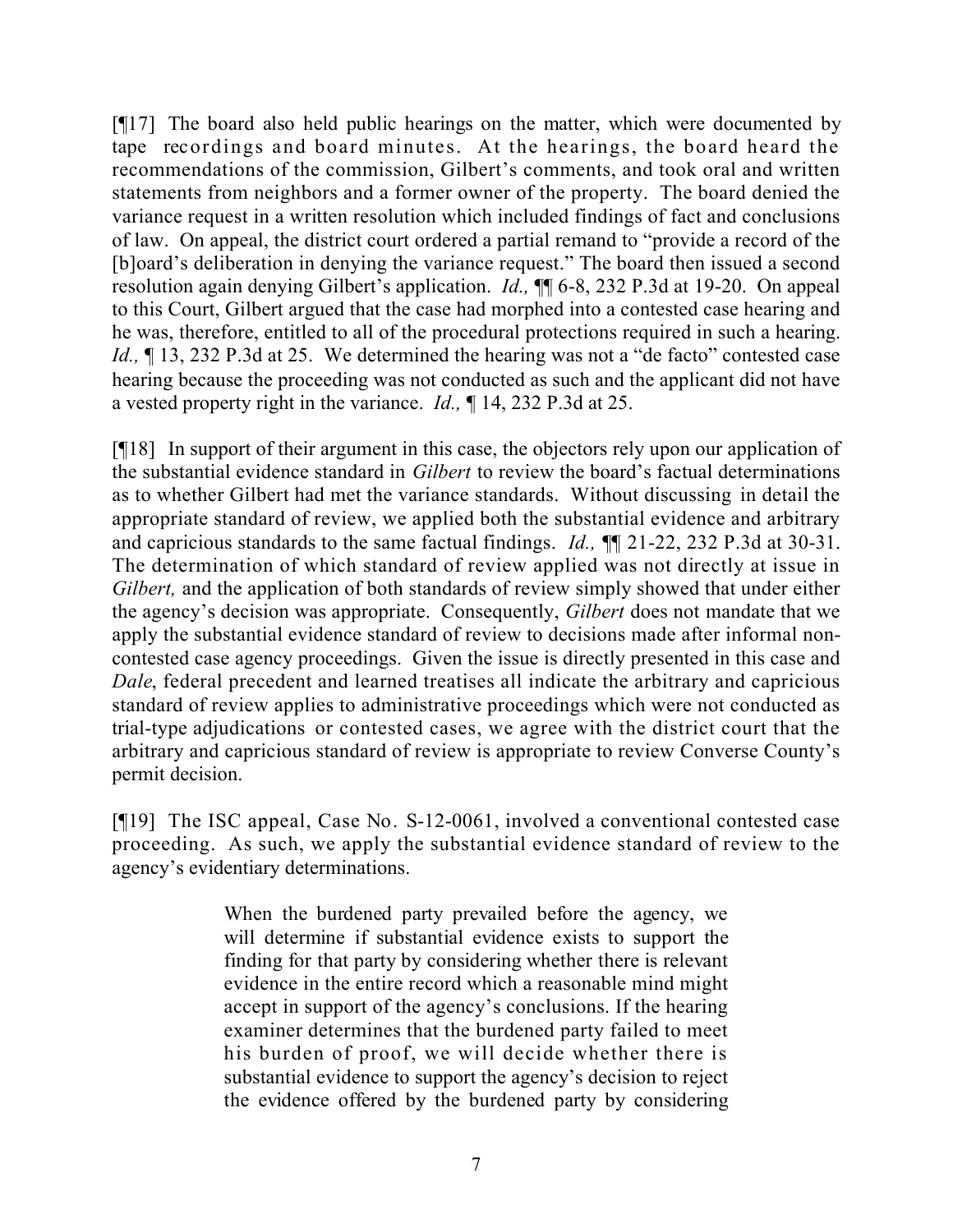whether that conclusion was contrary to the overwhelming weight of the evidence in the record as a whole. If, in the course of its decision making process, the agency disregards certain evidence and explains its reasons for doing so based upon determinations of credibility or other factors contained in the record, its decision will be sustainable under the substantial evidence test. Importantly, our review of any particular decision turns not on whether we agree with the outcome, but on whether the agency could reasonably conclude as it did, based on all the evidence before it.

*Dale*, **[22, 188 P.3d at 561 (citations omitted).** 

[¶20] Even in contested case proceedings, the arbitrary and capricious standard remains available as a "'safety net' to catch agency action which prejudices a party's substantial rights or which may be contrary to the other W.A.P.A. review standards yet is not easily categorized or fit to any one particular standard." *Dale,* ¶ 23, 188 P.3d at 561, quoting *Newman,* ¶ 23, 49 P.3d at 172. In all cases, we review an agency's conclusions of law *de novo*, and will affirm only if the agency's conclusions are in accordance with the law. *Moss v. State ex rel. Wyo. Workers' Safety & Comp. Div.,* 2010 WY 66, ¶ 11, 232 P.3d 1, 4 (Wyo. 2010); *Dale,* ¶ 26, 188 P.3d at 561-62.

#### **DISCUSSION**

#### *A. Converse County Permit (Case No. S-12-0060)*

## *1. Standing*

[¶21] The district court determined that neither NLRA nor NLRF had standing to pursue an appeal from the Board's decision granting a WECS permit to Wasatch. It decided, however, that White Creek Ranch did have standing and proceeded to determine the merits of the appeal. NLRA and NLRF contest the district court's determination that they do not have standing; Wasatch contests the district court's ruling that White Creek does have standing.

[¶22] "The existence of standing is a legal issue that we review *de novo.*" *Halliburton Energy Services v. Gunter,* 2007 WY 151, ¶ 10, 167 P.3d 645, 649 (Wyo. 2007). *See also, Northfork Citizens for Resp. Dev. v. Park County Bd. of County Comm'rs,* 2008 WY 88, ¶ 6, 189 P.3d 260, 262 (Wyo. 2008). Standing is a jurisprudential rule that implicates a court's subject matter jurisdiction; thus, it can be raised at any time. *Hicks v. Dowd,*  2007 WY 74, ¶ 18, 157 P.3d 914, 918 (Wyo. 2007), citing *Granite Springs Retreat Ass'n, Inc. v. Manning,* 2006 WY 60, ¶ 5, 133 P.3d 1005, 1009-10 (Wyo. 2006); *Mutual of Omaha Ins. Co. v. Blury–Losolla,* 952 P.2d 1117, 1119-20 (Wyo. 1998).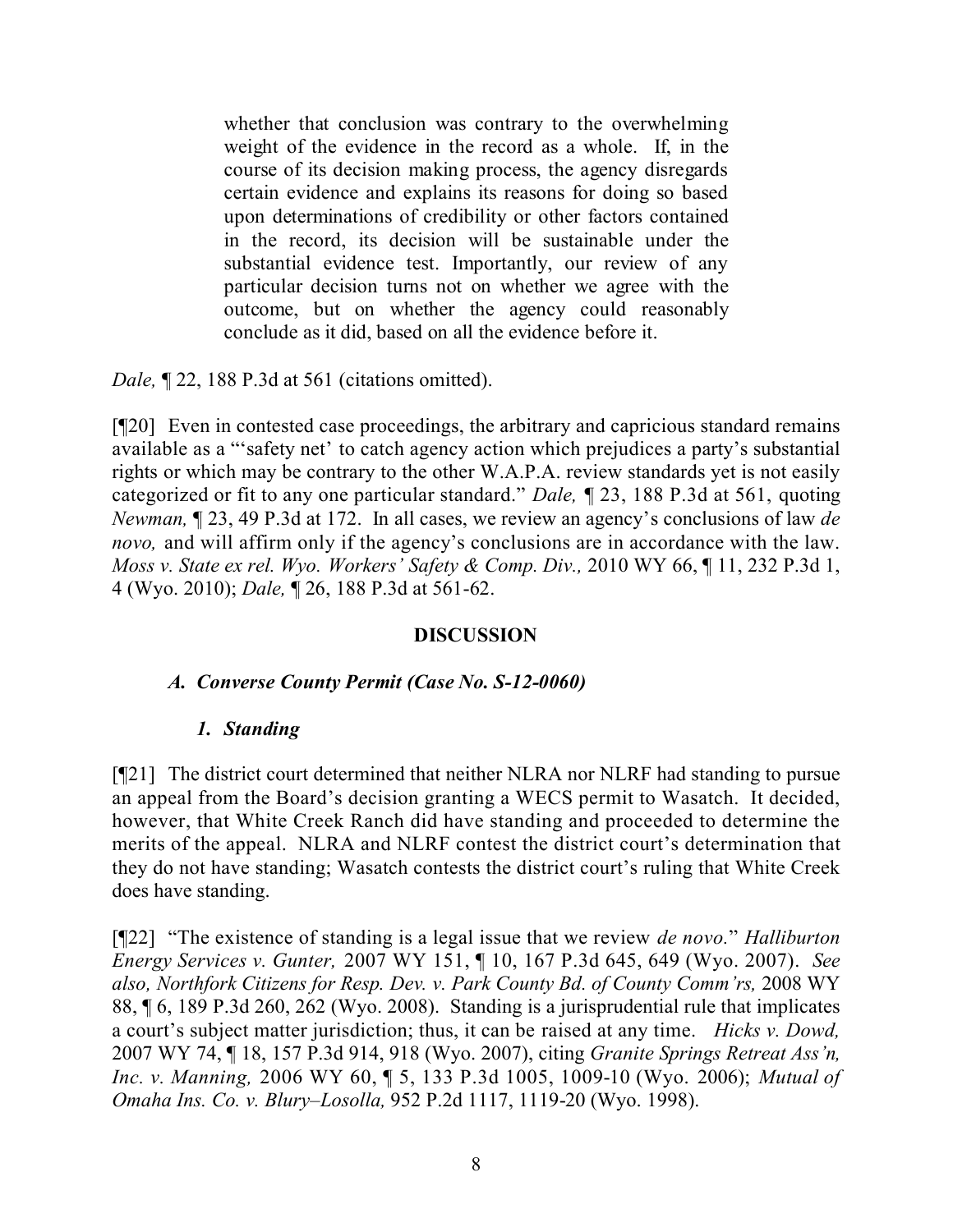[¶23] In general, the doctrine of standing centers on whether a party "is properly situated to assert an issue for judicial determination." *Cox v. City of Cheyenne,* 2003 WY 146, ¶ 9, 79 P.3d 500, 505 (Wyo. 2003). A party has standing when it has a personal stake in the outcome of a case. *Id.* Given this is an agency action, we start with the applicable statutes and rules to define who has an interest in the matter. The Converse County regulations were adopted pursuant to § 18-5-501 *et seq.* Section 18-5-508 states that "[a]ny party aggrieved by the final decision of the board of county commissioners may have the decision reviewed by the district court pursuant to Rule 12 of the Wyoming Rules of Appellate Procedure." W.R.A.P. 12.01 provides judicial review to "any person aggrieved or adversely affected in fact" by agency action. Similarly, § 16-3-114(a) provides that "any person aggrieved or adversely affected in fact by a final decision of an agency in a contested case, or by other agency action or inaction . . . is entitled to judicial review . . . ."

[¶24] A litigant is "aggrieved or adversely affected in fact" by an agency action if he has a "legally recognizable interest in that which will be affected by the action." *Roe v. Bd. of County Comm'rs, Campbell County,* 997 P.2d 1021, 1023 (Wyo. 2000) (citation omitted). In order to establish standing for judicial review of an agency action, a litigant must show injury or potential injury by "'alleg[ing] a perceptible, rather than speculative, harm resulting from agency action.'" *Hoke v. Moyer,* 865 P.2d 624, 628 (Wyo. 1993), quoting *Foster's Inc. v. City of Laramie,* 718 P.2d 868, 872 (Wyo. 1986). "'The interest which will sustain a right to appeal must generally be substantial, immediate, and pecuniary. A future, contingent, or merely speculative interest is ordinarily not sufficient.'" *L Slash X Cattle Co., Inc. v. Texaco, Inc.,* 623 P.2d 764, 769 (Wyo. 1981), quoting 4 Am. Jur. 2d *Appeal and Error* § 180. Specifically in the context of zoning or land use planning,

> [a]n aggrieved or adversely affected person having standing to sue is a person who has a legally recognizable interest that is or will be affected by the action of the zoning authority in question. An individual having standing must have a definite interest exceeding the general interest in community good shared in common with all citizens.

E.C. Yokley, 4 *Zoning Law and Practice* § 24-3 at 194 (4th ed. 1979) (footnote omitted).

*Hoke,* 865 P.2d at 628.

[¶25] We have decided a number of cases involving questions of standing in zoning and/or land use actions. In *Hoke,* 865 P.2d at 628, we determined that Mr. Moyer had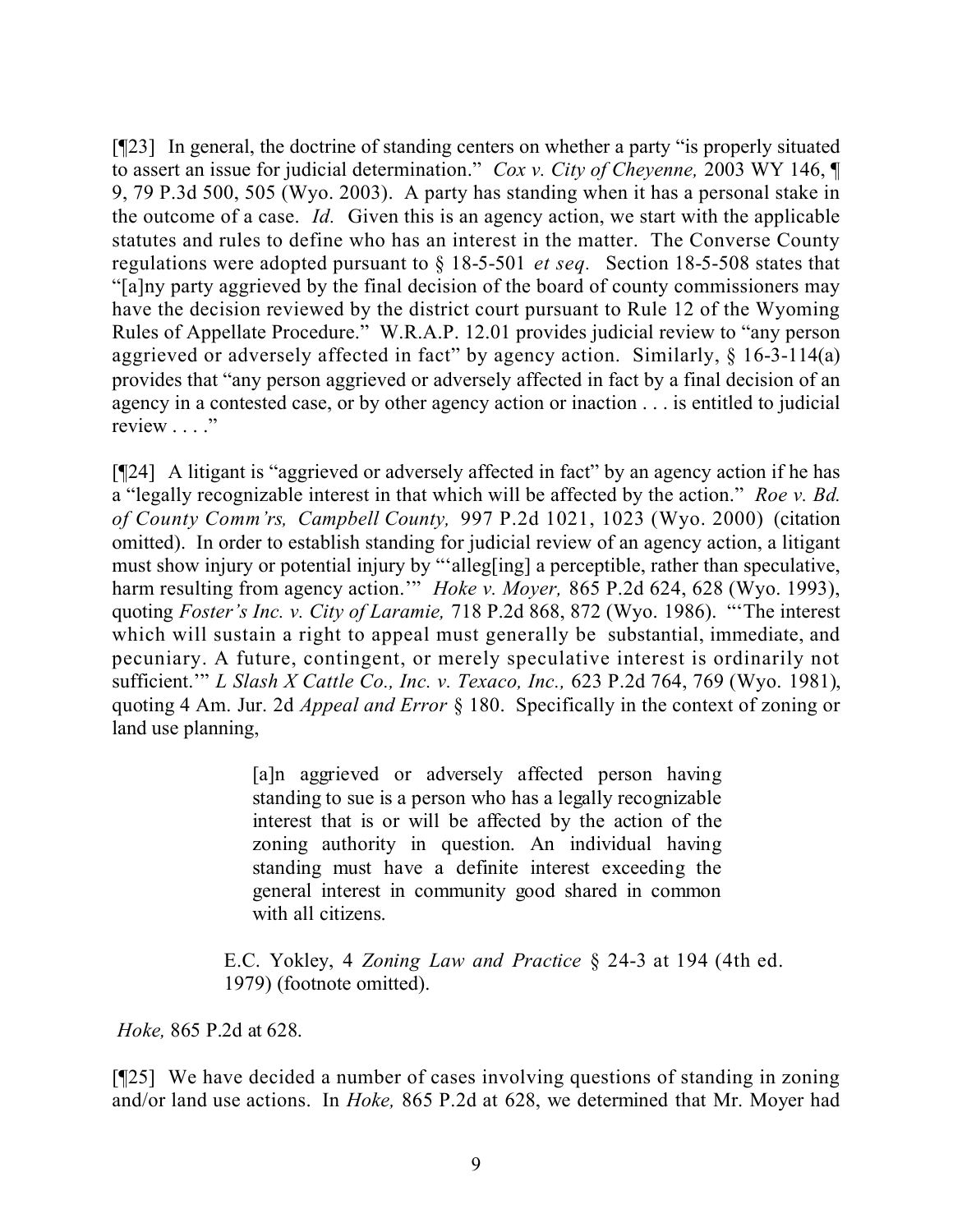standing to contest the Teton County Board of County Commissioners' decision allowing a higher density zoning category for a subdivision adjacent to his property. We said that doubling the density on the adjacent property raised "a number of perceptible harms for a property owner which are different than the harm to the general public, such as increased traffic and congestion." *Id. See also Hirschfield v. Bd. of County Comm'rs of County of Teton,* 994 P.2d 1139, 1143 (Wyo. 1997) (holding landowners had standing to challenge an agency decision which would have the effect of doubling the housing density previously allowed on adjoining land). In *Northfork,* the litigants, who lived on property adjacent to a proposed subdivision, established standing by showing potential harm that exceeded the general public's interest. They asserted the proposed land use change would increase the housing density on the adjacent land and violated other county land use regulations, including open space requirements, which could interfere with their scenic views and have adverse impacts on their ability to observe and enjoy the wildlife on their own properties. *Northfork,* ¶¶ 13-14, 189 P.3d at 263-65. In *Cox,* ¶ 14, 79 P.3d at 506, we determined adjoining landowners had standing to challenge a municipality's annexation decision that would increase housing density, leading to increased traffic and congestion and health and safety concerns.

[¶26] On the other hand, we determined the potential litigants in *Roe,* 997 P.2d at 1023, failed to establish standing to contest the county commission's authorization of an application to re-subdivide a subdivision. Although they alleged the commission had deviated from the proper administrative process and discussed general concerns about water rights and termination of water and sewer services, they did not spell out how the agency decision specifically threatened them.

[¶27] Turning to the appellants in this case, we start with White Creek Ranch because some of the principles applicable to its standing will also apply to our later analysis. White Creek Ranch asserts that it owns land bordering the Wasatch project and the project threatens its scenic views and wildlife habitat and migration. These assertions fall squarely within our ruling in *Northfork;* consequently, we conclude White Creek Ranch has standing as it was aggrieved or adversely affected in fact by the agency action.<sup>3</sup>

[¶28] We turn, then, to the two associations that also seek to challenge the Converse County decision, NLRA and NLRF. Because "person" is defined as "any individual, partnership, corporation, association, municipality, governmental subdivision or public or private organization of any character other than an agency," *see* W.R.A.P. 12.02 and Wyo. Stat. Ann. § 16-3-101(b)(vii) (LexisNexis 2011), an association can appeal under

 $\overline{a}$ <sup>3</sup> White Creek Ranch also asserts standing on the basis that its buildings are on the National Historic Register of Places. It claims the project threatens its ability to "maintain" those buildings. We fail to see the connection between the building designation and possible injury from the project. It is not, however, important because we have already determined that White Creek Ranch has standing to protect its other interests.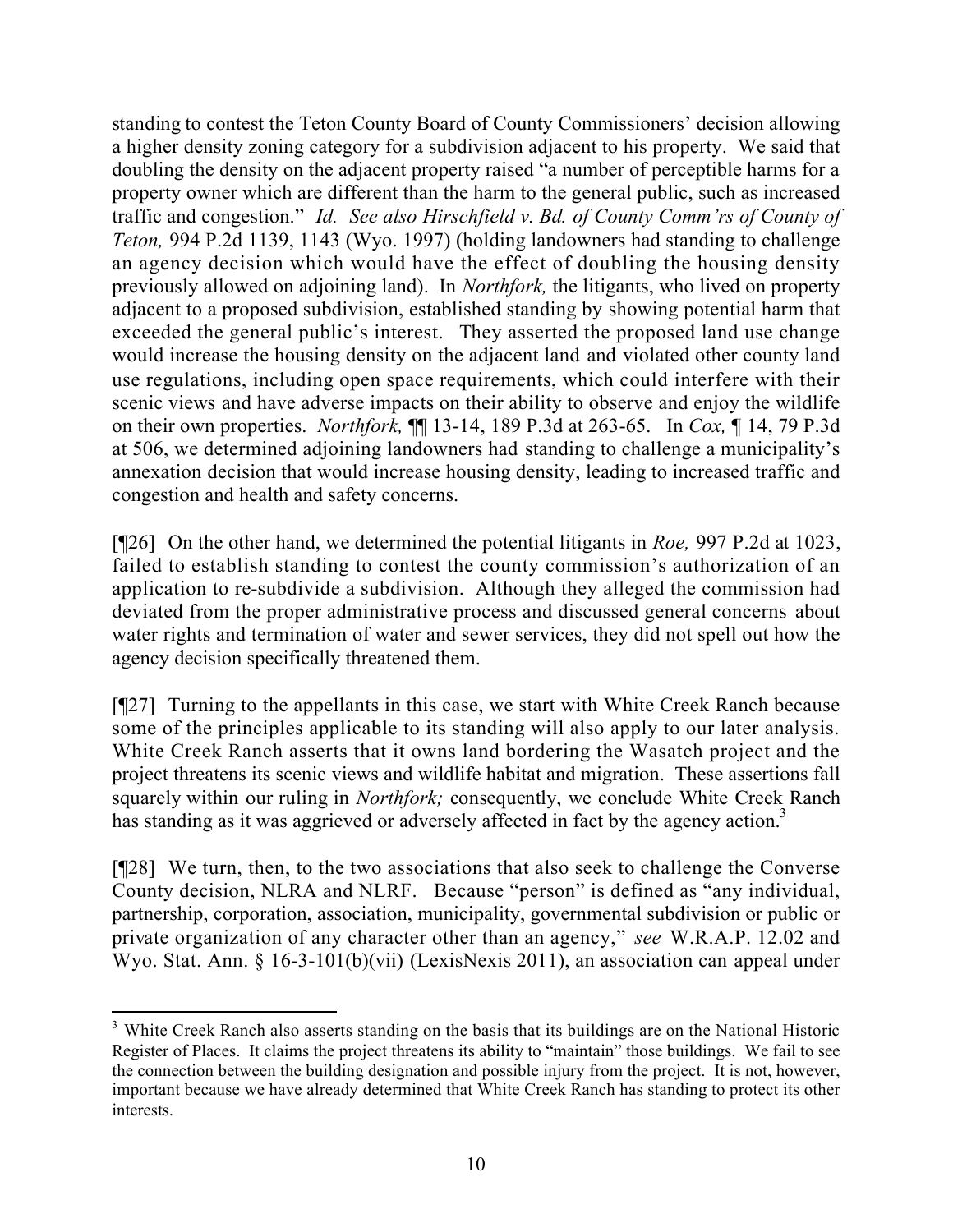the administrative procedures act provided it is "aggrieved or adversely affected in fact" by the agency action. Section 16-3-114(a).

[¶29] An association can establish standing on its own or through the associational rights of its members. *Int'l Assoc. of Firefighters, Local No. 279 v. Civil Serv. Comm'n of Fire Dept. of City of Cheyenne,* 702 P.2d 1294, 1298 (Wyo. 1985), J. Thomas, specially concurring; *Warth v. Seldin,* 422 U.S. 490, 511, 95 S. Ct. 2197, 2211, 45 L. Ed. 2d 343 (1975). *Warth,* 422 U.S. at 511, 95 S. Ct. at 2211-12 (citations omitted), provides a template for establishing an association's standing:

> [A]n association may have standing in its own right to seek judicial relief from injury to itself and to vindicate whatever rights and immunities the association itself may enjoy. Moreover, in attempting to secure relief from injury to itself the association may assert the rights of its members, at least so long as the challenged infractions adversely affect its members' associational rights.

> Even in absence of injury to itself, an association may have standing solely as the representative of its members. ... [However,] [t]he association must allege that its members, or any one of them, are suffering immediate or threatened injury as a result of the challenged action of the sort that would make out a justiciable case had the members themselves brought suit.

[¶30] The record indicates NLRA is a limited liability company with approximately 900 members. It claims standing through injury to its members, particularly Sally Sarvey and White Creek Ranch, and through injury to itself. We have already established that White Creek Ranch has standing. The record includes information and assertions that Kenneth Lay, the owner of the ranch, is a member of NLRA; consequently, the ranch's individual standing also confers standing on NLRA through its associational ties. *See Northfork,* ¶¶ 8, 17, 189 P.3d at 262, 265 (holding an organization had standing because some of its individual members did).

[¶31] NLRA also claims standing through another member, Sally Sarvey. One of the bases advanced by NLRA in support of Ms. Sarvey's (and accordingly its own) standing is her concern about the visual and scenic disturbance of the area as a result of the Wasatch project. This concern was raised in an email sent to the county commissioners which stated in part:

> We [Michael and Sally Sarvey] understand that the gravel operation on the face of the same mountains has ceased and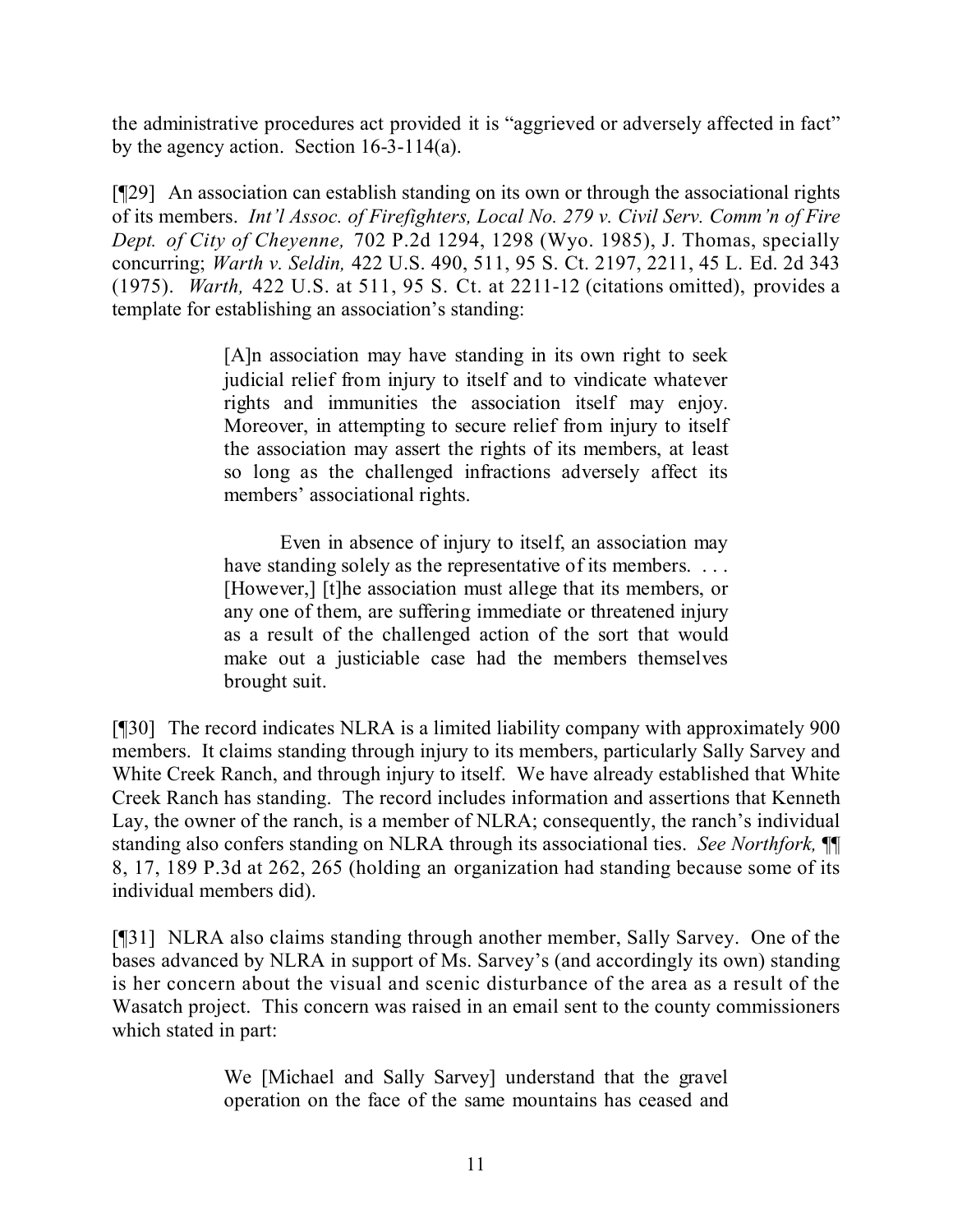that reclamation has begun. Many are skeptical that it will be effective but we remain hopeful that it is possible. Everyone views that gravel operation as an ugly scar on an otherwise peaceful scene. Now, as proposed, Phase I of the Wasatch wind farm will stand on the ridge just above the gravel quarry and further add to the Glenrock area disaster with its 30 enormous towers and blinking lights.

In making your decision on whether to permit this farm we beseech you to stand back and put it into the perspective of the future. How will it be viewed by Glenrock residents and all those that pass by? What will you and others think as you are repeatedly reminded of your part in it? What will future generations, including your own descendents, wonder?

[¶32] Even putting aside the irrelevant reference to the gravel quarry which apparently has nothing to do with the wind energy project, it is clear from this excerpt that Ms. Sarvey does not make the requisite connection between an individual harm to herself or her property and the project. There is no indication that the wind farm will threaten her with any harm beyond that the general public would incur. These general assertions do not aid her or NLRA in establishing standing.

[¶33] Nevertheless, Ms. Sarvey also stated at the public hearing that she owned property "near" land Wasatch leased for its project and she had concerns about the increased traffic from the project. We note her assertion that her property is "near" the project does not precisely fall within our precedent finding standing when the litigants asserted their property "adjoined" or was "adjacent" to the area of proposed action. *See, e.g*., *Northfork, Hoke, supra.* However, Ms. Sarvey testified about the traffic study and stated that she was concerned about the project construction vehicles causing traffic and safety issues. As we noted in *Cox, Northfork, Hoke,* and *Hirschfield,* concerns about traffic, congestion and safety in the area of one's property are perceptible harms for a property owner that distinguish him or her from the general public. Under these circumstances, we conclude Ms. Sarvey had standing and, her membership in NLRA confers standing on the organization as well.

[¶34] Finally, we consider NLRF, a nonprofit corporation which apparently has tax exempt  $(\S 501(c)(3))$  status under the Internal Revenue Code. It has no members and cannot, therefore, establish standing through its members. It must establish that, as an organization, it will potentially be injured by the project. In *Warth,* 422 U.S. at 511, 95 S. Ct. at 2211, the United States Supreme Court explained that "an association may have standing in its own right to seek judicial relief from injury to itself and to vindicate whatever rights and immunities the association itself may enjoy."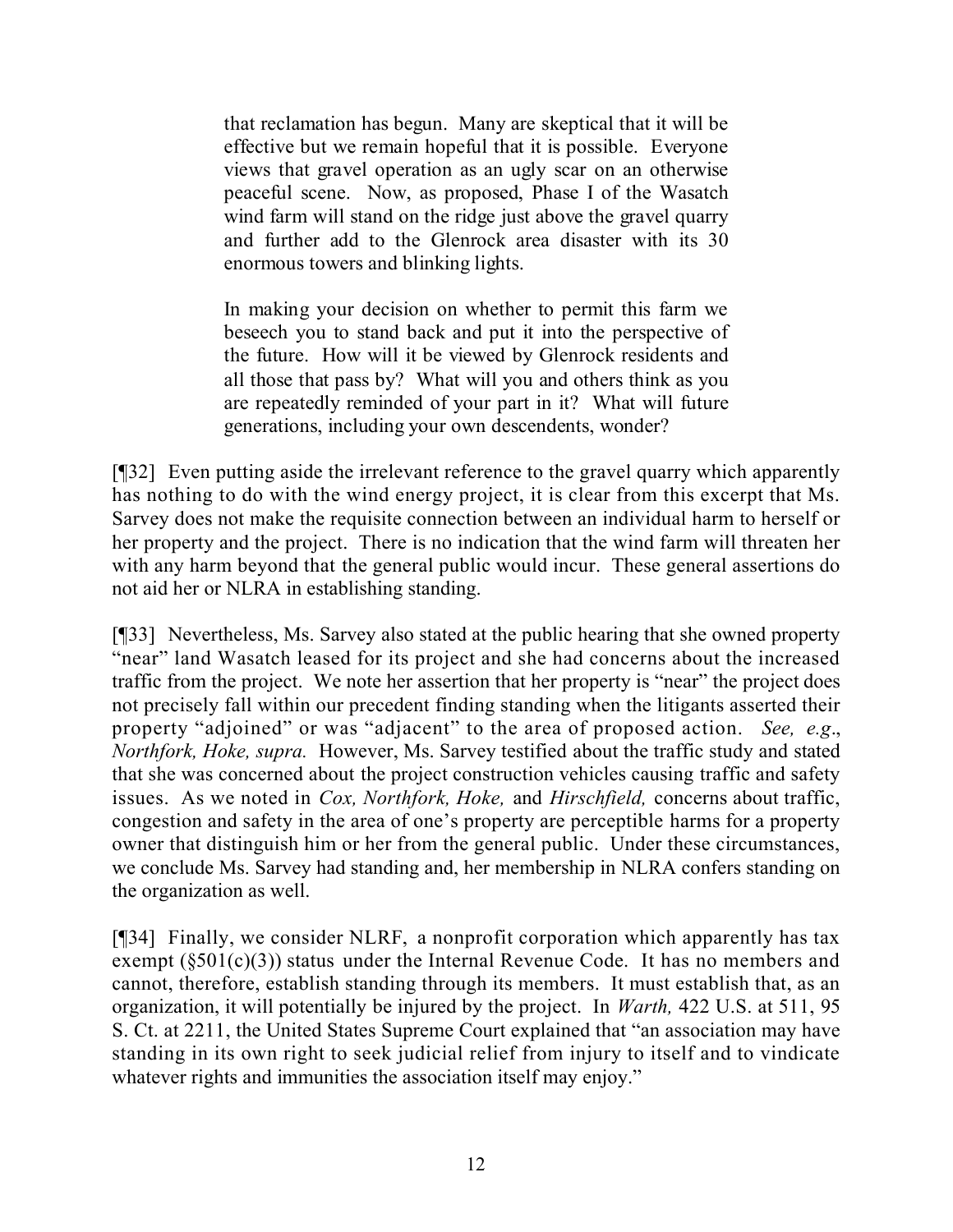[¶35] NLRF does not claim that it owns property adjacent to the project, but argues, instead, that the project will thwart its purposes. The foundation's articles of incorporation recite that it was organized "exclusively for charitable, educational, and scientific purposes." In its pleadings, it makes various representations such as, its "purpose is to sponsor, engage in and promote activities on public and private lands in the Northern Laramie Range, including those areas adjacent to Applicant's project boundaries. The programming, mission and purpose of NLRF would be adversely affected by the destruction of the scenic views and natural beauty, and the degradation of the environment, natural habitat, wildlife and biological resources." These allegations are extremely general and do not show a causal relationship between these perceived threats and the project. There is no description of the foundation's planned programs, where specifically they will be located, or how the programs would actually be harmed by the wind project. In establishing a true interest sufficient to warrant a finding of standing, the "'pleadings must be something more than an ingenious academic exercise in the conceivable.'" *Warth,* 422 U.S. at 509, 95 S. Ct. at 2211, quoting *United States v. SCRAP,* 412 U.S. 669, 688, 93 S. Ct. 2405, 2416, 37 L. Ed. 2d 254 (1973). There is nothing in NLRF's claims which separates its asserted injury from that of the general public who enjoys the Northern Laramie Range. As such, NLRF has failed to establish an injury or potential injury sufficient to warrant judicial intervention on its behalf. Nevertheless, because White Creek Ranch and NLRA have standing, we will consider the merits of this appeal.

# *2. Application Requirements*

[¶36] The objectors argue that Wasatch did not meet some of the requirements for an application for a WECS permit. Those requirements are found in Wyo. Stat. Ann. § 18- 5-503, which states in relevant part:

> (a) To obtain the permit required by W.S. 18-5-502, the owner or developer of a wind energy facility shall submit an application to the board of county commissioners. The application shall:

> (i) Certify that reasonable efforts have been undertaken to provide notice in writing to all owners of land within one (1) mile of the proposed wind energy facility and to all cities and towns located within twenty (20) miles of the wind energy facility. Notice shall include a general description of the project including its location, projected number of turbines and the likely routes of ingress and egress.

> . . . . (iv) Certify that the proposed wind energy facility will comply with all applicable zoning and county land use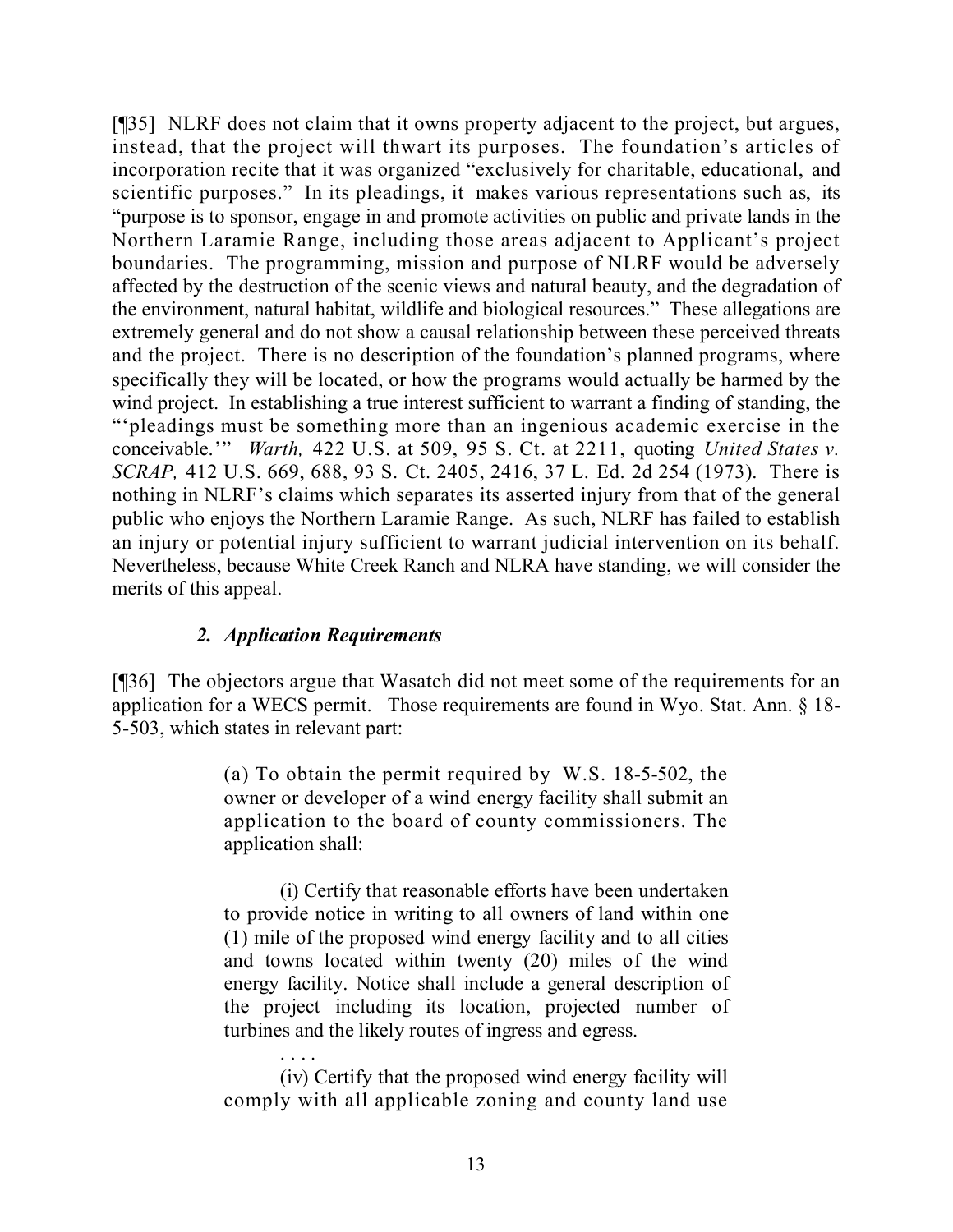regulations, which regulations shall be no less stringent than the standards required by this article.

. . . .

. . . .

(vii) Provide evidence sufficient for the board of county commissioners to determine if the proposed wind energy facility has adequate legal access. The application also shall describe how private roadways within the facility will be marked as private roadways and shall acknowledge that no county is required to repair, maintain or accept any dedication of the private roadways to the public use. The application also shall include a traffic study of any public roadways leading to and away from the proposed facility and the board of county commissioners may require the applicant to enter into a reasonable road use agreement for the use of county roads prior to construction of the facility.

(b) A wind energy facility subject to this article shall meet the requirements adopted pursuant to W.S. 35-12-105(d) and (e) regardless of whether the facility is referred to the industrial siting council pursuant to W.S. 18-5-509 or is otherwise subject to the industrial siting act.

[¶37] Interpretation of statutes and their implementing administrative regulations involves a question of law, which we review *de novo. J & T Properties, LLC v. Gallagher,* 2011 WY 112, ¶ 8, 256 P.3d 522, 524 (Wyo. 2011) (statutes); *Bailey v. State ex rel. Wyo. Workers' Safety & Comp. Div.,* 2010 WY 152, ¶ 9, 243 P.3d 953, 956 (Wyo. 2010) (administrative regulations). However, it is also "settled that we defer to an agency's interpretation of its own rules and regulations unless that interpretation is clearly erroneous or inconsistent with the plain language of the rules." *Office of State Lands and Investments v. Mule Shoe Ranch, Inc.,* 2011 WY 68, ¶ 11, 252 P.3d 951, 954 (Wyo. 2011), citing *Powder River Basin Resource Council v. Wyo. Dep't of Envtl. Quality,* 2010 WY 25, ¶ 6, 226 P.3d 809, 813 (Wyo. 2010). To interpret statutory language:

> [T]he paramount consideration is to determine the legislature's intent, which must be ascertained initially and primarily from the words used in the statute. We look first to the plain and ordinary meaning of the words to determine if the statute is ambiguous. A statute is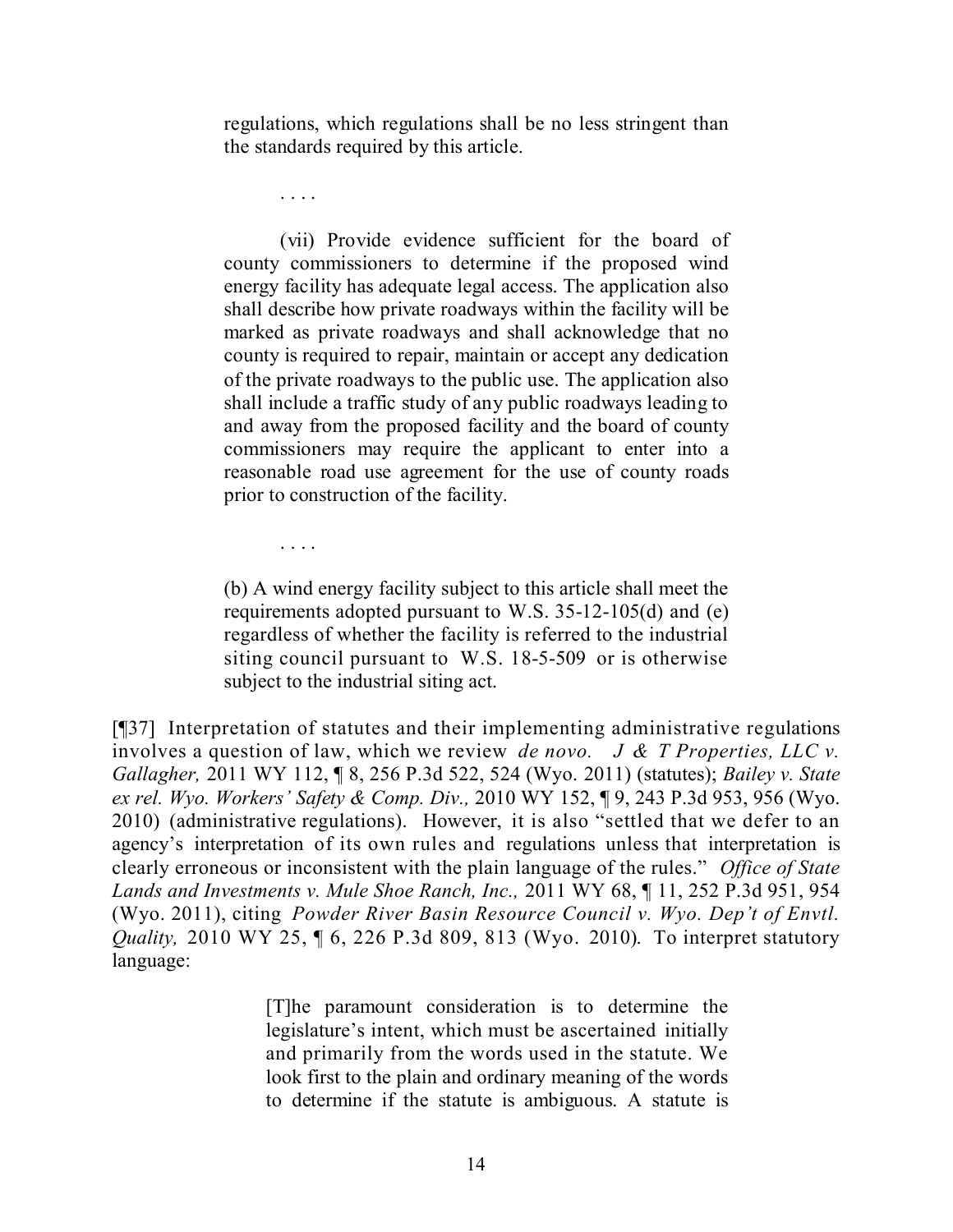clear and unambiguous if its wording is such that reasonable persons are able to agree on its meaning with consistency and predictability. Conversely, a statute is ambiguous if it is found to be vague or uncertain and subject to varying interpretations. If we determine that a statute is clear and unambiguous, we give effect to the plain language of the statute.

*Dorr v. Smith, Keller & Associates,* 2010 WY 120, ¶ 11, 238 P.3d 549, 552 (Wyo. 2010) (citation omitted).

*Mule Shoe,* ¶ 13, 252 P.2d at 954-55. All statutory provisions pertaining to the same subject are considered in pari materia. *Sorensen v. State Farm Auto. Ins. Co.,* 2010 WY 101, ¶ 13, 234 P.3d 1233, 1237 (Wyo. 2010). The determination of whether a statute is ambiguous or clear is a matter of law to be determined by the court. *Id.*

## *a. Traffic Study*

[ $[$ ][38] Section 18-5-503(a)(vii) requires the WECS application to "include a traffic study of any public roadways leading to and away from the proposed facility . . . ." Converse County, Wyoming Wind Energy Siting Regulations, Resolution No. 10-10(4)(h) (hereinafter Resolution 10-10) mirrors the statute. Wasatch's application contained a civil engineering firm's traffic study covering numerous roads, including Mormon Canyon Road and Box Elder Road. The objectors contend the applicant did not comply with the traffic study requirement because it did not include a study of a particular section of Box Elder Road and the traffic study was otherwise deficient.

[¶39] Wasatch's study indicates that traffic will be filtered to the project from I-25 and, after leaving the interstate, "the primary route will utilize Mormon Canyon Road, which extends south from Birch Street in Glenrock to the project site. A secondary route utilizing Sunflower Trail, Cold Springs Road, Windy Ridge Road and Box Elder Road may also be utilized, but only under special circumstances. All traffic, including transport, construction, and commuter vehicles will be directed to utilize the Mormon Canyon Road route except in the case of an emergency or if otherwise directed."

[¶40] The maps included in the record show that the Mormon Canyon and Box Elder Roads head south from I-25. Box Elder Road intersects with the Mormon Canyon Road in the project area; it then turns away from the project and heads further south away from I-25. Wasatch's traffic study did include Box Elder Road to the intersection with the Mormon Canyon Road but did not include the section that heads south from the project and away from I-25. The objectors claim, therefore, that because the section was not studied, the traffic study was insufficient to meet the requirements of the statute and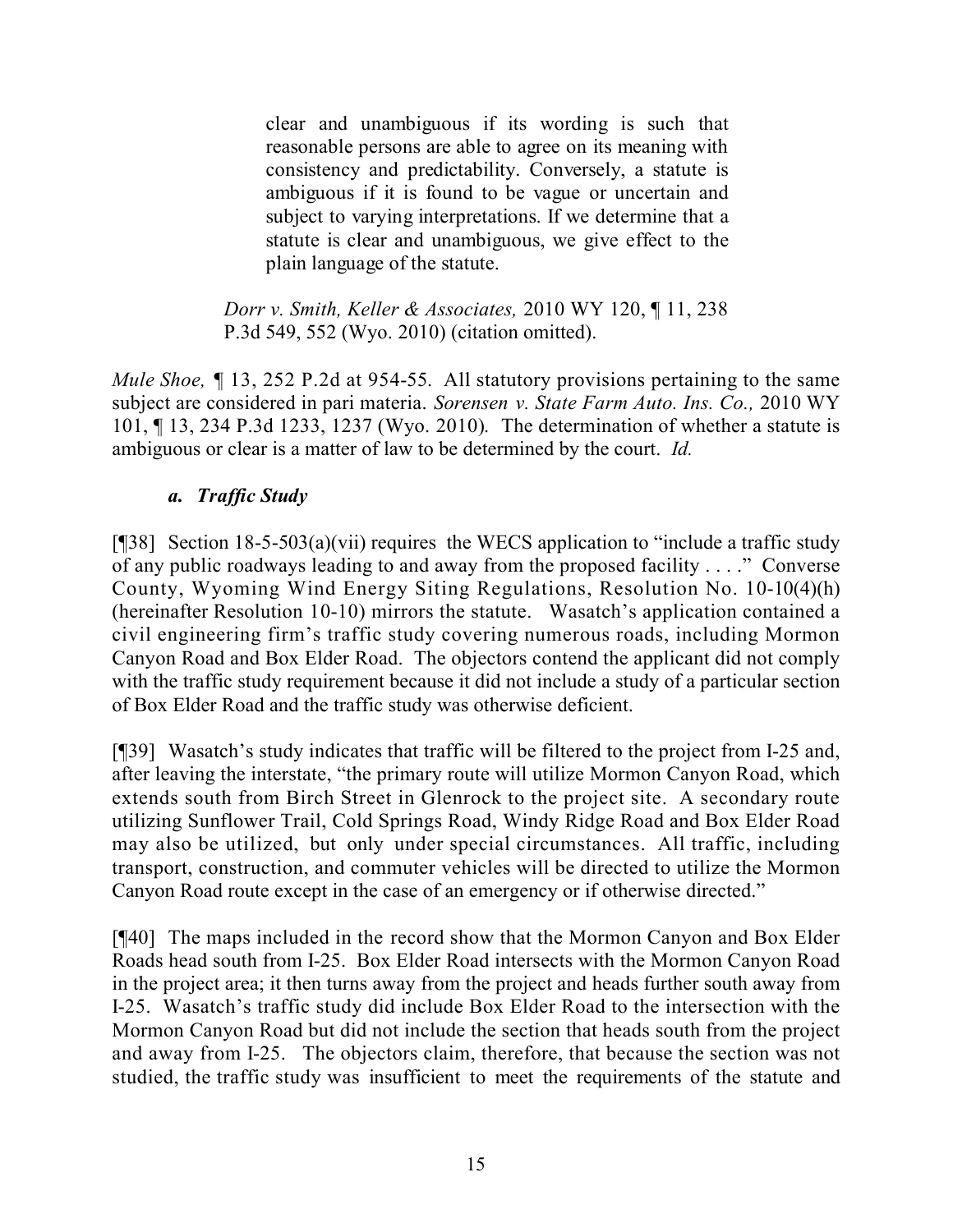regulation which require a study of "**any** public roadways leading to and away from the proposed facility." Section 18-5-503(a)(vii); Resolution 10-10(4)(h) (emphasis added).

[¶41] The objectors' argument ignores a key part of the clear and unambiguous statutory language—the traffic study requirement is for any roads leading "to and away from the proposed facility." The focus of the statutory language is access (ingress and egress) to and from the project facility. The legislature obviously intended that the applicant provide information on any route which could potentially be used to access the facility. The objectors' argument that a study is required of any road which somehow connects to a road leading to or from the facility reads words into the statute. "[T]he omission of words from a statute is considered to be an intentional act by the legislature and we will not read words into a statute when the legislature has chosen not to include them." *Morris v. CMS Oil and Gas Co.,* 2010 WY 37, ¶ 28, 227 P.3d 325, 333 (Wyo. 2010). It would also impose an impossible burden since most roads intersect with others. We do not interpret statutes in a way that would create an absurd result. *Mule Shoe,* ¶ 19, 252 P.3d at 956.

[¶42] The section of Box Elder Road which Wasatch did not study leads south from the intersection with Mormon Canyon Road, away from I-25 which is identified as the key interstate thoroughfare for all traffic to and from the project. The objectors point to no evidence in the record that the unstudied section of Box Elder Road would have any use for, or connection with, the project. As such, even though that section leads away from the project area, it does not go anywhere that would be of any benefit to the applicant or the project. We conclude the clear language of the statute requires the study of any road with some relationship to the project and traffic resulting from the project. The legislature did not intend to impose an overly onerous burden on the applicant to study roads having no actual use in traveling to or from the project. The Board did not act arbitrarily or capriciously by failing to require Wasatch to study the irrelevant section of Box Elder Road.

[¶43] The objectors also claim the traffic study had many other deficiencies. Wasatch's traffic study was prepared by a civil engineering firm and contained extensive information, including current road conditions and traffic and intersection volumes and the projected traffic generation from the project. The objectors submitted a review of Wasatch's traffic study prepared by another engineering firm, identifying deficiencies in the study. After the hearing, Wasatch provided more information on Box Elder Road and stated that the deficiencies identified in the objectors' review of the traffic study "are beyond the scope of the traffic study as required by the regulations. These issues will be fully addressed by the Road Use Agreement required between [the Applicant] and Converse County."

[¶44] In its decision, the Board found: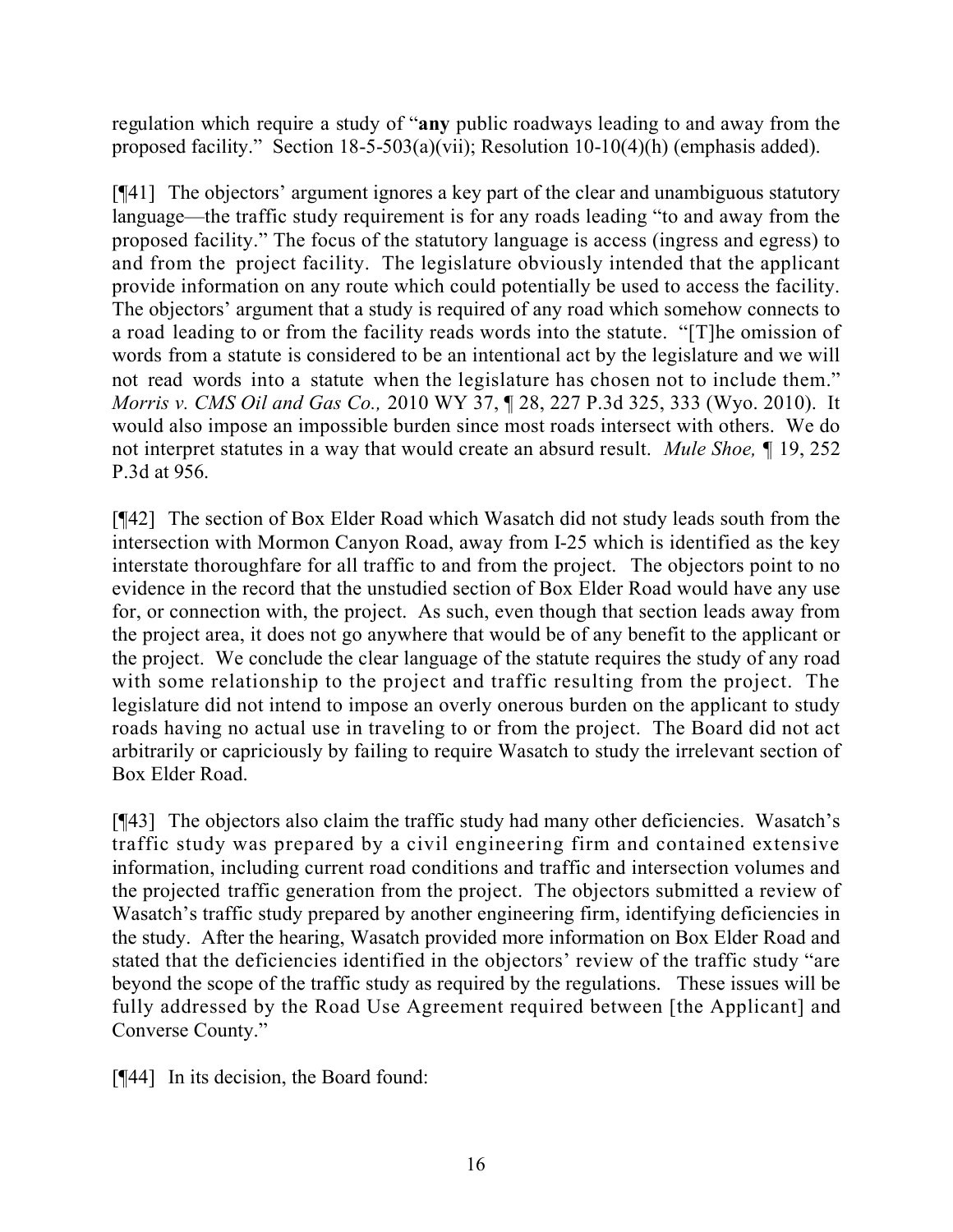A traffic study conducted by Civil Engineering Profession[al]s, Inc. was submitted with the application at Section H.

[Counsel for objectors] submitted critiques of the road study and its amendment submitted by Applicant. . . . After careful review of the traffic study and the critiques, the Commissioners believe the traffic study and amendment submitted by Applicant is adequate and meets the requirements of the Resolution. The Commissioners expect finalization of the Road Service Agreement prior to the ISC Hearing . . . and modification between Applicant and the County as the project progresses.

[¶45] Neither the statute nor the regulation define "traffic study" or set out any parameters for the study. Although the objectors' critique found Wasatch's traffic study lacking, the Board was presented with an extensive analysis from Wasatch and accepted it. The Board also referenced a road use agreement which was in the process of being finalized. The statute and regulation specifically allow the board of county commissioners to require the applicant to enter into a reasonable road use agreement for the use of county roads prior to construction of the facility.<sup>4</sup>

[¶46] The arbitrary and capricious standard of review requires this Court to give deference to the agency decision and to affirm if the agency reasonably could have made its findings and order based upon all the evidence before it. In fact, we have described "arbitrary" as "willful and unreasoning action, without consideration and regard for the facts and circumstances presented, and without adequate determining principle." *Henderson v. City of Laramie (In re West Laramie),* 457 P.2d 498, 502 (Wyo. 1969). While there is evidence in the record from which two different opinions could be derived, "'action is not arbitrary or capricious when exercised honestly and upon due consideration, even though it may be believed that an erroneous conclusion has been reached.'" *Id.,* quoting *Miller v. City of Tacoma,* 378 P.2d 464, 474 (Wash. 1963). Although the objectors claim their critique demonstrated deficiencies in Wasatch's traffic study, they do not analyze the alleged deficiencies on appeal. This is not sufficient to show the Board's decision was unreasonable or willful. The Board considered the evidence before it and the protection afforded by the road use agreement and determined Wasatch had met the statutory and regulatory requirements. In doing so, the Board did not act arbitrarily or capriciously.

 <sup>4</sup> The objectors claim that, in order to rely on it, the road use agreement had to be finalized before the application could be granted. The clear language of § 18-5-503(a) and Resolution 10-10 allows the county to require a road use agreement prior to construction, not prior to the permit being granted.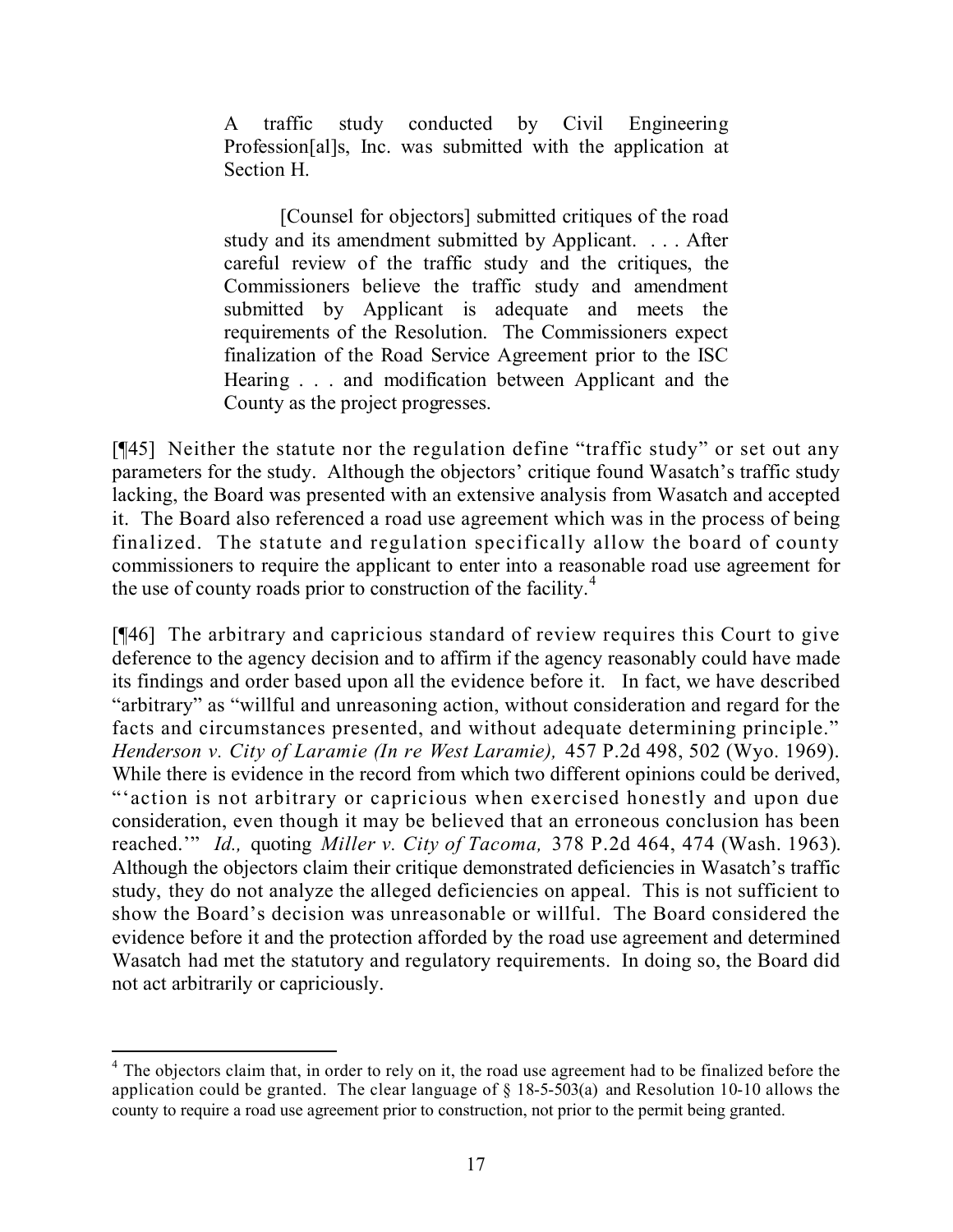## *b. Financial Assurance*

[¶47] Section 18-5-503(b) and Resolution 10-10(4)(m) include the financial assurance provision applicable to WECS permit applications and require a wind energy facility to meet the requirements adopted pursuant to  $\S$  35-12-105(d) and (e) (LexisNexis 2009). Sections 35-12-105(d) and (e) state in relevant part:

> (d) [T]he council shall promulgate rules and regulations prescribing decommissioning and site reclamation standards for facilities permitted under W.S. 35-12-102(a)(vii)(E) and (F). Such standards shall preempt county rules or regulations concerning decommissioning and reclamation and shall be designed to assure the proper decommissioning and interim and final site reclamation of commercial facilities generating electricity from wind and wind energy facilities during construction and operation of the facility, at the end of their useful life, upon revocation of a permit authorizing their operation or upon the happening of any event which causes operations to cease.

> (e) [T]he council shall promulgate rules and regulations prescribing financial assurance requirements for facilities permitted by it pursuant to W.S.  $35-12-102(a)(vii)(E)$  and (F). . . . These rules and regulations shall preempt county rules and regulations concerning financial assurances and shall be designed to provide adequate assurance that the permitted facilities will be properly reclaimed and decommissioned at the end of their useful life, upon revocation of a permit authorizing their operation or upon the happening of any event which causes operations to cease. The elements to consider when establishing adequate levels of financial assurance shall include credit worthiness, financial strength, credit history, credit rating and any other factors that reasonably bear upon the decision to accept a financial assurance. The financial assurance may be in any form acceptable to the council and may include a corporate guarantee, letter of credit, bond, deposit account or insurance policy.

[¶48] Subsection (e) contains the financial assurance requirement at issue here. Application of this provision in this case is somewhat difficult, because although it was adopted during the 2010 Wyoming legislative session effective July 1, 2010, the ISC did not finally promulgate the rules mandated by the statute until after Converse County had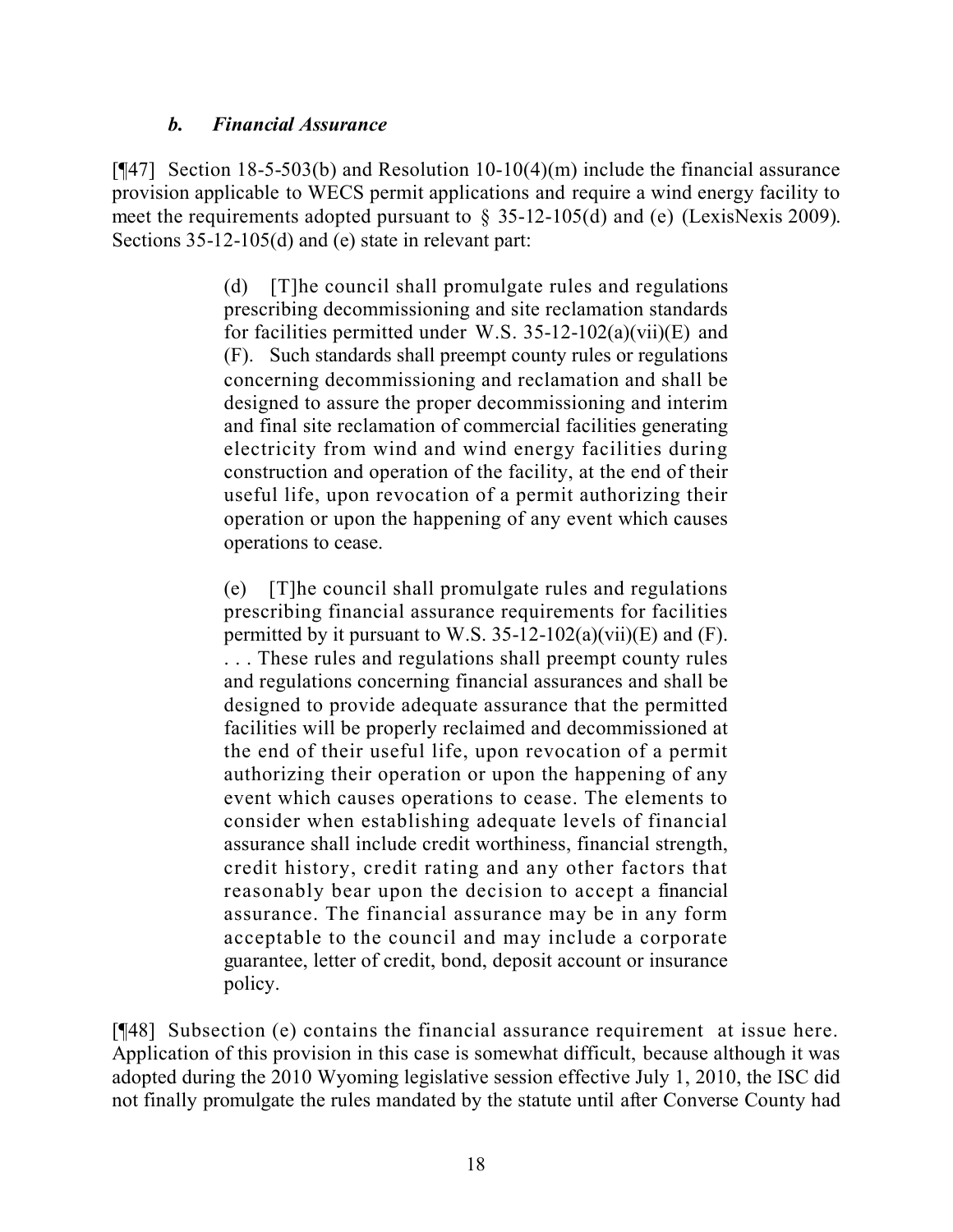granted Wasatch's permit. *See* Wyoming Department of Environmental Quality, Rules and Regulations of the Industrial Siting Council (hereinafter ISC Rules), Chap. 1, § 9(p), effective May 31, 2011. The parties make much of this procedural timeline—the objectors argue Wasatch was required to comply with the proposed rules, while Wasatch states that it was not. In fact, however, the objectors' specific complaints about Wasatch's financial assurance evidence do not address the rules. Consequently, this issue can be resolved without considering the lack of final promulgated rules at the time of the board decision.

[¶49] Responding to Resolution 10-10(4)(m), Wasatch stated in its WECS application:

To finance the construction, operation, decommissioning and reclamation of the Projects, Pioneer Wind Park . . . will join with a financial partner that not only understands the nuances of wind farm financing, but also has extensive experience operating wind energy facilities and other energy assets. This financial partner will have the financial capability and be able to provide the financial assurances required under the Industrial Siting Act.

Wasatch included a reclamation and decommissioning plan with its application and Sanjay Bhasin, a representative of its financial partner, Edison Mission Energy, spoke at the public hearing. The Board found the financial assurance acceptable based upon the applicant's statement that it would join with the financial partner, the Edison representative's statement, and Wasatch's testimony about the proposed ISC requirement "that Applicant must post a sufficient bond to insure project decommissioning and reclamation." The Board added: "Additionally, the ISC staff has approved the financial assurances provided by Applicant."

[¶50] The objectors assert Wasatch's financial assurance evidence was insufficient because it was relying on a financial partner instead of its own financial resources. We will discuss aspects of the financial assurance requirements in more detail in Case No. S-12-0061; however, at this juncture we note there is nothing in § 35-12-105(e) which requires the applicant to provide such assurances based upon its own financial resources and without relying on partners or investors. Reading subsections (d) and (e) together, it is clear the legislature's intent was to assure that projects will be properly reclaimed and decommissioned. The legislature made no statement about who had to provide the financial assurance that such reclamation and decommissioning would take place. Thus, there was nothing arbitrary or capricious about the Board relying upon Wasatch's evidence regarding its financial partner to meet the assurance requirement.

[¶51] The objectors also challenge the sufficiency of Edison's financial assurances. Section § 35-12-105(e) provides: "The elements to consider when establishing adequate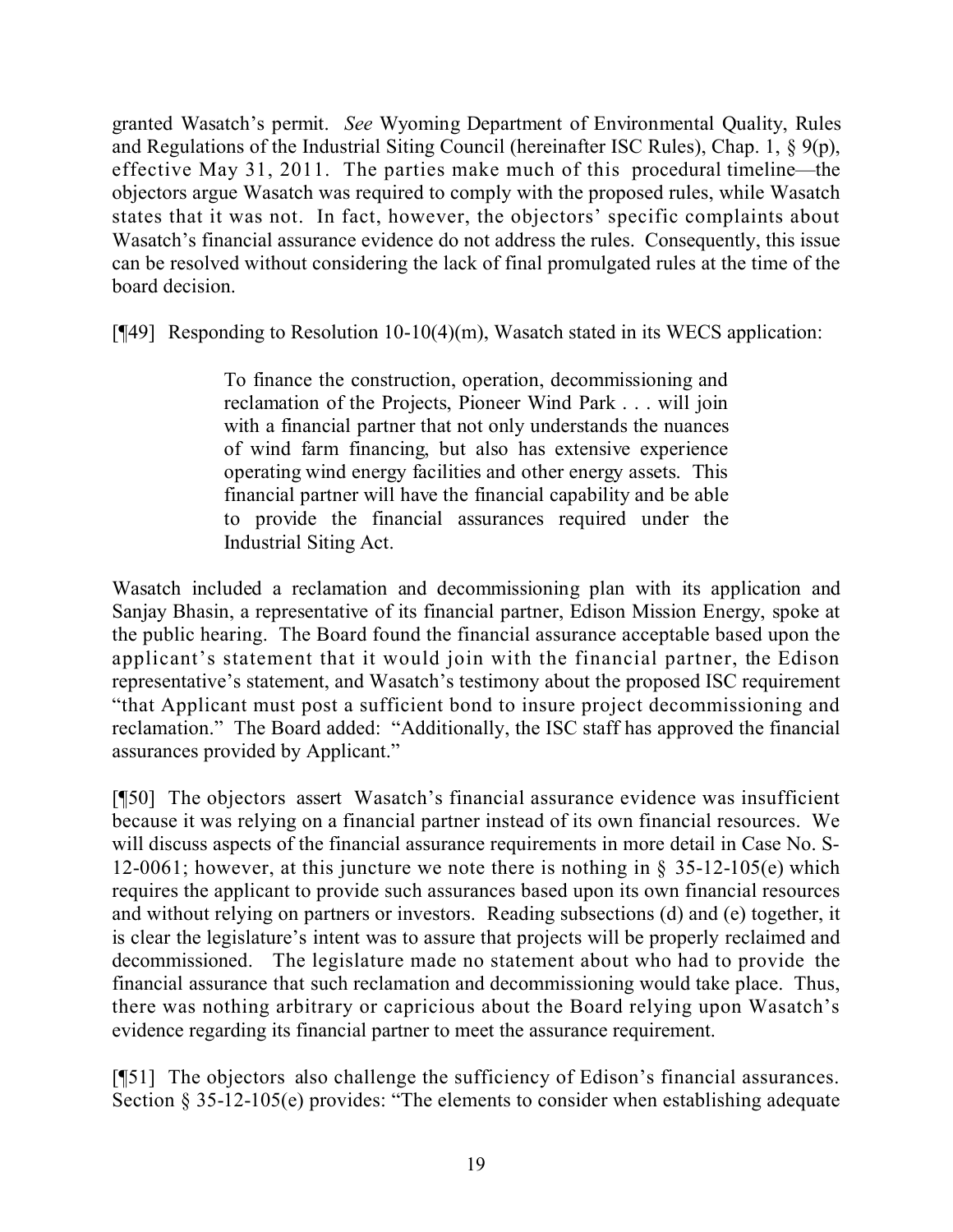levels of financial assurance shall include credit worthiness, financial strength, credit history, credit rating and any other factors that reasonably bear upon the decision to accept a financial assurance." Mr. Bhasin, the Managing Director for the Wind Energy Development Group for Edison Mission Energy, appeared at the public hearing. He described his company's financial resources and wind energy assets in several states. Mr. Bhasin stated that his company was one of the top "five or six U.S. companies in the wind energy sector." He indicated, although Edison had not irrevocably committed to acquire the Wasatch project, that was its intent once the project was permitted. He also stated that considerable planning efforts had already been made. Under the arbitrary and capricious standard of review, this evidence provided a rational basis for the Board to accept Wasatch's financial assurance.

[¶52] Moreover, the evidence also included Wasatch's reclamation and decommission plan, which is part of the scope of the financial assurance requirement. The plan included lease conditions Wasatch had negotiated with the private land lessors mandating the lessee to meet reclamation requirements and "establishing individual removal bonds." Wasatch also committed to provide guaranteed funds to cover the costs of decommissioning as required by the ISC. $<sup>5</sup>$ </sup>

[¶53] The objectors also fault the Board for stating that the "ISC staff" had approved the financial assurances provided by Wasatch as a basis for approving the permit. Wasatch admits this statement was in error as the ISC had not yet made its decision and, as will be discussed in more detail, *infra*, the ISC ended up imposing a condition requiring further financial assurances prior to construction. That aspect of the Board's decision was simply an alternative or additional basis to support its ruling. The other evidence relied upon by the Board in making its decision was sufficient to justify its decision. A rational basis clearly existed to support the Board's decision that Wasatch met the financial assurance requirements for issuance of the WECS permit.

# *3. Notification*

[¶54] The objectors claim Wasatch failed to properly notify and identify as nonparticipating landowners nearby property owners, Chester and Jennifer Hornung and White Creek Ranch, and failed to identify them as adjoining property owners in the project plan as required by the county regulations. Resolution 10-10(4)(a) requires the applicant to include in its application:

a. Certification that demonstrates reasonable efforts have

 $\overline{a}$  $<sup>5</sup>$  The objectors maintain the evidence was flawed because Mr. Bhasin stated the permittee would not need</sup> to post a bond prior to construction. His statement seems to be a simple misunderstanding. In fact, as Wasatch maintained, the ISC conditioned the permit by requiring the permittee to provide a bond or similar security of over \$18,000,000 for decommissioning and reclamation **before** the start of construction.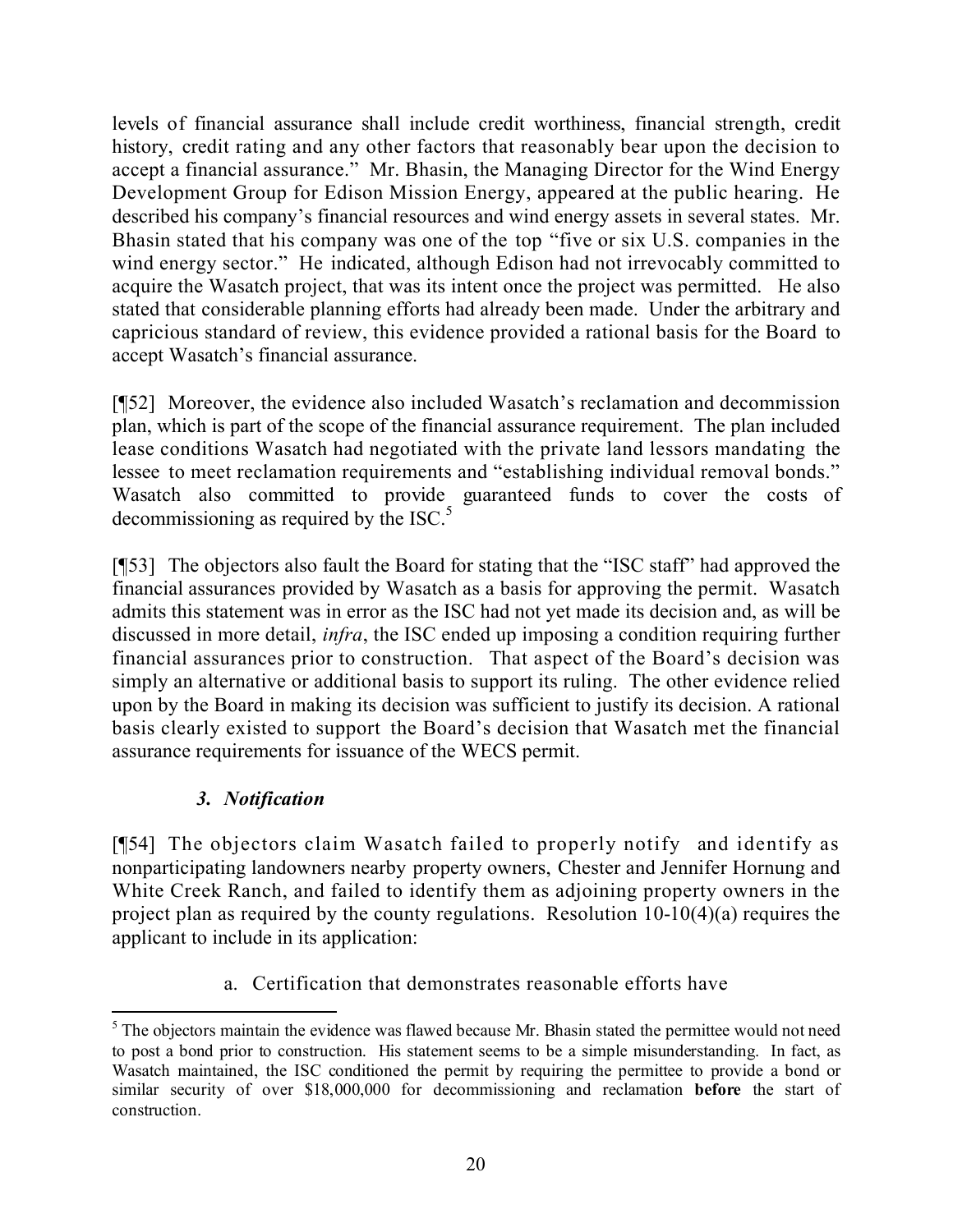been undertaken by the applicant to provide notice, in writing, to all owners of land within one (1) mile of the proposed WECS Project, and to all cities and towns located within twenty (20) miles of the WECS Project. Notice shall include a general description of the project including its location, anticipated dates for commencement of construction and operations, projected number of turbines and the likely routes of ingress and egress.

Additionally the following shall be submitted:

. . . .

ii. The name(s), address(es), and phone number(s) of all non-participating adjacent property owner(s) within one (1) mile of the WECS project site[.]

[¶55] Resolution 10-10(4)(i) requires the applicant to provide a project plan with certain information, including "[a] site plan for the installation of a WECS Project showing the planned location of each WECS tower, primary structure(s), property lines (**including identification of adjoining properties**), setback lines, public and private access roads and turnout locations, substation(s), electrical cabling from the WECS tower to the substations, ancillary equipment, transmission lines, and layout of all significant structures within the geographical boundaries of any applicable setback." (emphasis added). Subsection (i) also acknowledges that the project plan may change and simply requires that after the permit is granted, the "project plan be revised to show the final location of all facilities." Resolution 10-10(4)(i).

[¶56] The Board made the following finding regarding the certification requirement:

In its application, Applicant provides a certification in Appendix 1. In Section A, Applicant provides a list of all owners of land located within one mile of the WECS Project, and all cities located within 20 miles, and proof thereof that they were notified.

At the public hearing, and by supplementary letter (Ex. 14) Jennifer Hornung stated that she should have been notified because she lives within one mile of the [land] leased . . . by Applicant. At the public hearing, Applicant replied that Mrs. Hornung is well outside of the project boundaries. Nor is the lease land that she is referring to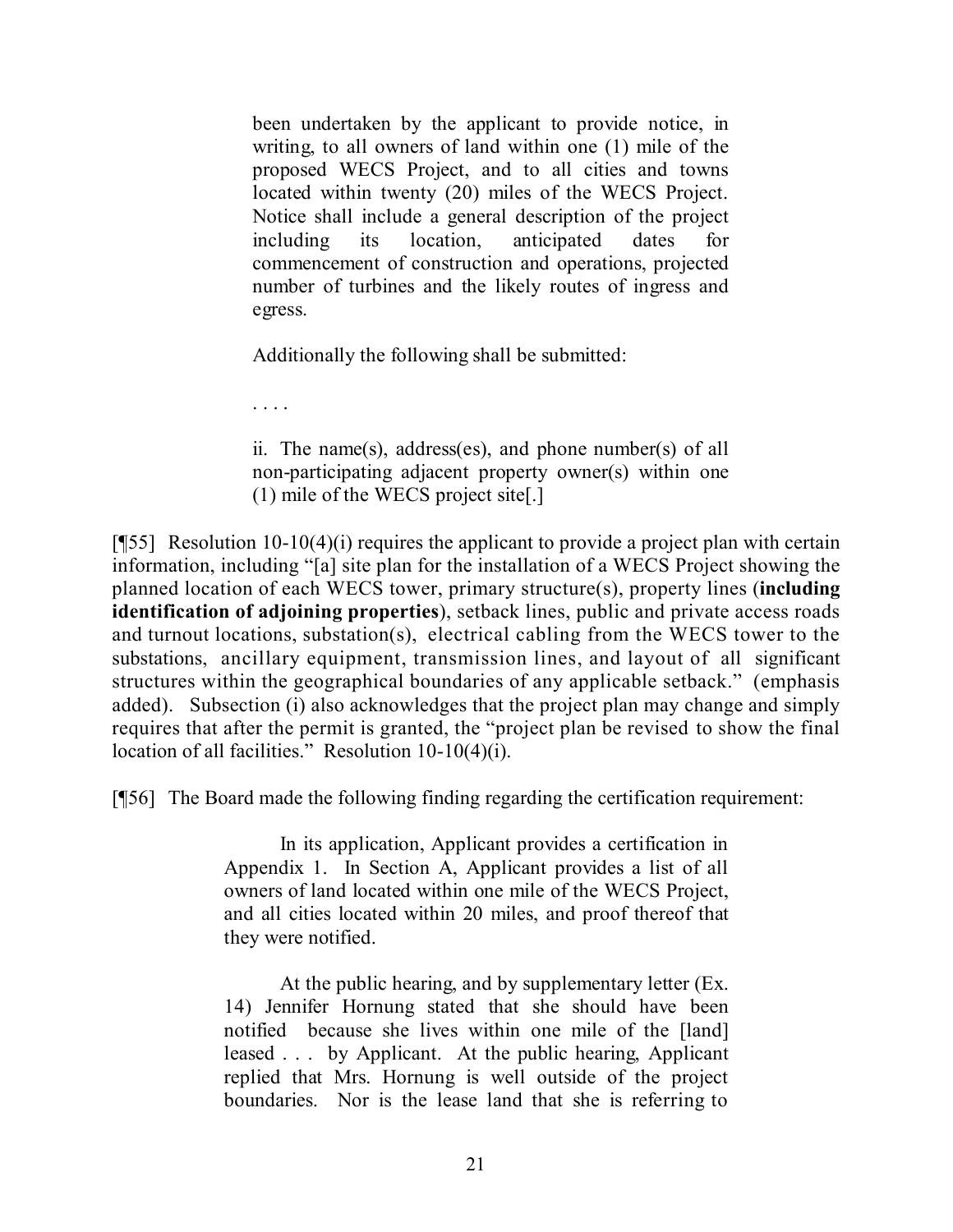within the project boundary. Applicant also testified that a representative of the project had talked with Mrs. Hornung and her husband about the details of the project and offer[ed] more information if she would contact them. (Exh. 18) In Mrs. Hornung's letter submitted after the hearing to the Commissioners, she stated she was within a mile of the leased land and that should put her within the boundary of the project. She rejected the assertion that anyone had substantively talked with her when she went to an open house for the wind project in the fall.

The Commissioners asked Holly Richardson, the County Interim Special Projects Officer, and one familiar with GIS locations, to verify the distance from Mrs. Hornung's residence and the distance to the project boundary listed in the application. She related to the Commissioners at the meeting this day that the distance is approximately 2.5 miles from Mrs. Hornung's residence to the project boundary, and approximately 1.75 miles from the White Creek Ranch.

A review of the maps and testimony by Wasatch at the public hearing indicated that Mrs. Hornung's residence was over two miles from the perimeter of the project, though within one mile of the Stratton property which is leased by Applicant, but not included in the project.

Some confusion seems to exist between the project boundary and the larger area whereby Applicant has also leased property. (See Ex. 30). However, based upon all evidence heard and received, the Commissioners believe that Applicant has provided the necessary certification and accompanying information to believe that the necessary property owners, cities and subdivisions were notified as required under the Resolution.

The Board also found Wasatch's project plan to be sufficient, while noting that the resolution allows changes to be made in the project plan as long as it is revised to show the final location of all facilities.

[¶57] As the Board's decision indicates, there was confusion over where the one mile perimeter for notification purposes should be measured from or, in other words, the location of the "project." Wasatch measured the notification distance from the closest turbine and the objectors claim this was improper because a WECS project site is not a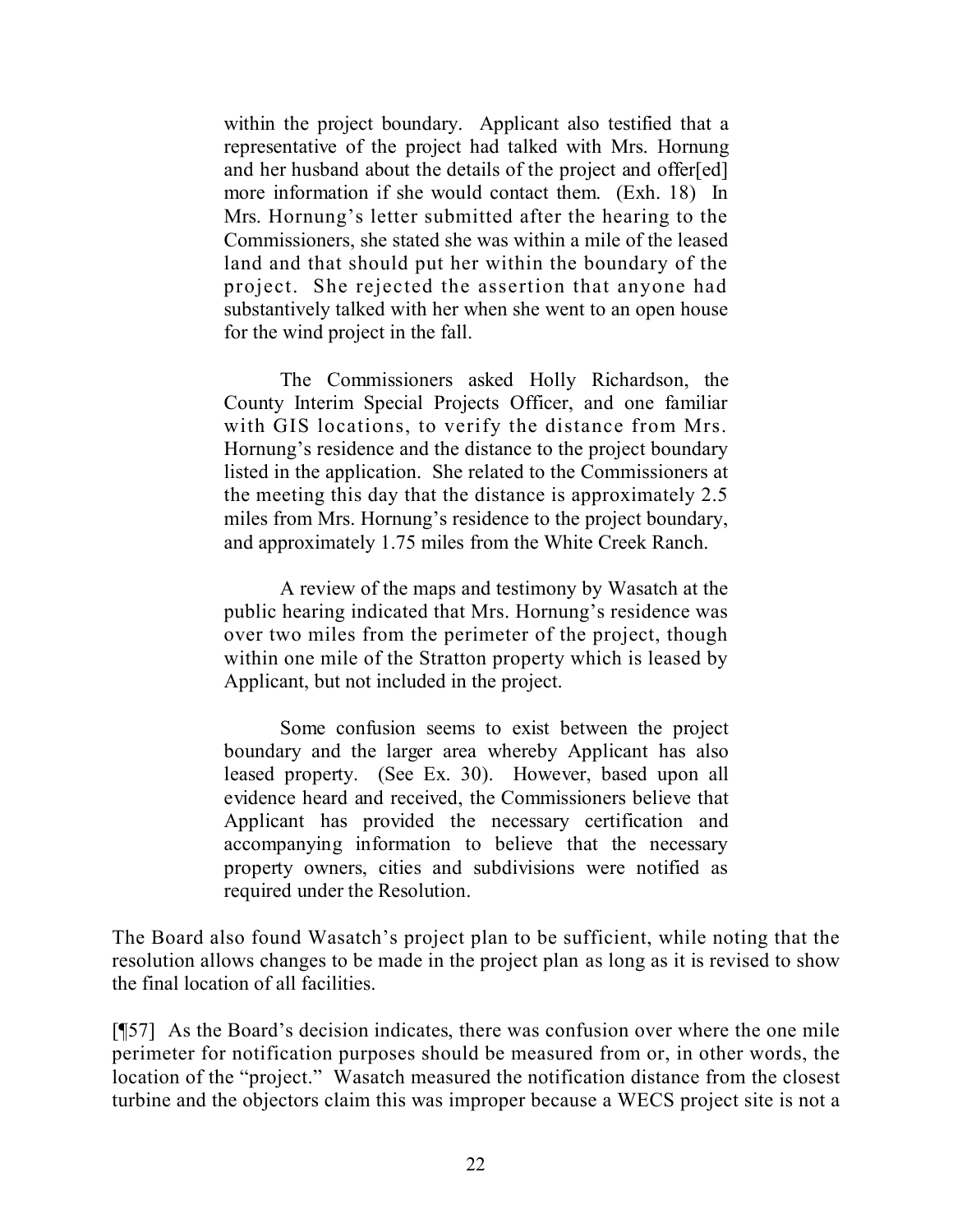turbine, but "a facility with a variety of required components—a system of multiple turbines, power collecting, storing and transmitting systems, operations and maintenance buildings, stations, roads, infrastructure, etc." Even if we were to accept that argument, the objectors point to no evidence that the Hornung residence is within a mile of any of those components. The objectors' evidence showed the residence was within one mile of land leased by Wasatch but not within one mile of any of the project components. As such, the objectors' argument is not even internally consistent. Moreover, it is clear from reviewing the record that the Board correctly considered the conflicting evidence regarding the distances and rationally concluded the Hornungs were not within one mile of the project.

[¶58] The objectors also contend White Creek Ranch should have received notification and been identified as a non-participating landowner because it owns property in a section which was listed in the application as part of the legal description of Wasatch's project and was adjacent to the "study area boundary." The project legal description section of the application lists the "leased private lands in and around the project area and transmission line corridor." It does not purport to include only the actual area of the project. The study area boundaries do not have relevance to the regulation which requires notification to landowners within one mile of the proposed WECS project. The objectors simply do not make the requisite showing that the White Creek property was within one mile of the actual project.

[¶59] For the same reasons that we conclude the notification was sufficient, we also conclude the project plan was adequate even though it did not identify White Creek Ranch or the Hornungs as adjoining property owners. Resolution 10-10(4)(i) requires a project plan to include a site plan for the installation of the WECS project including planned location of the project components. One of the requirements is a showing of property lines, including identification of adjoining properties. As the evidence described above makes clear, the Hornung and White Creek properties do not "adjoin" the project site.

[¶60] In addition, in previous cases we have addressed contentions that an applicant failed to comply with statutory notice requirements and stated that "an error must be prejudicial and affect the substantial rights of the appellant to warrant reversal." *Pfeil v. Amax Coal West, Inc.,* 908 P.2d 956, 960 (Wyo. 1995), citing *Grams v. Environmental Quality Council,* 730 P.2d 784, 787 (Wyo. 1986). In *Pfeil,* we determined that, although Amax failed to mail notice of a proposed mine permit revision to an opponent's current address, she was not deprived of notice because she "had actual notice, timely filed an objection, and did not make a request for a continuance." *Id.* The Hornungs and White Creek Ranch learned of the application, appeared at the public hearing, and submitted additional information to the Board. Given they had actual notice of the proceeding and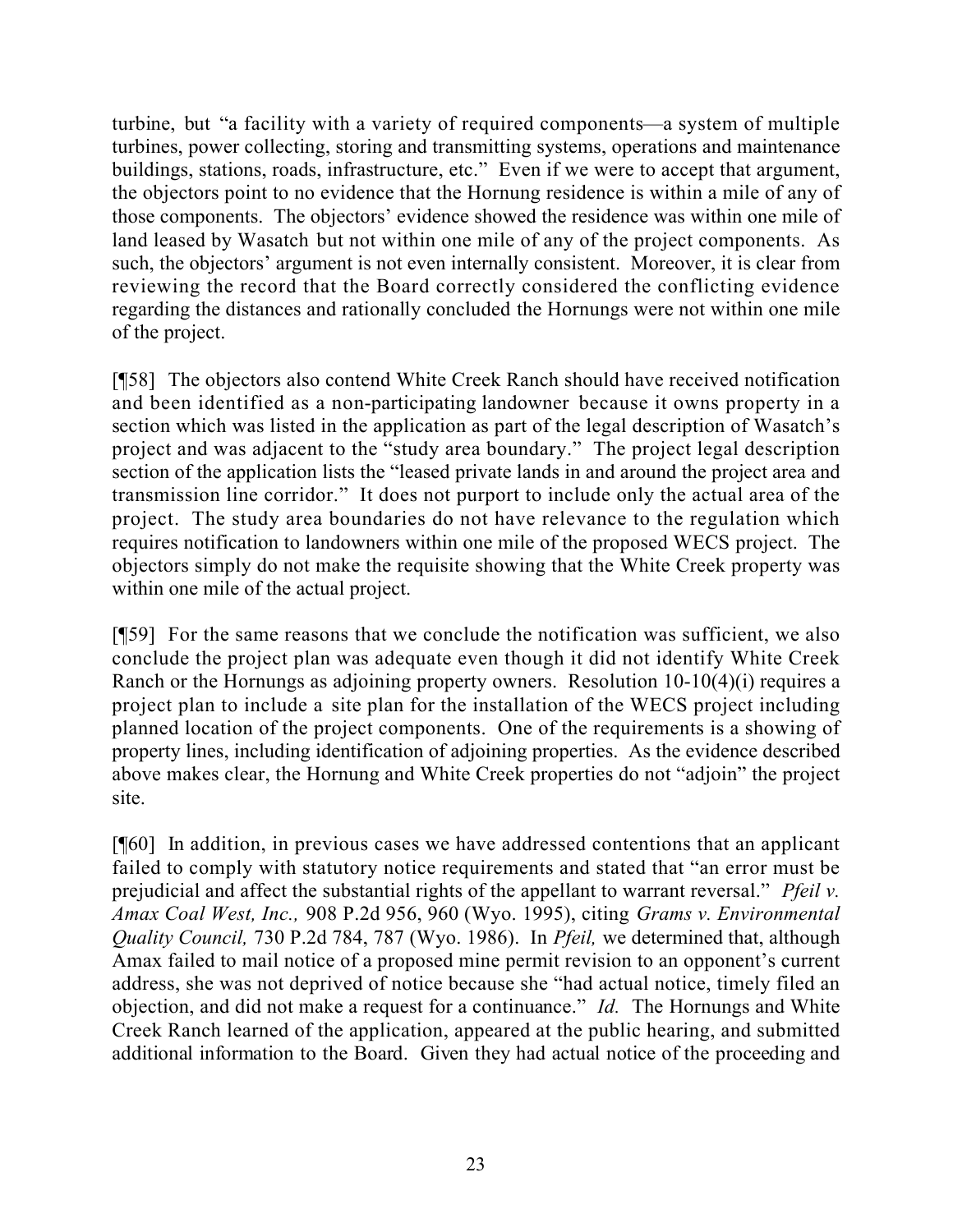participated in it, they have failed to demonstrate prejudice even if they did not receive any required legal notice. *Id.* <sup>6</sup>

# *4. Procedural Due Process*

[¶61] The objectors claim the Board violated their right to procedural due process by accepting and relying on information Wasatch submitted after the public hearing without giving them reasonable notice and meaningful opportunity to be heard. In particular, they take issue with their inability to respond to Wasatch's assertion that the ISC staff had accepted their financial assurances and a post-hearing letter provided by Wasatch. They also assert their due process rights were violated when the Board directed that a county employee provide information about the distances from the project to the Hornung and White Creek Ranch properties.

[¶62] Wyo. Const. Art. 1, § 6 states: "No person shall be deprived of life, liberty or property without due process of law." Procedural due process principles apply in the administrative context and "require reasonable notice and a meaningful opportunity to be heard before governmental action may substantially affect a significant property interest." *Pfeil,* 908 P.2d at 961. However, as the United States Supreme Court stated in *Morrissey v. Brewer,* 408 U.S. 471, 481, 92 S. Ct. 2593, 33 L. Ed. 2d 484 (1972): "Once it is determined that due process applies, the question remains what process is due. . . . [D]ue process is flexible and calls for such procedural protections as the particular situation demands."

[¶63] Section 18-5-506 mandates the procedure to be applied in WECS permit cases and required the Board to "hold a public hearing to consider public comment" and accept written comment for not less than forty-five days after determining that the application is complete. There is no allegation that the Board failed to follow the statutory procedure. Although the objectors claim they should have had an opportunity to respond to submissions Wasatch made after the hearing, the statute did not require that.

[¶64] With regard to the objectors' specific claims, we have already addressed the Board's acceptance of Wasatch's assertion that the ISC staff had accepted their financial assurance. As we stated above, that assertion was incorrect but ultimately unnecessary to the Board's decision; consequently, the objectors' inability to respond to it is irrelevant. Wasatch's post-hearing letter addressing the public comments at the hearing fell within the written comment period allowed by the statute, and the Board did not violate due process by allowing or considering those additional comments. Besides, the objectors

 $\overline{a}$ <sup>6</sup> The objectors also assert the mineral interest owner certification in Wasatch's application was not accurate. This assertion is made entirely without reference to any particular mineral interest owner who did not receive notice and there is absolutely no showing of prejudice to anyone. As such, we summarily reject it under *Pfeil.*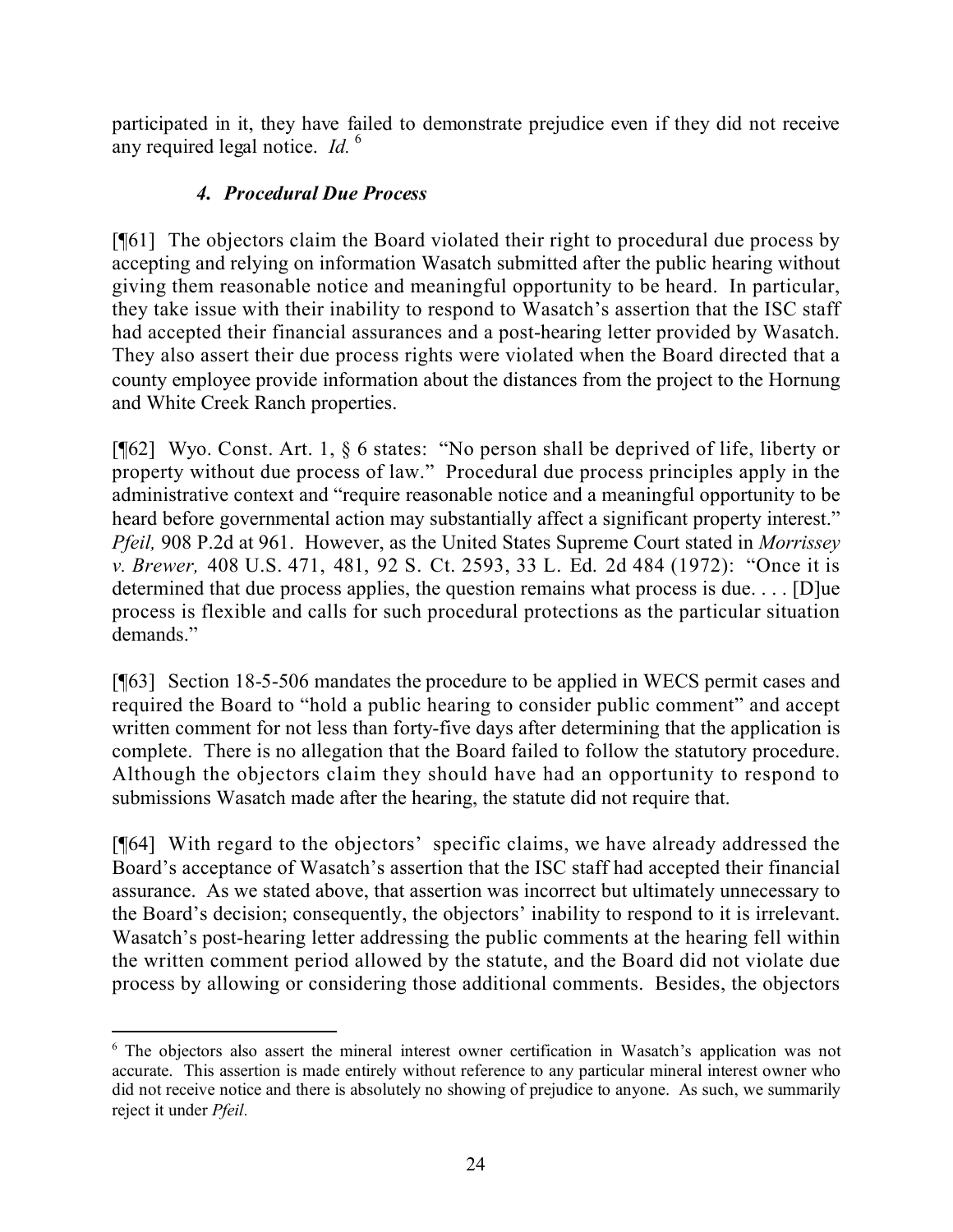also presented additional information after the hearing which is part of the evidentiary record.

[¶65] Finally, the objectors claim their due process rights were violated when the Board directed a county employee to measure the distance from the project to the Hornung and White Creek Ranch properties and considered the information at the May 3, 2011, hearing where it granted the permit. They point to no legal authority prohibiting the Board from doing so. Moreover, the results reported by the county employee were consistent with information Wasatch had already presented to the Board. As we explained in detail earlier, the parties disagreed over where the one mile notification radius should be measured from–the project site or the leased land. The measurements provided by the county employee did not change that underlying dispute. The objectors have simply made no showing that their right to due process was violated or that they were prejudiced by the procedures employed by the Board. *See, e.g*., *Greene v. Wyo. Bd. of Chiropractic Examiners,* 2009 WY 42, ¶ 39, 204 P.3d 285, 296 (Wyo. 2009).

# *B. ISC Permit (Case No. S-12-0061)*

 $\overline{a}$ 

[¶66] The ISC issued a permit to Wasatch for Pioneer Wind Park I and II under the Industrial Development Information and Siting Act, Wyo. Stat. Ann. § 35-12-101through § 35-12-119 (LexisNexis 2010) (Industrial Siting Act). NLRA and NLRF<sup>7</sup> (hereinafter referred to as "the objectors") challenge the ISC determination that Wasatch met certain requirements for a permit. Section  $35-12-109$  (LexisNexis 2010)<sup>8</sup> set out extensive permit application requirements and stated in relevant part:

> (a) An application for a permit shall be filed with the division, in a form as prescribed by council rules and regulations, and shall contain the following information:

> (i) The name and address of the applicant, and, if the applicant is a partnership, association or corporation, the names and addresses of the managers designated by the

<sup>&</sup>lt;sup>7</sup> Wasatch and the ISD do not contest the objectors' standing in Case No. S-12-0061. The Industrial Siting Act, Wyo. Stat. Ann. § 35-12-111 (LexisNexis 2010) specifically allowed "any nonprofit organization with a Wyoming chapter, concerned in whole or in part to promote conservation or natural beauty, to protect the environment, personal health or other biological values, to preserve historical sites, to promote consumer interests, to represent commercial and industrial groups, or to promote the orderly development of the areas in which the facility is to be located" to be a party to the ISC permit process. The provision was amended in 2011 to include agricultural groups. Laws 2011, ch. 146, § 1, eff. July 1, 2011. Wyo. Stat. Ann. § 35-12-114 allows "[a]ny party as defined in W.S. 35-12-111 aggrieved by the final decision of the council on an application for a permit [to] obtain judicial review." *See also*, Laramie River Conservation Council v. Industrial Siting Council, 588 P.2d 1241, 1246 (Wyo. 1978).

<sup>&</sup>lt;sup>8</sup> The 2010 version of the relevant statutes applies in this case because the application was submitted and the hearing was held prior to the effective date of changes to some of the provisions in 2011 and 2012.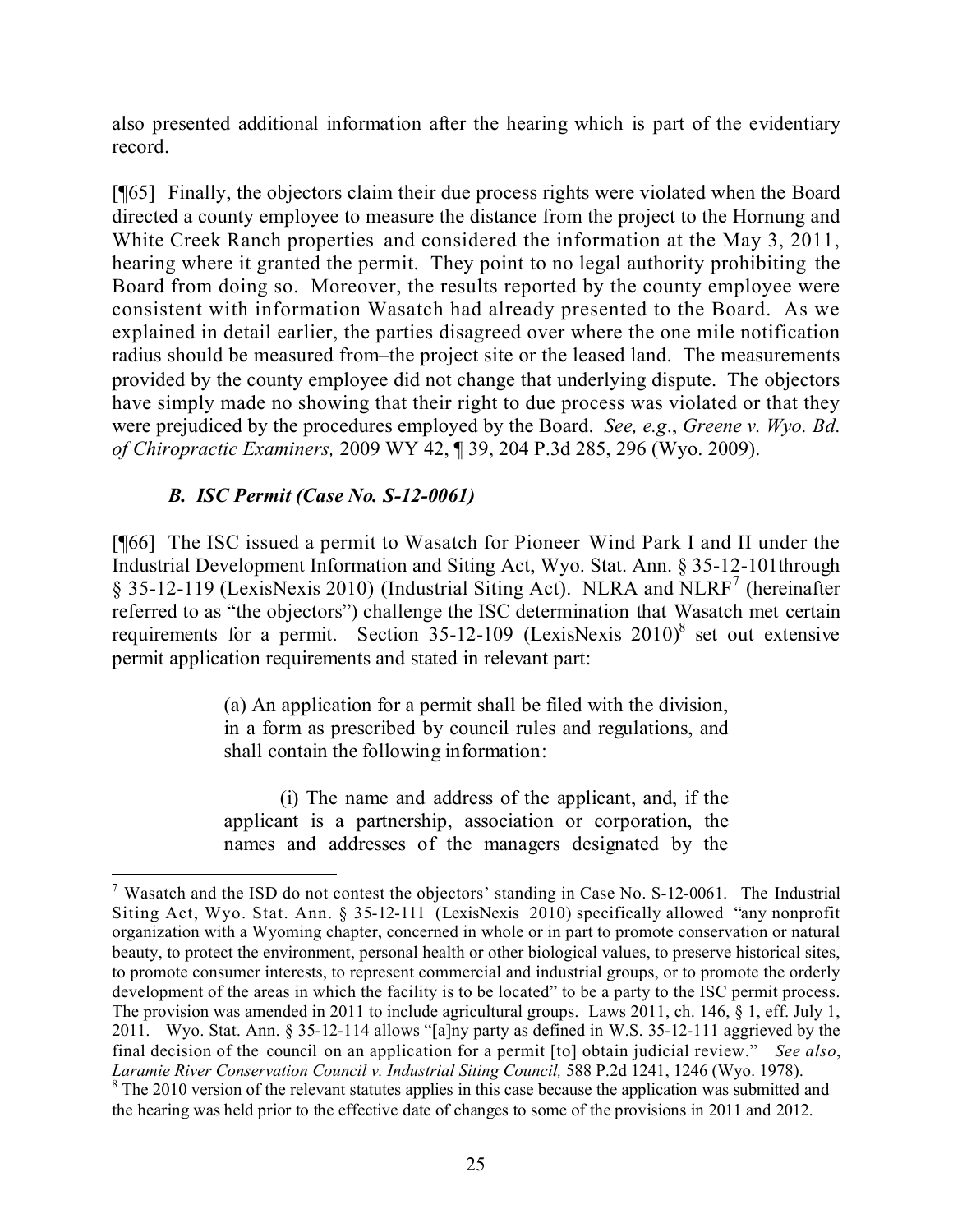applicant responsible for permitting, construction or operation of the facility;

(ii) The applicant shall state that to its best knowledge and belief the application is complete when filed and includes all the information required by W.S. 35-12-109 and the rules and regulations, except for any requirements specifically waived by the council pursuant to W.S. 35-12-107;

(iii) A description of the nature and location of the facility;

(iv) Estimated time of commencement of construction and construction time;

(v) Estimated number and job classifications, by calendar quarter, of employees of the applicant, or contractor or subcontractor of the applicant, during the construction phase and during the operating life of the facility. . .

(vi) Future additions and modifications to the facility which the applicant may wish to be approved in the permit;

(vii) A statement of why the proposed location was selected;

(viii) A copy of any studies which may have been made of the environmental impact of the facility;

(ix) Inventory of estimated discharges including physical, chemical, biological and radiological characteristics;

(x) Inventory of estimated emissions and proposed methods of control;

(xi) Inventory of estimated solid wastes and proposed disposal program;

(xii) The procedures proposed to avoid constituting a public nuisance, endangering the public health and safety, human or animal life, property, wildlife or plant life, or recreational facilities which may be adversely affected by the estimated emissions or discharges;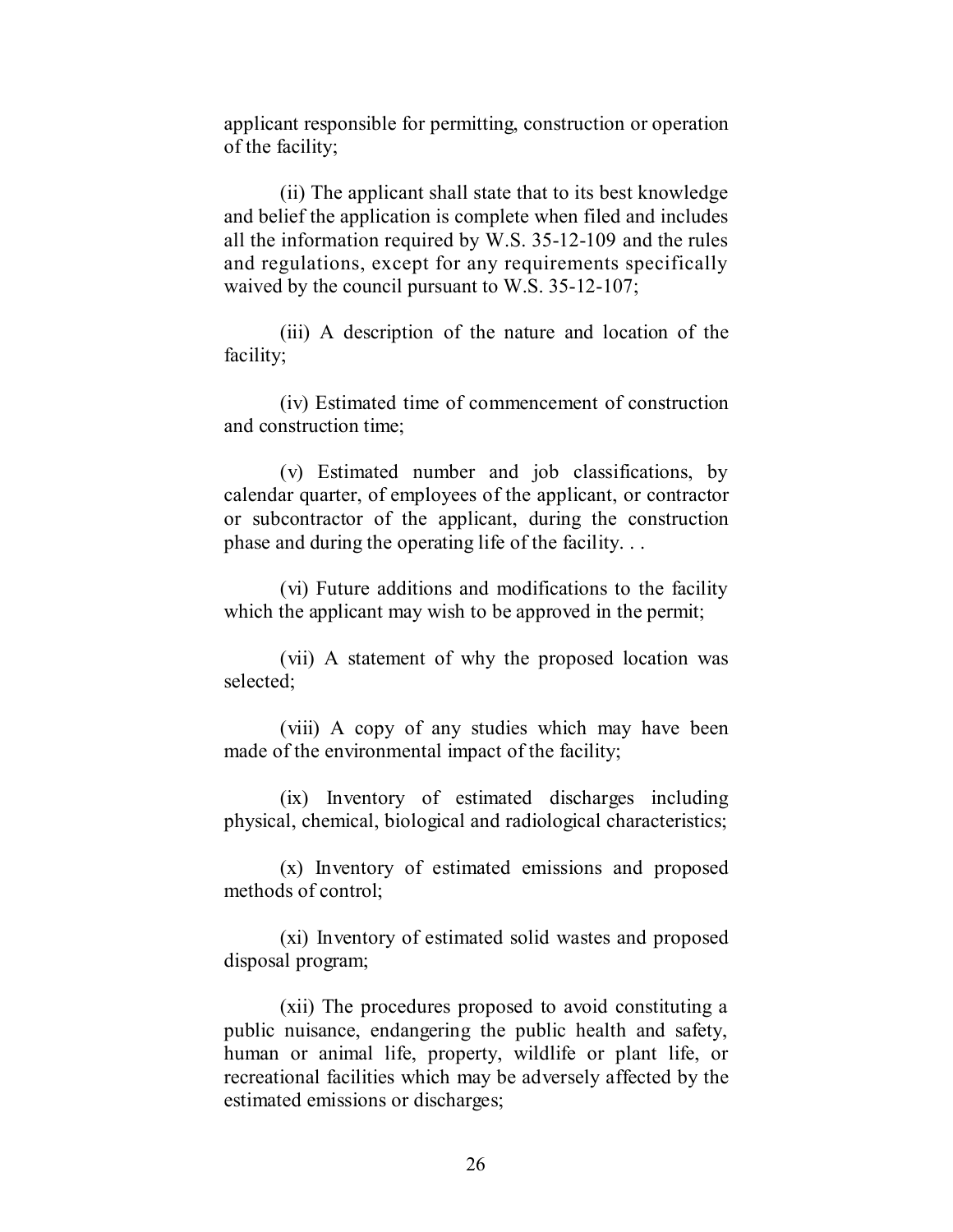(xiii) An evaluation of potential impacts together with any plans and proposals for alleviating social and economic impacts upon local governments or special districts and alleviating environmental impacts which may result from the proposed facility. The evaluations, plans and proposals shall cover the following:

(A) Scenic resources;

(B) Recreational resources;

(C) Archaeological and historical resources;

(D) Land use patterns;

(E) Economic base;

(F) Housing;

(G) Transportation;

(H) Sewer and water facilities;

(J) Solid waste facilities;

(K) Police and fire facilities;

(M) Educational facilities;

(N) Health and hospital facilities;

(O) Water supply;

(P) Other relevant areas[;]

(Q) Agriculture;

(R) Terrestrial and aquatic wildlife;

(S) Threatened, endangered and rare species and other species of concern identified in the state wildlife action plan as prepared by the Wyoming game and fish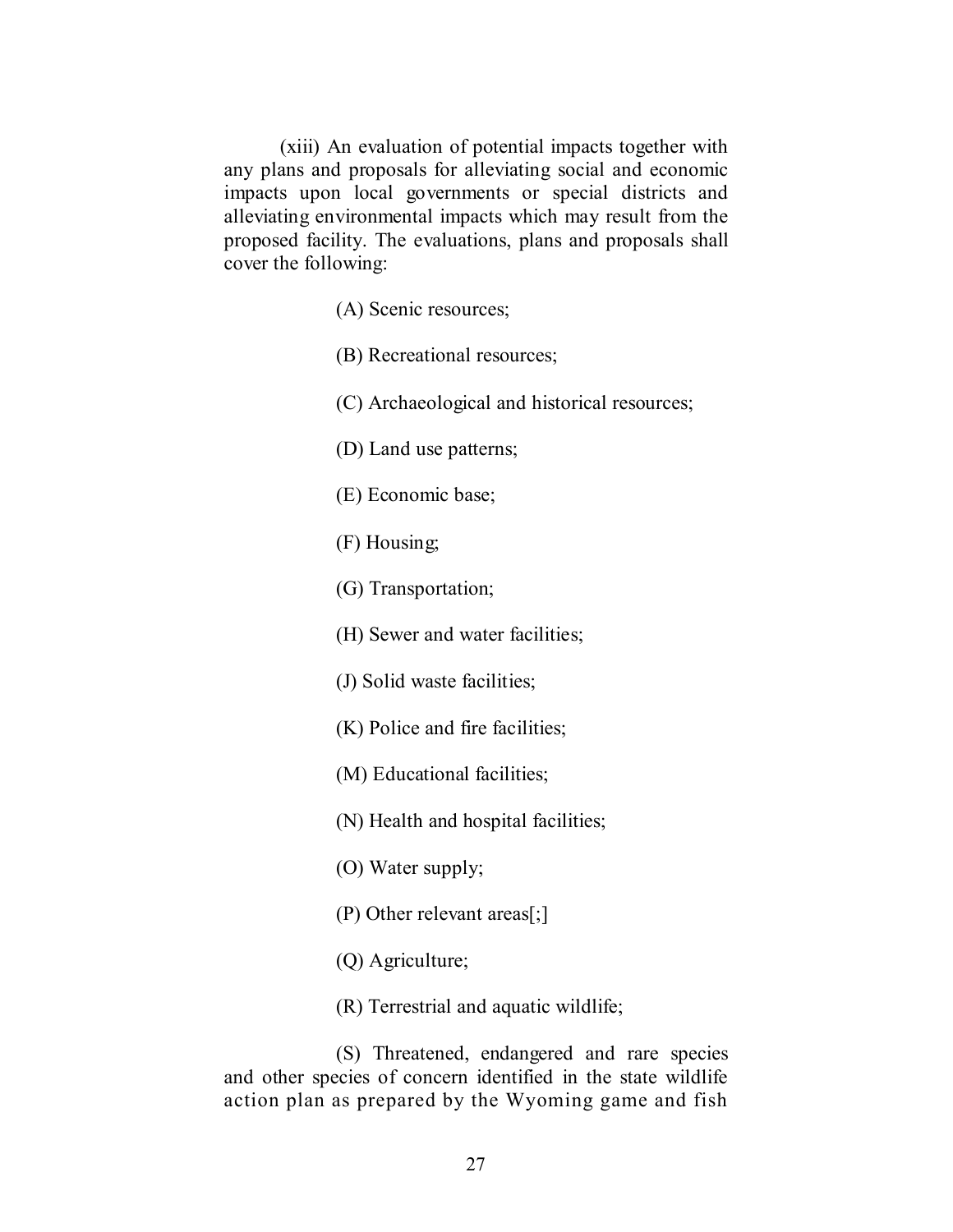department.

 $\overline{a}$ 

(xiv) Estimated construction cost of the facility;

(xv) What other local, state or federal permits and approvals are required;

(xvi) Compatibility of the facility with state or local land use plans, if any;

(xvii) Any other information the applicant considers relevant or required by council rule or regulation;

(xviii) A description of the methods and strategies the applicant will use to maximize employment and utilization of the existing local or in-state contractors and labor force during the construction and operation of the facility;

(xix) Certification that the governing bodies of all local governments which will be primarily affected by the proposed facility were provided notification, a description of the proposed project and an opportunity to ask the applicant questions at least thirty (30) days prior to submission of the application;

(xx) For facilities permitted pursuant to W.S. 35-12-  $102(a)(vii)(E)$  or  $(F)$ , a site reclamation and decommissioning plan, which shall be updated every five (5) years, and a description of a financial assurance plan which will assure that all facilities will be properly reclaimed and decommissioned. All such plans, unless otherwise exempt, shall demonstrate compliance with any rules or regulations adopted by the council pursuant to W.S. 35-12-105(d) and (e);

(xxi) Information demonstrating the applicant's financial capability to construct, maintain, operate, decommission and reclaim the facility.<sup>9</sup>

<sup>&</sup>lt;sup>9</sup> Section 35-12-109 has since been amended by the legislature. In particular, subsection (a)(xxi) was amended in 2012 to state: "Information demonstrating the applicant's financial capability to decommission and reclaim the facility. For facilities meeting the definition of W.S. 35-12- 102(a)(vii)(E) the information shall also demonstrate the applicant's financial capability to construct, maintain and operate the facility[.]" 2012 Wyo. Laws, Chap. 50, § 1, effective July 1, 2012.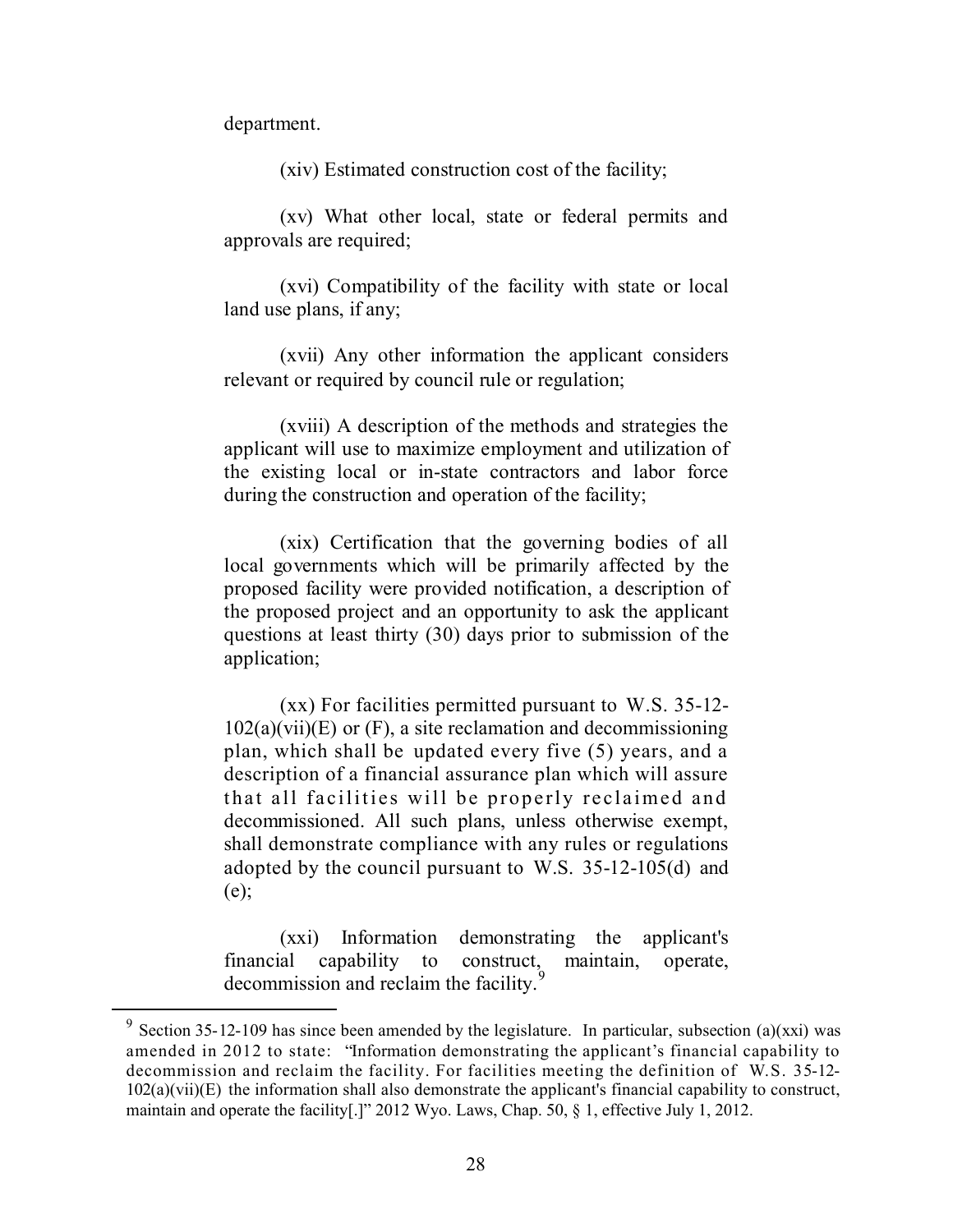(footnote added).

 $\overline{a}$ 

[¶67] Section 35-12-113 stated the standards that must be satisfied for the ISC to grant a permit and provided in pertinent part:

> (a) Within forty-five (45) days from the date of completion of the hearing the council shall make complete findings, issue an opinion and render a decision upon the record, either granting or denying the application as filed, or granting it upon terms, conditions or modifications of the construction, operation or maintenance of the facility as the council deems appropriate. The council shall not consider the imposition of conditions which address impacts within the area of jurisdiction of any other regulatory agency in this state as described in the information provided in W.S. 35-12-110(b), unless the other regulatory agency requests that conditions be imposed. The council may consider direct or cumulative impacts not within the area of jurisdiction of another regulatory agency in this state. The council shall grant a permit either as proposed or as modified by the council if it finds and determines that:

> (i) The proposed facility complies with all applicable law;

> (ii) The facility will not pose a threat of serious injury to the environment nor to the social and economic condition or inhabitants or expected inhabitants in the affected area;

> (iii) The facility will not substantially impair the health, safety or welfare of the inhabitants; and

> (iv) The applicant has financial resources to construct, maintain, operate, decommission and reclaim the facility.<sup>10</sup>

> (b) No permit shall be granted if the application is incomplete.

<sup>&</sup>lt;sup>10</sup> Section 35-12-113(a)(iv) was changed in 2012 to state: "(iv) The applicant has financial resources to decommission and reclaim the facility. For facilities meeting the definition of W.S. 35-12-  $102(a)(vii)(E)$  the council shall also be required to find the applicant has financial resources to construct, maintain and operate the facility."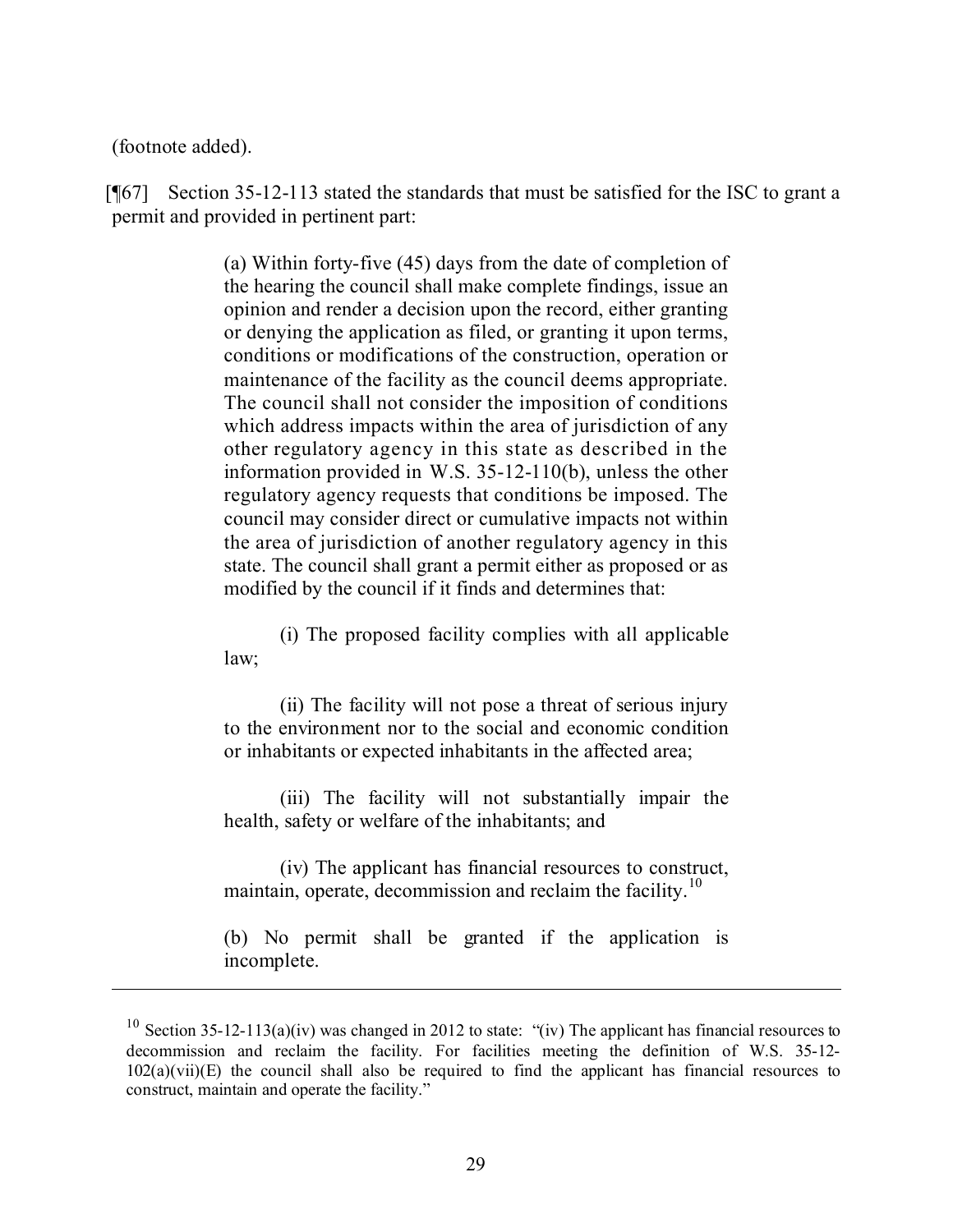(c) If the council determines that the location of all or part of the proposed facility should be modified, it may condition its permit upon that modification, provided that the local governments, and persons residing therein, affected by the modification, have been given reasonable notice of the modification.

(d) The council shall issue with its decision, an opinion stating in detail its reasons for the decision. If the council decides to grant a permit for the facility, it shall issue the permit embodying the terms and conditions in detail, including the time specified to commence construction, which time shall be determined by the council's decision as to the reasonable capability of the local government, most substantially affected by the proposed facility, to implement the necessary procedures to alleviate the impact. A copy of the decision shall be served upon each party.

. . . .

(h) For applicants subject to W.S.  $35-12-105(e)$ , a permit may be issued conditioned upon the applicant furnishing a bond or other financial assurance acceptable to the division in an amount determined by the director to cover the cost of decommissioning and reclaiming the facility.

(footnote added).

#### *1. Financial Assurance*

[ $[$ 68] Sections § 35-12-109(a)(xx) and (xxi) and § 35-12-113(a)(iv) and (h) (quoted above) and § 35-12-105(e) (quoted in Paragraph 47, *supra*) addressed the financial assurance requirement for industrial siting permits. After the contested case hearing, the ISC issued the following conclusions concerning Wasatch's financial assurance evidence:

> [T]his Council notes that Wasatch Wind did not attempt to establish its own financial resources to demonstrate it[s] ability to construct, maintain, operate, decommission and reclaim the facility. Rather, the Applicant relied upon Edison Mission Wind's financial capability to satisfy the financial assurance requirement of Wyo. Stat. Ann. § 35-12-113(a)(iv). This Council is aware that Edison Mission Wind is not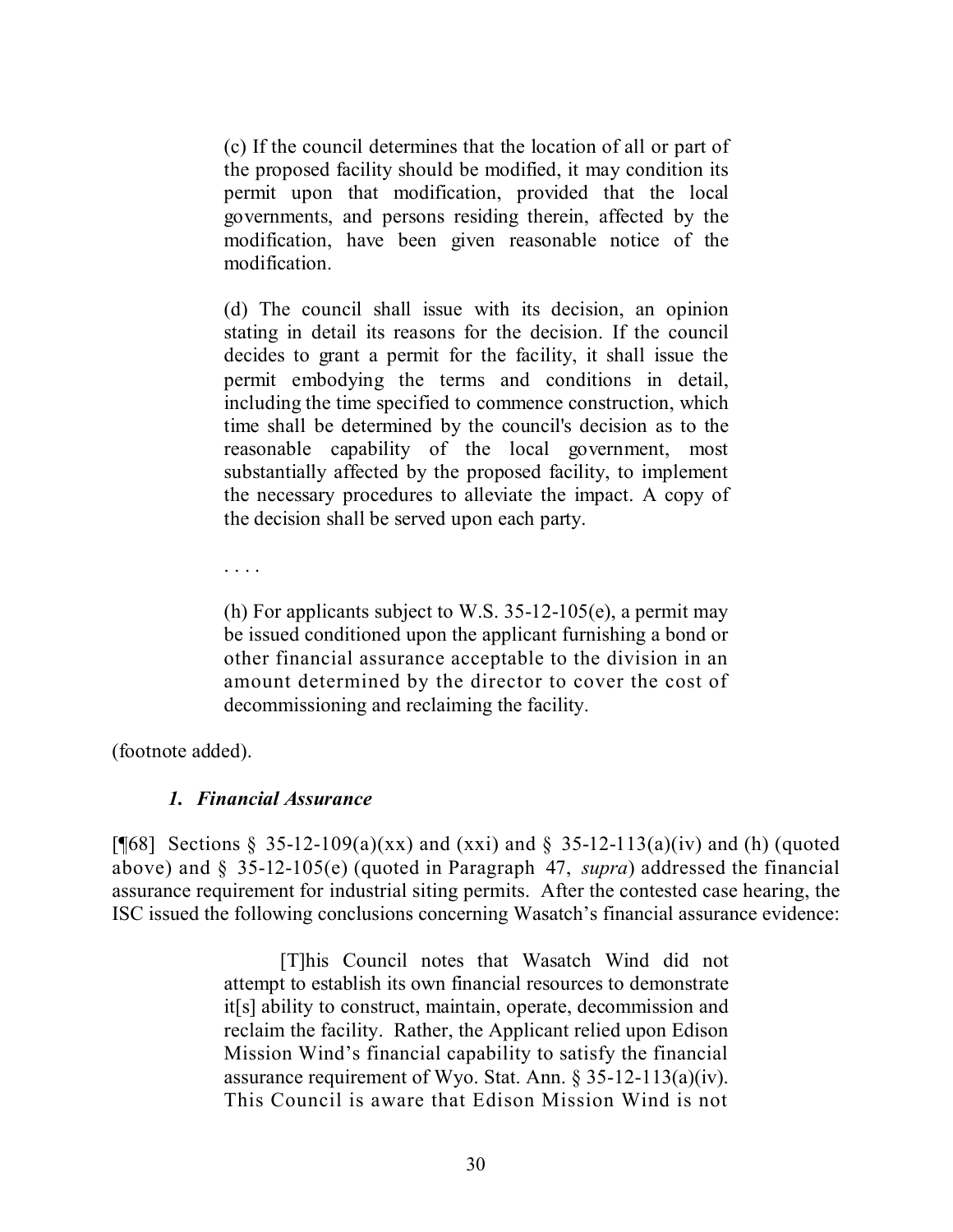contractually bound to exercise its option to purchase the Projects. The Council is further aware that these types of financing arrangements are standard in the industry. Nevertheless, considering the testimony of [Sanjay] Bhasin [representative of Edison Mission Wind], this Council finds that further assurance of financial capability must be provided before construction can begin so that the Council is assured that Wasatch Wind has actually obtained sufficient assurances of financial resources. Therefore, the Council finds it necessary to impose Special Permit Condition #19 which requires sufficient financial assurances prior to construction.

With that conclusion, the ISC granted Wasatch's application for a permit, stating "with" the imposition of the following conditions, . . . [t]he Applicant has the financial resources to construct, maintain, operate, decommission and reclaim the facility." Special Condition #19 states:

> Prior to the start of construction, Permittee shall provide evidence acceptable to the Council, upon recommendation of the Industrial Siting Division, that the Permittee has obtained sufficient financial resources to construct, maintain, operate, decommission and reclaim the facility. If sufficient financial resources are not obtained within two years, the Permit shall expire.

[¶69] The objectors claim first that the ISC erred by allowing Wasatch to provide the financial assurance through another party, Edison Wind Energy (Edison). They insist the applicant must provide proof that it, alone, had the financial means to construct, maintain, operate, decommission and reclaim the facility. The objectors made a similar argument in Case No. S-12-0060; however, resolution of the issue in this case requires more detailed analysis of the relevant provisions of the Industrial Siting Act. Section 35-12-  $109(a)(xxi)$  required the application to include "[i]nformation demonstrating the applicant's financial capability to construct, maintain, operate, decommission and reclaim the facility." In order to grant the application, the ISC was required to determine "[t]he applicant has financial resources to construct, maintain, operate, decommission and reclaim the facility." Section  $35-12-113(a)(iv)$ .

[¶70] In accordance with our statutory construction principles, we start with the plain language of the statutes. Section 35-12-113(a)(iv) does not state that the applicant cannot rely on other investors or partners to establish its financial capability and, in fact, refers to "financial resources." The plain meaning of "resource" is "a source of supply, support, or aid." *Merriam Webster Dictionary* 426 (2005). Investors and partners are, obviously, sources of supply, support or aid. If we were to interpret the statute as the objectors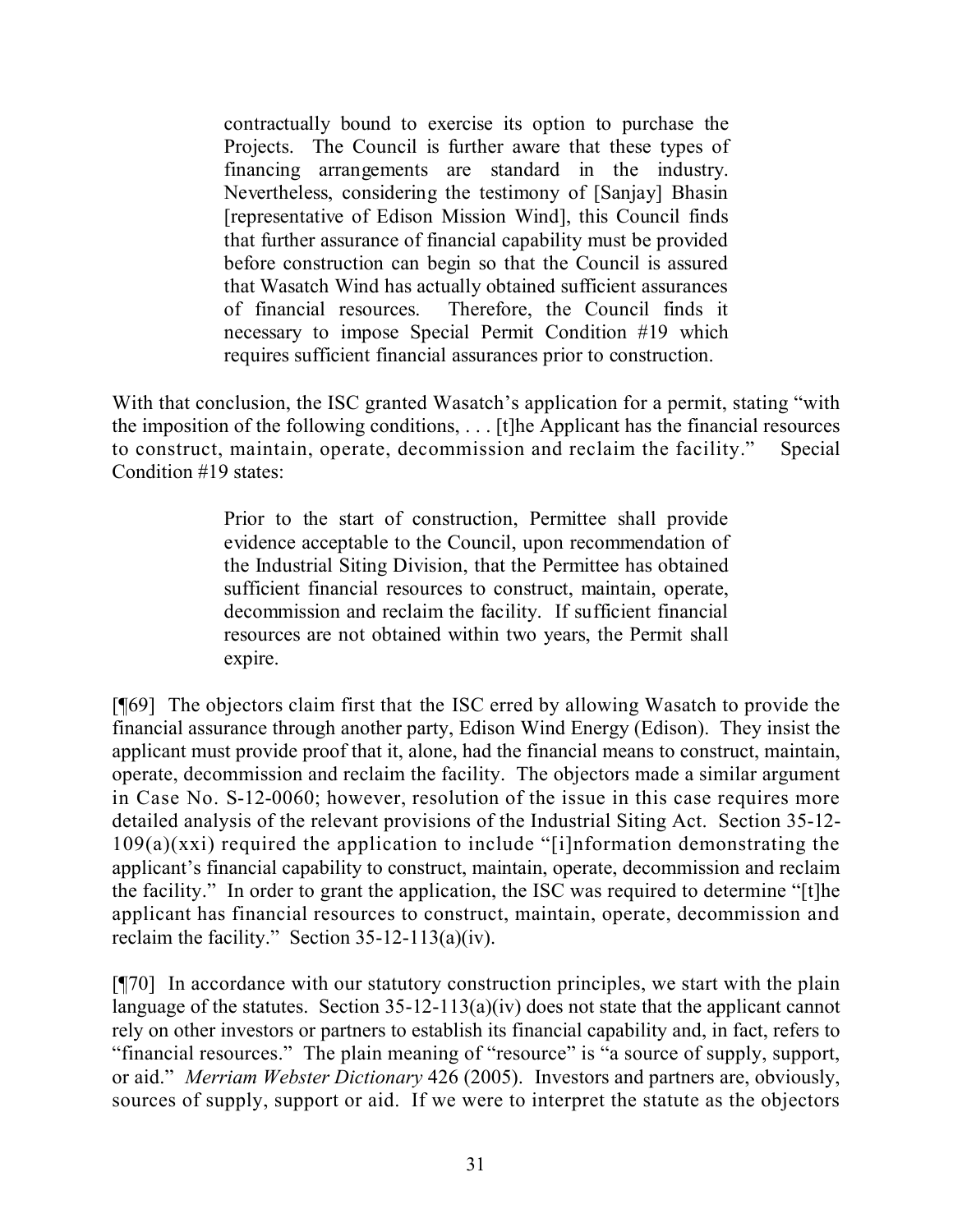suggest, the applicant would have to show cash or other assets immediately available which seems untenable considering the scope and expense associated with wind energy development. We see no distinction between allowing an applicant to demonstrate it has an investor and allowing it to show that it can obtain credit to conduct the requisite activities. Those are "financial resources" which can be used to construct, maintain, operate, decommission and reclaim a facility. As we said earlier, the legislature's intent with regard to the financial assurance requirement is to ensure that the project will be properly reclaimed and decommissioned. Investors or partners can be resources to enable an applicant to comply with that legislative intent.

[¶71] Additionally, the legislature directed the ISC to promulgate rules

designed to provide adequate assurance that the permitted facilities will be properly reclaimed and decommissioned at the end of their useful life, upon revocation of a permit authorizing their operation or upon the happening of any event which causes operations to cease. The elements to consider when establishing adequate levels of financial assurance shall include credit worthiness, financial strength, credit history, credit rating and any other factors that reasonably bear upon the decision to accept a financial assurance. The financial assurance may be in any form acceptable to the council and may include a corporate guarantee, letter of credit, bond, deposit account or insurance policy.

Section 35-12-105(e). This statute clearly indicates that adequate levels of financial assurance may include outside resources. Although the financial assurance rules were not finally promulgated when the application was filed in this case,  $11$  reading all of these statutes *in pari materia* in accordance with our standard of review convinces us applicants were allowed to provide financial assurances from outside sources. The ISC did not err by allowing Wasatch to present its financial resources information through Edison.

[¶72] The objectors next argue that even considering the Edison information, there was insufficient evidence to meet the financial assurances requirement, particularly adequate levels of credit worthiness, financial strength, credit history, and credit rating as required by § 35-12-105(e). Mr. Bhasin testified that Edison is a large company which produces power from different sources, including coal, natural gas and wind. It is one of the larger

 $\overline{a}$ <sup>11</sup> The ISC rules regarding financial assurances were adopted on May 31, 2011. ISC Rules, Chap. 1,  $\S$ §  $9(p)$ , 10(d).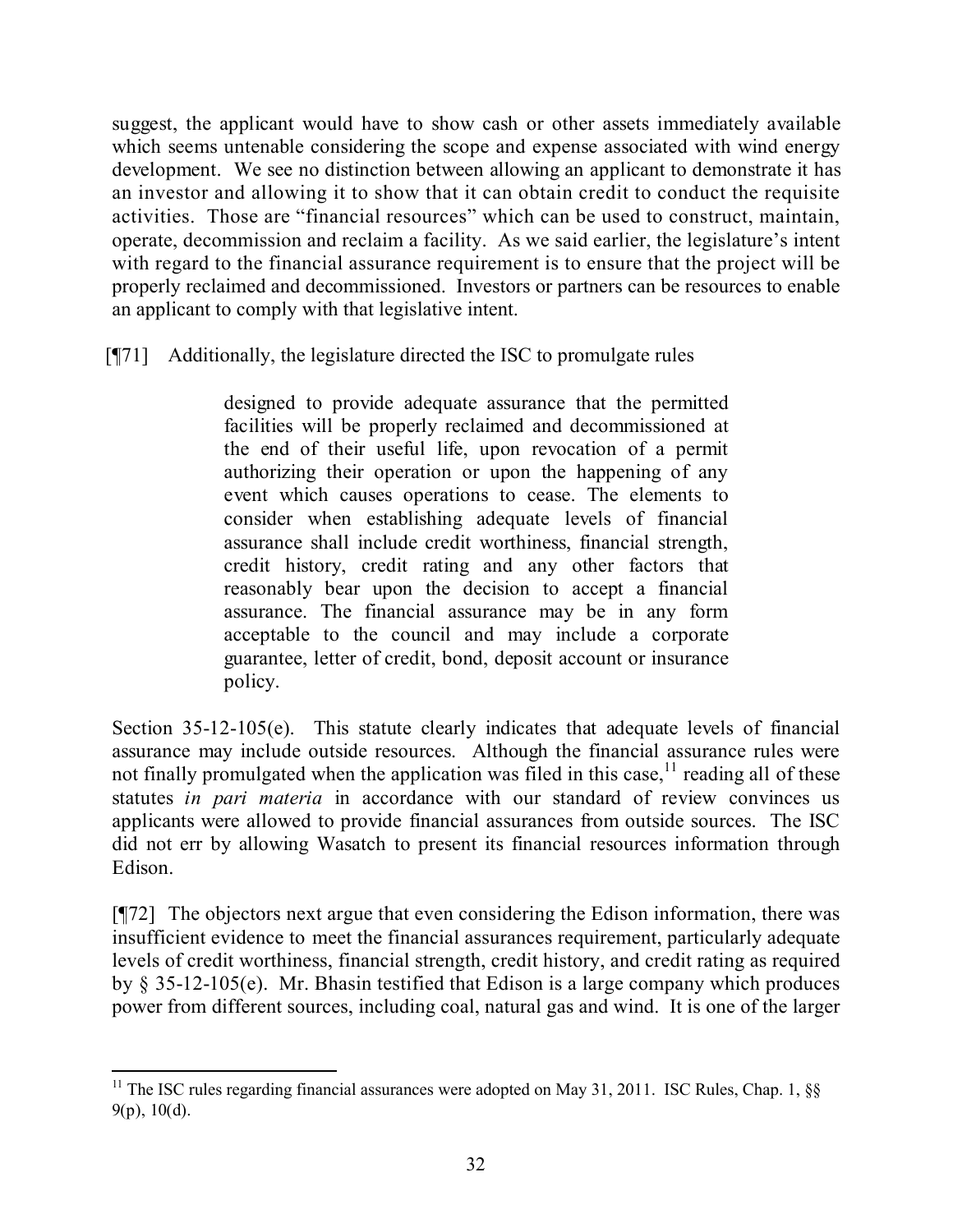wind energy producers in the country and, in recent years, had financed \$879 million in wind energy projects.

[¶73] Mr. Bhasin testified that Edison had entered into an option to purchase the project from Wasatch, and, although it intended to do so, it would not exercise that option until a permit had been issued. He testified, however, that Edison was not bound by its agreement with Wasatch. The evidence also established that Edison was experiencing financial difficulties as a result of lower power prices and the need to retrofit some of its coal-fired power plants to meet environmental standards. On cross examination, Mr. Bhasin admitted that Edison's credit rating was a B- due to the coal part of the business and the company's stock was considered to be "speculative" or "junk" by certain rating agencies.

[¶74] Christine Mikell, Wasatch's Development Director, testified that Wasatch's goal was to develop the project, obtain the permit and find an investor or buyer. She stated the process is standard in the wind development industry and, in fact, Wasatch and Edison had already developed a wind project in Utah using the same type of process. Ms. Mikell testified that Wasatch had obtained a twenty-year power purchase agreement with Rocky Mountain Power to sell the power generated by the Pioneer Wind Park project. In addition, she stated that Wasatch had already spent approximately \$12 million developing the project, which included obtaining leases, the required surveys and analyses, a security deposit to Rocky Mountain Power for the power purchase agreement, and security deposits for the wind turbines. Edison and Wasatch also committed to post a surety bond prior to construction for decommissioning and reclamation of the project site.

[¶75] The record, therefore, contained conflicting evidence as to whether Edison had sufficient financial resources and the ISC had concerns about the fact that Edison was not "contractually bound to exercise its option to purchase the Projects." Consequently, it included Special Condition #19 in the permit and ruled that, with the condition, Wasatch was entitled to a permit under § 35-12-113. Given the ISC did not find that the financial assurance evidence was sufficient at the time of the hearing, the dispositive question here is not whether there was substantial evidence to support a finding that Wasatch had sufficient resources, but rather whether the ISC had the authority to grant the permit subject to the condition that the permittee provide further assurances prior to construction.

[¶76] Section 35-12-113(a) refers repeatedly to the ISC's authority to condition permits, allowing it to grant a permit "upon terms, conditions or modifications of the construction, operation or maintenance of the facility as the council deems appropriate" and "as proposed or as modified by the council." The authority for imposing conditions is broad even allowing the ISC to impose a condition requiring the location of "all or part of the proposed facility [to] be modified." Section 35-12-113(c). Other provisions of the Industrial Siting Act also refer to permit conditions. *See* Wyo. Stat. Ann. § 35-12-106(a)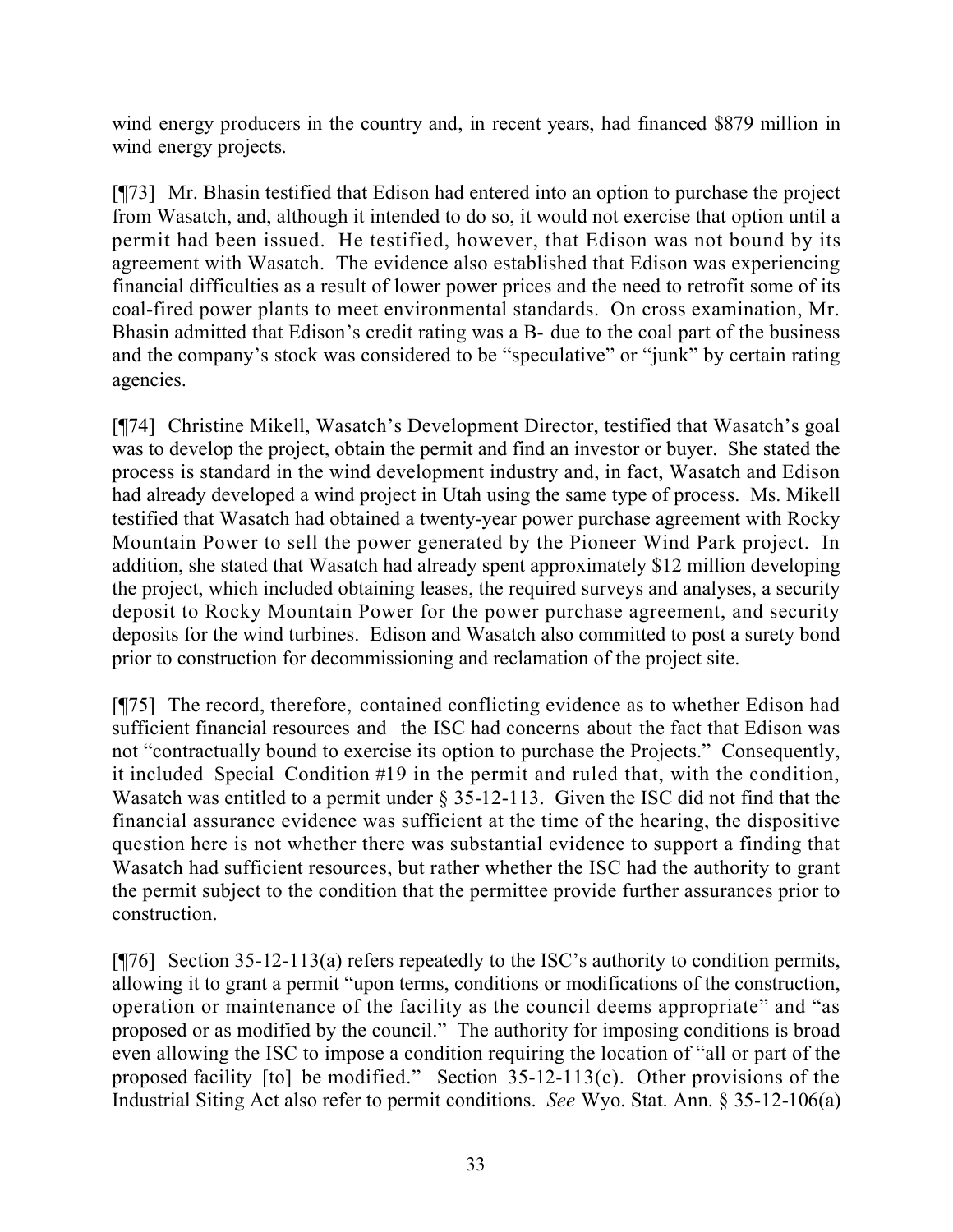(industrial facilities must be constructed in conformity with a permit and any terms and conditions of the permit); Wyo. Stat. Ann.  $\S 35{\text -}12{\text -}110(c)$  (other state agencies can recommend conditions to include in a permit). Despite the numerous references to conditioning permits, the objectors claim the ISC was required to find that the financial assurances were in place prior to issuing the permit.<sup>12</sup> If their argument were correct, the statutory language allowing the ISC to condition permits would be meaningless. A basic tenant of statutory construction is that we do not interpret statutes in such a way to render any portion meaningless. *Stutzman v. Office of Wyo. State Engineer,* 2006 WY 30, ¶ 16, 130 P.3d 470, 475 (Wyo. 2006); *K.P. v. State,* 2004 WY 165, ¶ 22, 102 P.3d 217, 224 (Wyo. 2004).

[¶77] We have previously described the general purpose of the Industrial Siting Act as "to protect Wyoming's environment and the social and economic fabric of its communities from the mischiefs resulting from massive, unregulated industrial development." *City of Evanston v. Griffith,* 715 P.2d 1381, 1384 (Wyo. 1986). *See also Industrial Siting Council v. Chicago and North Western Transportation Co.,* 660 P.2d 776, 784 (Wyo. 1983). In order to meet that purpose, the Act specifically allows the ISC to condition permits on a developer's agreement to employ measures to mitigate the impacts of the project. *Id. See also* J. Van Baalen, INDUSTRIAL SITING LEGISLATION: THE WYOMING INDUSTRIAL DEVELOPMENT INFORMATION AND SITING ACT – ADVANCE OR RETREAT? 11 Land & Water L. Rev. 27, 32-33 (1976). This is confirmed by ISC Rules, Chap. 1, § 9 (1997):<sup>13</sup> "The Council shall either grant or deny the application as filed, or grant it upon terms, conditions or modifications of the construction, operation or maintenance of the industrial facility as the Council deems appropriate." *See generally Mule Shoe*,  $\P$  11, 252 P.3d at 954 (discussing deference to an agency's interpretation of its rules). The clear language of the statutes and regulations, therefore, allows the ISC to condition permits in order to protect Wyoming's environment and the social and economic fabric of the communities.

[¶78] In *Laramie River Cons. Council v. Industrial Siting Council,* 588 P.2d 1241 (Wyo. 1978)*,* we addressed the ISC's authority to condition permits, albeit under different statutory language. The statute existing at the time gave the ISC options of issuing a permit with no conditions; issuing a permit conditioned upon the commencement of construction within a reasonable time; issuing a permit "conditioned upon specified changes in the application; or [] [r]ejecting the application pending further study" if the applicant was not able to demonstrate that the requirements for issuance of a permit had been met. *Id.* at 1245-46. The Laramie River Conservation Council claimed the ISC

 $12$  Interestingly, the objectors do not seem to challenge the ISC's authority to condition permits regarding the other requirements of  $\S 35-12-113(a)$ , including the environment, economic and social conditions, and health, safety and welfare.

<sup>&</sup>lt;sup>13</sup> Chap. 1 of the rules was revised, effective May 31, 2011, several months after Wasatch filed its application in February 2011. Compare ISC Rules, Chap. 1 (1997) and ISC Rules, Chap. 1 (2011). This provision is currently found in Chap. 1, § 12 (2011).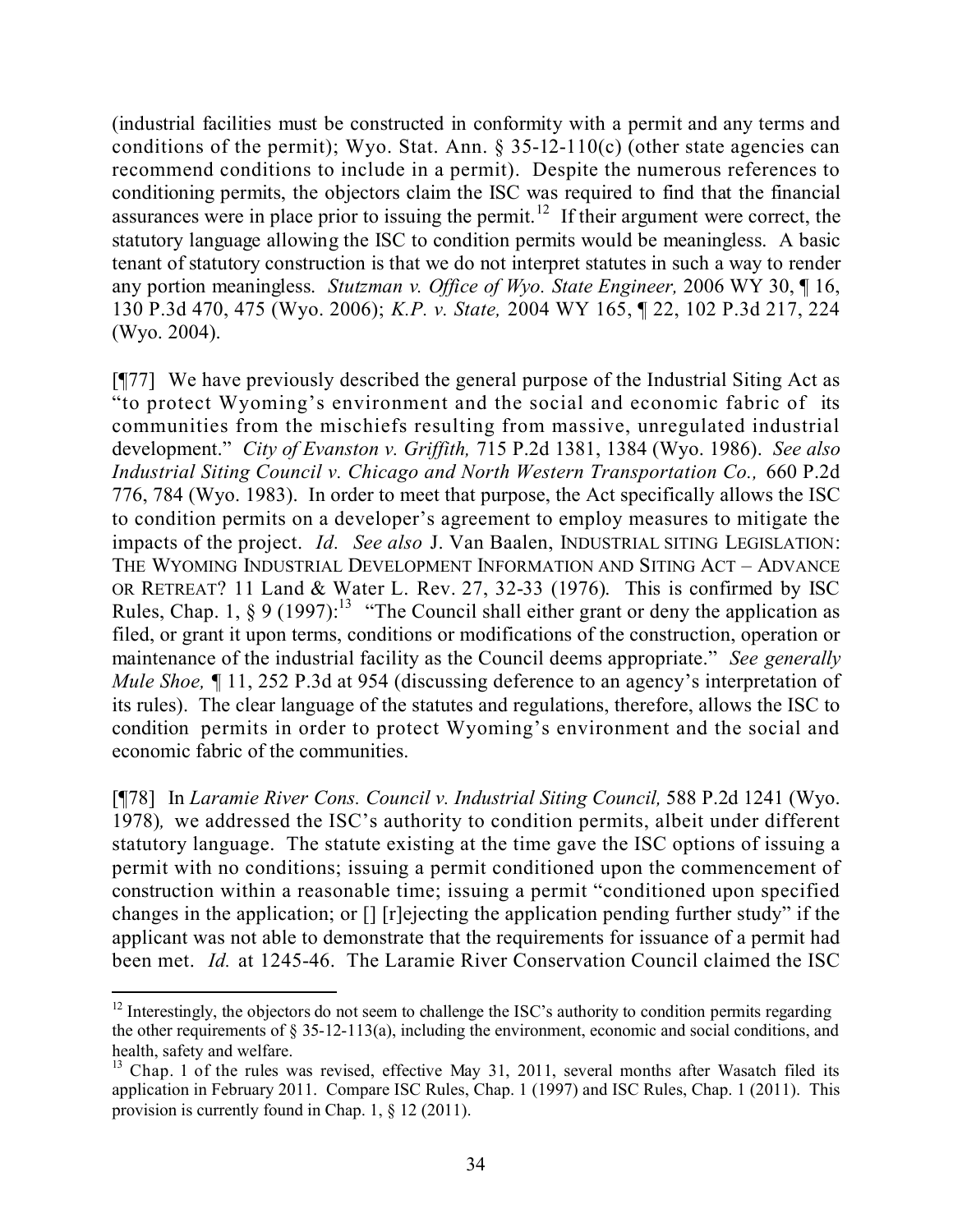violated the statute by granting a permit for an electric plant with conditions which required further study and mitigation of social, economic, health, safety and welfare concerns, rather than denying the permit and requiring further study. *Id.* at 1250-56.

[¶79] This Court rejected Laramie River Conservation Council's argument that the ISC had to deny the application and require further study, stating Laramie River's interpretation was contrary to the agency's interpretation of its charge, the clear statute did not state that such denial was required, and Laramie River's interpretation would deprive the ISC of its statutory discretion to grant permits with conditions. *Id.* at 1250. We further held that the conditions did not act as an inappropriate substitute for the requirement of showing no serious injury to the listed interests. Instead, "[t]hese conditions constitute an effort by the [ISC] to encompass remedies for contingencies within the application. . . which, if the conditions developed, could be relied upon by the [ISC] in the exercise of its authority and responsibility to monitor the operations." *Id.* at 1251. This Court concluded, therefore, the ISC's decision complied with the law and stated that granting the permit with conditions was "an appropriate way to resolve certain areas in which absent such a commitment the [ISC] might be concerned as to the potential for injury to the inhabitants . . ." *Id.* at 1255. While the *Laramie River* decision did not address the financial assurance requirement, it can be interpreted as allowing permits to include conditions pertaining to the requirements for granting a permit under § 35-12-113(a). We conclude, therefore, that the clear statutory language and our precedent allowed the ISC to issue the permit subject to the financial assurance condition. $^{14}$ 

[¶80] Special Condition #19 in Wasatch's permit requires the permittee to provide, prior to the commencement of construction, evidence acceptable to the ISC showing that it has obtained sufficient financial resources to construct, maintain, operate, decommission and reclaim the facility. Although the objectors claim the condition is not sufficiently definite, it clearly meets the mandate of  $\S$  35-12-113(d) which simply requires issuance of "the permit embodying the terms and conditions in detail." By directing the permittee

 $\overline{a}$  $14$  This holding also resolves the objectors' argument that the ISC's decision was arbitrary and capricious because it granted the permit in violation of § 35-12-113(b) which states that "[n]o permit shall be granted if the application is incomplete." The objectors' specific argument is that, because Wasatch did not provide the requisite financial assurances, the application was incomplete and had to be denied. The record demonstrates that the ISD reviewed the application, issued a notice of deficiency asking for more financial information, and, after receiving Wasatch's response, determined the application was complete. The objectors equate a "complete" application with an application that should be granted. Clearly, the requirement of a complete application pertains to the applicant's responsibility to provide all information requested by the application process; the ultimate decision as to whether the application meets the statutory requirements for granting a permit is, however, left to the ISC. Otherwise, there would be no need for the two-step process. Compare, § 35-12-109 and § 35-12-113. The ISC did not act arbitrarily or capriciously by determining the application was complete, but imposing the financial assurances condition as part of the permit approval process.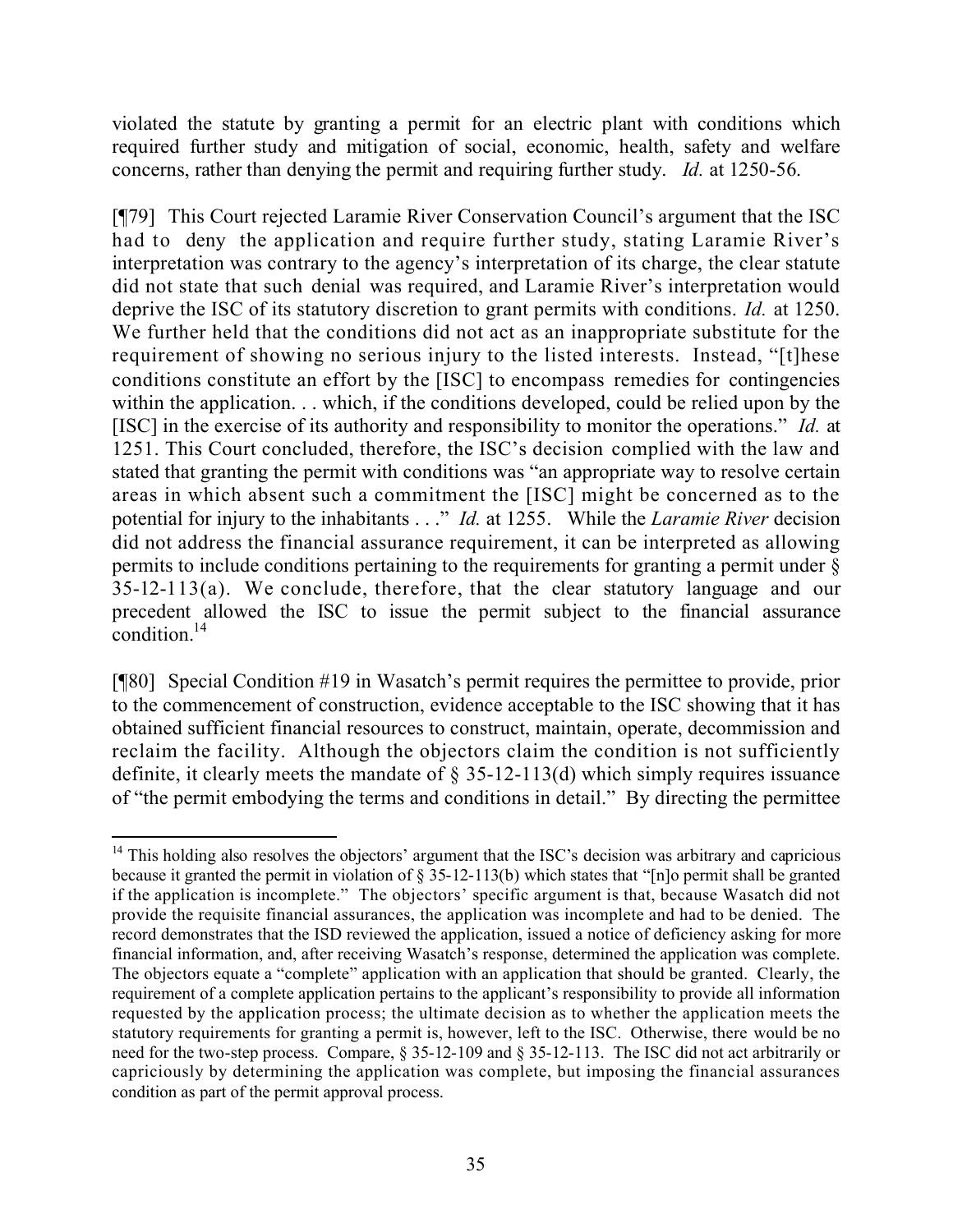to provide adequate information and obtain further ISC approval prior to construction, Special Condition #19 protects the state from the injury that could result if a permittee started construction and was financially unable to finish the project. It also limits the amount of time the permittee has to comply by stating that if "sufficient financial resources are not obtained within two years, the Permit shall expire." By including the two year deadline, the ISC ensured the project would not be delayed indefinitely. In addition, the permittee will be obligated under Condition #15 to furnish, prior to the start of construction, a surety bond or similar security of over \$18 million dollars for decommissioning and reclamation of the project, thereby providing additional financial assurance.

[¶81] Finally, the objectors suggest that due process is somehow thwarted by the ISC's imposition of a condition and later determination outside of the contested case hearing process as to whether that condition has been met. This argument is misplaced. The ISC is governed by the Wyoming Public Meetings Act which requires it to conduct all business in "public meetings, open to the public at all times." Wyo. Stat. Ann. § 16-4- 403(a) (LexisNexis 2011). Thus, the ISC's ultimate determination as to the sufficiency of the permittee's financial information will be made in public. ISC Rules Chap. 2, § 4 allows persons to petition the ISC for a hearing on any "action, decision, order or permit." Sufficient process is, therefore, available to the objectors to contest a future ISC finding regarding the permittee's financial assurances.

# *2. Threat of Serious Injury*

[¶82] Section 35-12-113(a)(ii) states: "the council shall grant a permit either as proposed or modified by the council if it finds and determines that . . . [t]he facility will not pose a threat of serious injury to the environment nor to the social and economic condition or inhabitants or expected inhabitants in the affected area." The objectors claim the ISC erred by determining that Wasatch had met this permit requirement.

# *a. Affected Area*

[¶83] The objectors assert that Wasatch did not properly study the "affected area" to determine the threat of serious injury. The precise term "affected area" is not defined by statute; however, the ISC Rules provide insight into the meaning of "affected area" in the context of the risk of serious injury.

[¶84] ISC Rules Chap. 1, § 2 (1997) stated in relevant part:

(b) "Area or local government primarily affected by the proposed industrial facility" means: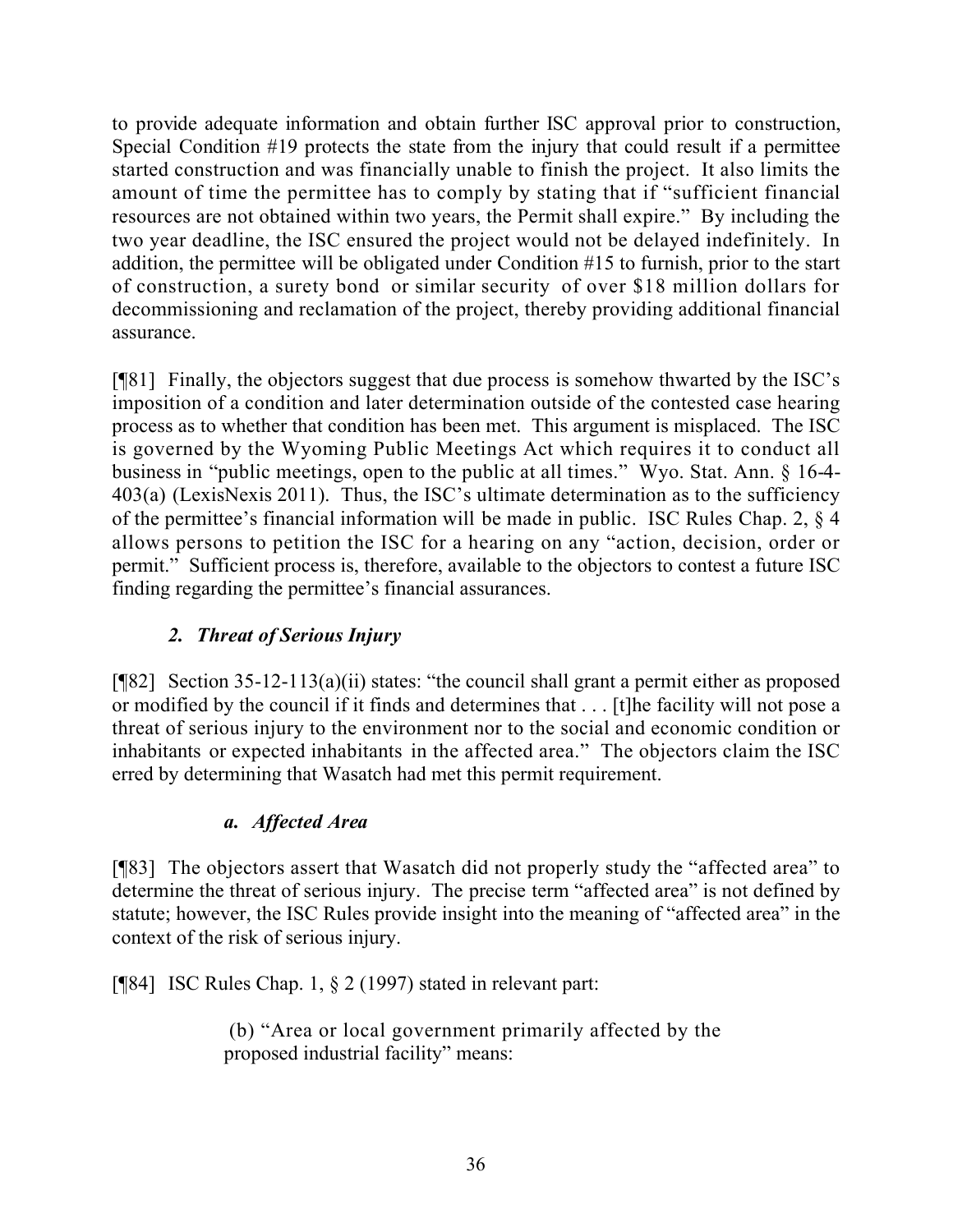(i) Any defined geographical area or unit of local government or special district in which the construction or operation of the industrial facility may significantly affect the environment, population, level of economic well-being, level of social services, or may threaten the health, safety or welfare of present or expected inhabitants.

(c) "Areas of site influence" means the areas which may be affected environmentally, socially, or economically, in any significant degree, by the location of the industrial facility at the proposed site. A separate "area of influence" may be considered for each resource identified in Section 7(i) of these rules.<sup>15</sup>

(footnote added).

 $\overline{a}$ 

[¶85] Chapter 1, § 7 (1997) of the rules set forth the pertinent requirements for the application:

> Section 7. **Application information to be submitted**. In accordance with W.S. 35-12-109, the application shall contain the information required by the act with respect to both the construction period and online life of the proposed industrial facility and the following information the council determines necessary: . . .

> (b) A description of the specific, geographic location of the proposed industrial facility. The description shall include the following:

> (i) Preliminary site plans at an appropriate scale indicating the anticipated location for all major structures, roads, parking areas, on-site temporary housing, staging areas, construction material sources, material storage piles and other dependent components;

> (ii) The area of land required by the industrial facility and a land ownership map covering all the components of the proposed industrial facility.

<sup>15</sup> The revised rules include the following definition which was not in effect at the time Wasatch filed its application: "(af) 'Study Area' is the geographic and political boundary, as designated by the administrator for the required governmental, social, and economic studies required for applications." ISC Rules, Chap. 1, § 2(af) (2011).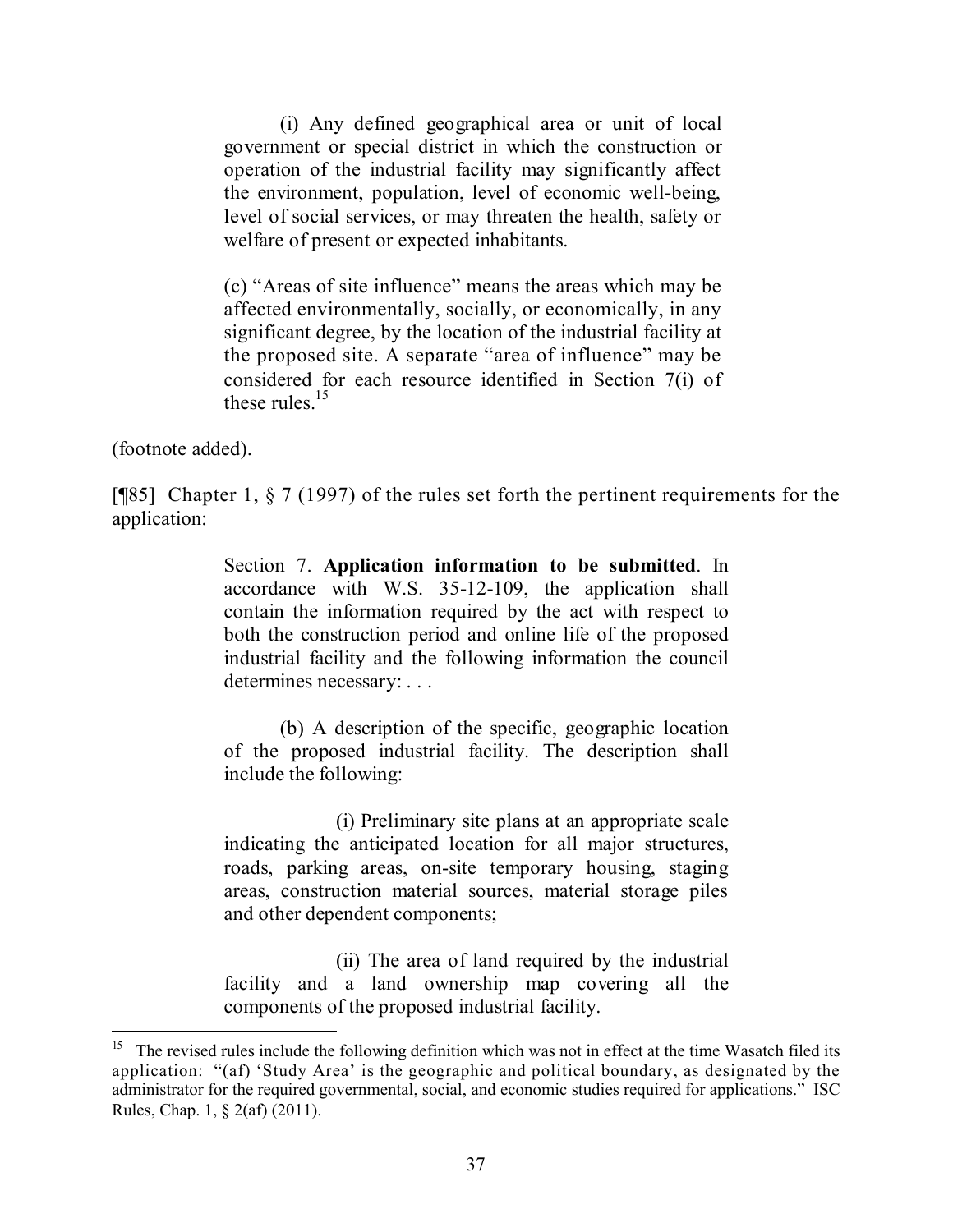(g) The applicant shall identify what it deems to be the area of site influence and the local governments primarily affected by the proposed industrial facility as defined in sections 2(b) and (c), respectively, of these regulations. The immediately adjoining area(s) and local governments shall also be identified with a statement of the reasons for their exclusion from the list of area(s) or local governments primarily affected by the proposed industrial facility.

(i) An evaluation of the social and economic conditions in the area of site influence. The social and economic conditions shall be inventoried and evaluated as they currently exist, projected as they would exist in the future without the proposed industrial facility and as they will exist with the facility. Prior to submitting its application, each applicant shall confer with the administrator to define the needed projections, the projection period and issues for socioeconomic evaluation. The evaluation may include, but is not limited to:

(i) Land use designation of the site location, including whether or not the use of the land by the industrial facility is consistent with state, intrastate, regional, county and local land use plans, if any. The analysis shall include the area of land required and ultimate use of land by the industrial facility and reclamation plans for all lands affected by the industrial facility or its dependent components;

(ii) A study of the area economy including a description of methodology used.

. . . .

. . . .

. . . .

(j) An evaluation of the environmental impacts. The items shall be noted and evaluated as they would exist if the proposed industrial facility were built. Each evaluation should be followed by a brief explanation of each impact and the permit issued that regulates the impact. If the impact is not regulated by a state regulatory agency or federal land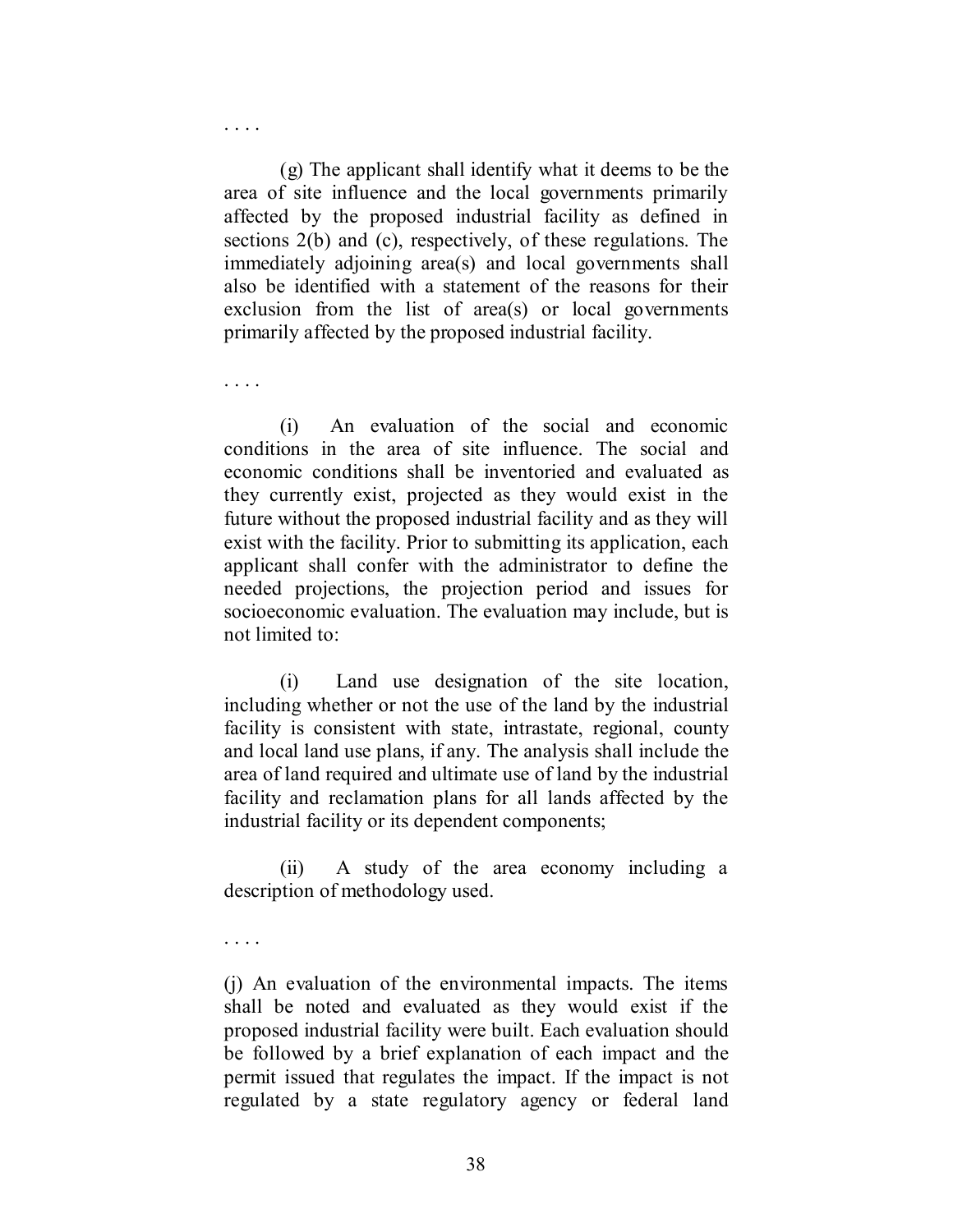management agency, the application must including plans and proposals for alleviating adverse impacts. Cumulative impacts of the proposed industrial facility and other projects in the area of site influence should be addressed separately.

(k) The applicant shall describe the procedures proposed to avoid constituting a public nuisance, endangering the public health and safety, human or animal life, property, wildlife or plant life, or recreational facilities which may be adversely affected by the proposed facility, including:

(i) Impact controls and mitigating measures proposed by the applicant to alleviate adverse environmental, social and economic impacts associated with construction and operation of the proposed industrial facility;

(ii) Monitoring programs to assess effects of the proposed industrial facility and the overall effectiveness of impact controls and mitigating actions.

ISC Rules, Chap. 1,  $\S 9$  (1997)<sup>16</sup> governed the ISC's decision and stated in relevant part:

(b) Threat of serious injury. In order to find that the industrial facility does not pose a threat of serious injury, the Council must find that the granting of a permit will not result in a significant detriment to, or significant impairment of, the environment or the social and economic condition of present or expected inhabitants.

(i) "Environment" shall mean the physical conditions existing within the affected area, including, but not limited to, land, air, water, minerals, flora, wildlife, noise, and objects of historic, aesthetic, or recreational impacts over which the Council has jurisdiction.

(iii) In determining whether the proposed industrial facility poses a threat of serious injury to the economic condition of the present or expected inhabitants, any net deterioration of a material nature in the condition of either

. . . .

<sup>&</sup>lt;sup>16</sup> This provision is currently located at ISC Rules, Chap. 1,  $\S$  12(c) (2011).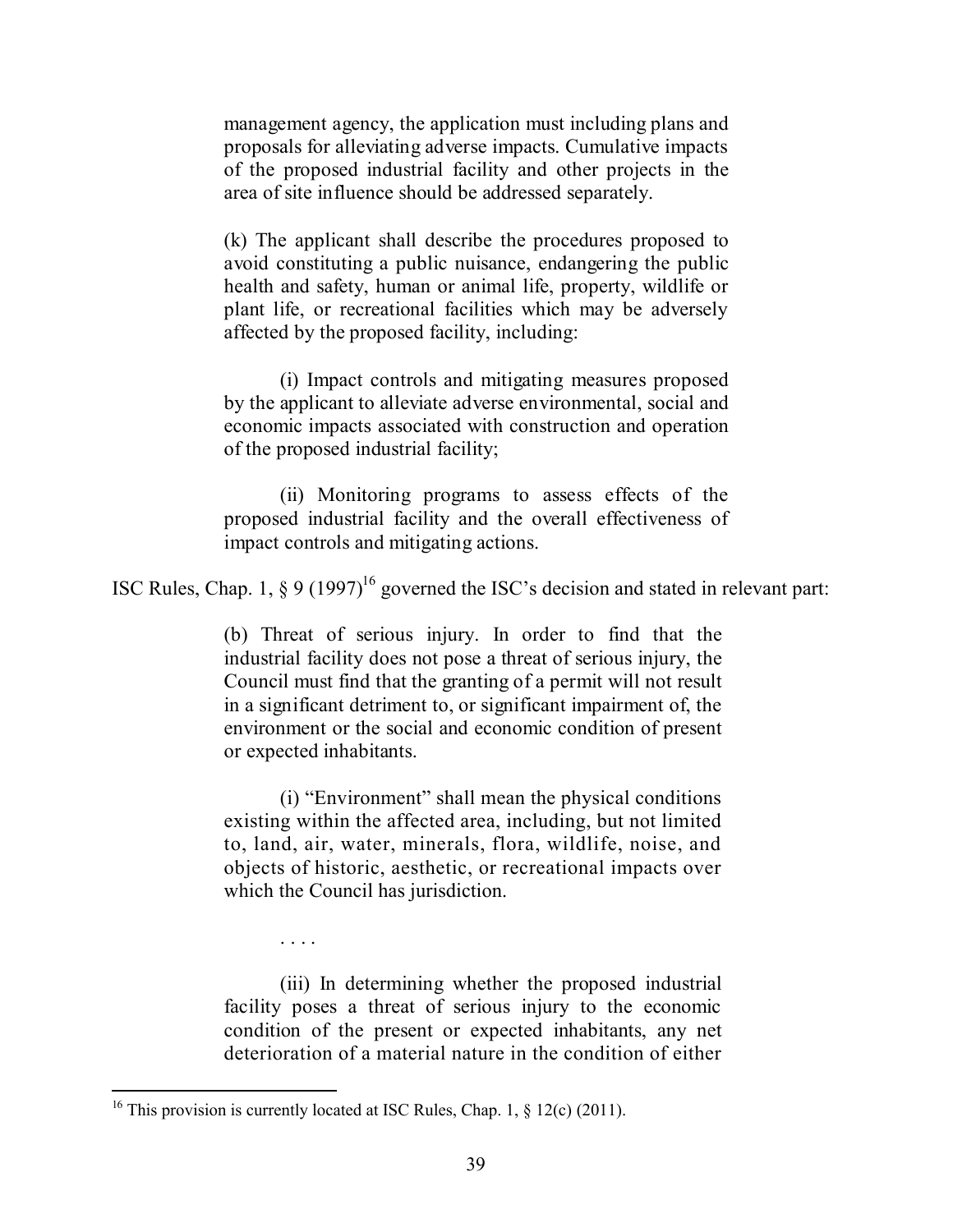present or expected inhabitants will be weighed negatively. "Economic conditions" may include, but is not limited to, the following factors:

(A) Upgrading of jobs and increased income;

(B) Family and per capita income;

(C) Unemployment and underemployment rates within the area of site influence;

(D) Purchasing power of earnings within the area of site influence;

(E) Short-term and long-term fluctuations in resource consumption and resource availability;

(F) Employment dislocation and skill obsolescence;

(G) Employment opportunities;

(H) Diversity of economy and stability of various segments of the economy[.]

[¶86] The ISC noted that the ISD "determined the area primarily affected is a polygon that includes the Project site, the municipalities of Douglas, Rolling Hills, Glenrock, Evansville, Bar Nunn, Mills and Casper and inclusive areas of Converse and Natrona County." The objectors seem to argue that this entire area should have been considered the "affected area" in determining whether the project posed a threat of serious injury to any of the interests addressed in § 35-12-113(a)(ii), i.e., the environment and social and economic condition. In other words, they argue that the area which must be studied for all interests is static and should have included the entire polygon identified as the area primarily affected by the ISD staff. This interpretation ignores many other portions of the rules.

[¶87] Chap. 1, § 2(b) defined area "primarily affected" as "any defined geographical area" "in which the construction or operation of the industrial facility may significantly affect the environment, population, level of economic well-being, level of social services, or may threaten the health, safety or welfare of present or expected inhabitants." This definition specifically listed the different interests that may be affected by a project, such as environment, population, economic well-being, etc., and indicated that they may have differing "affected areas." The provision also used the term "significant" demonstrating that each interest should be evaluated separately to determine if the project's effect on that interest is "significant" or not.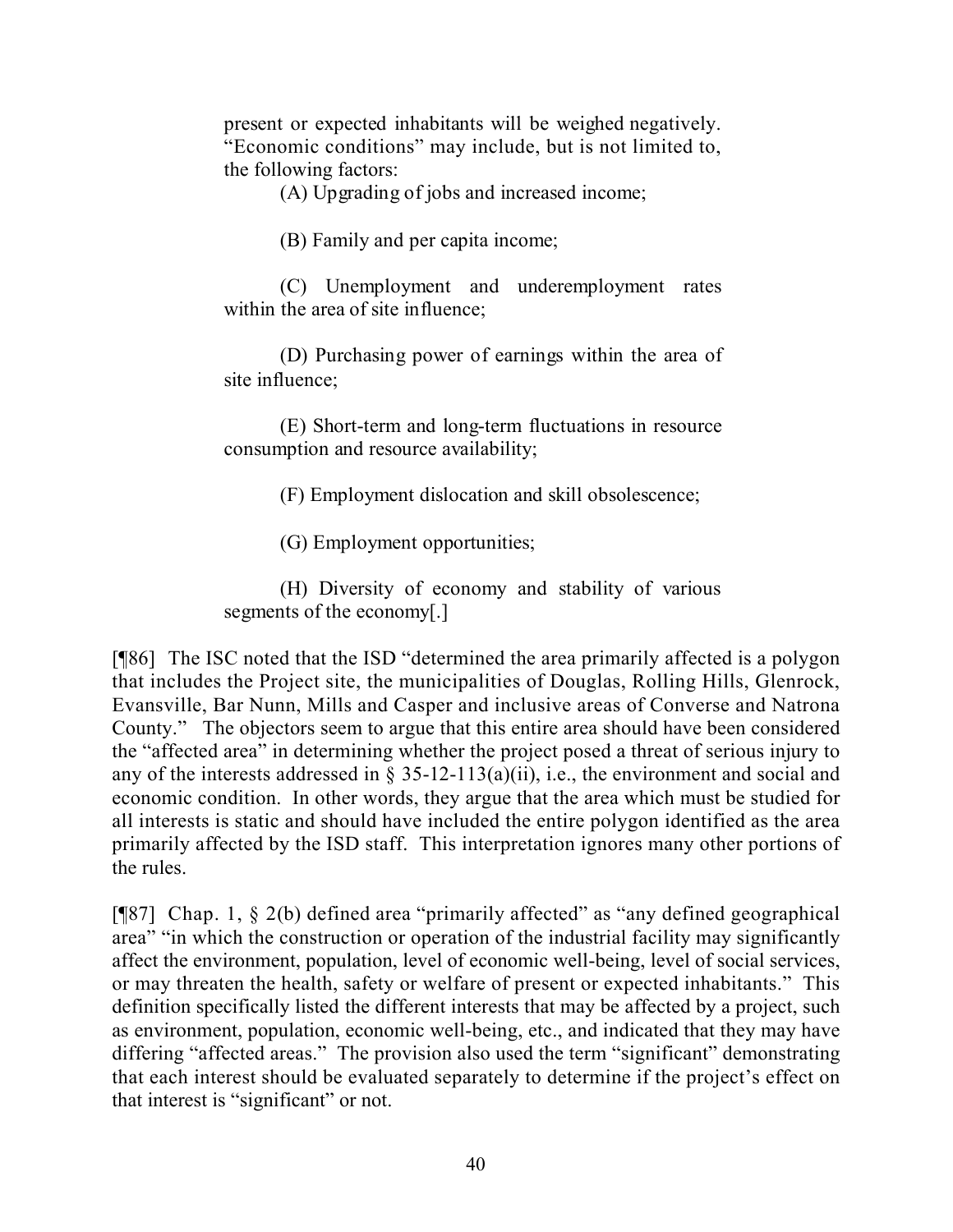[ $[$ [88] Similarly, subsection (c) of Chap. 1,  $\S$  2, indicated that there may be separate "areas of site influence" for the various interests and, again, required a degree of significance to qualify. Notably, that section also specifically stated that a separate "area of influence" may be considered for each interest or "resource" identified in Section 7(i), which included the social and economic conditions. The fact that the definition of area of site influence differentiated between the various interests and required a significant degree of impact confirms that the pertinent area may change based upon the type of interest affected. There are material differences between environmental, social and economic interests. The environmental impacts will necessarily occur closer to the actual facility; while, the social and economic impacts may stretch further to populated areas. The rules recognized the need to examine the interests individually to determine the proper scope of site influence.

[¶89] Section 7(i) required evaluation of the social and economic impacts of the project and directed the applicant to "confer with the administrator to define the needed projections, the projection period and issues for socioeconomic evaluation." This provision clearly allowed the scope of the social and economic evaluations to be honed to reflect the areas that are actually impacted. Similarly, §7(j) provided flexibility in determining the scope of the environmental evaluation and referred to interaction with other agencies to determine such impacts. Likewise, Chapter 1, § 9, which pertained to the ISC's decision referred to significant or substantial impairment or detriment to different interests, confirming that impact should be evaluated in the area appropriate for that interest.

[¶90] The clear language of the statutory and regulatory provisions did not require an evaluation of all resources over the entire polygon-shaped area identified as primarily affected by ISD. It was appropriate for the ISC to allow evaluations of different affected areas for individual interests.

# *b. Environment*

[¶91] The objectors argue the record does not contain substantial evidence to support the ISC's determination that the project would not pose a threat of serious injury to the environment. They claim Wasatch should have extended its study area for various types of wildlife, largely because Wasatch revised its application shortly before the hearing to move some of the turbines closer to the eastern boundary of its environmental study area. The record shows that Wasatch consulted extensively with the Wyoming Game and Fish Department regarding the survey protocols, conducted the surveys and presented them to the ISC as part of the permit process. Wasatch also consulted with the U.S. Fish and Wildlife Service and, because of that agency's concerns about raptors, it added additional surveys.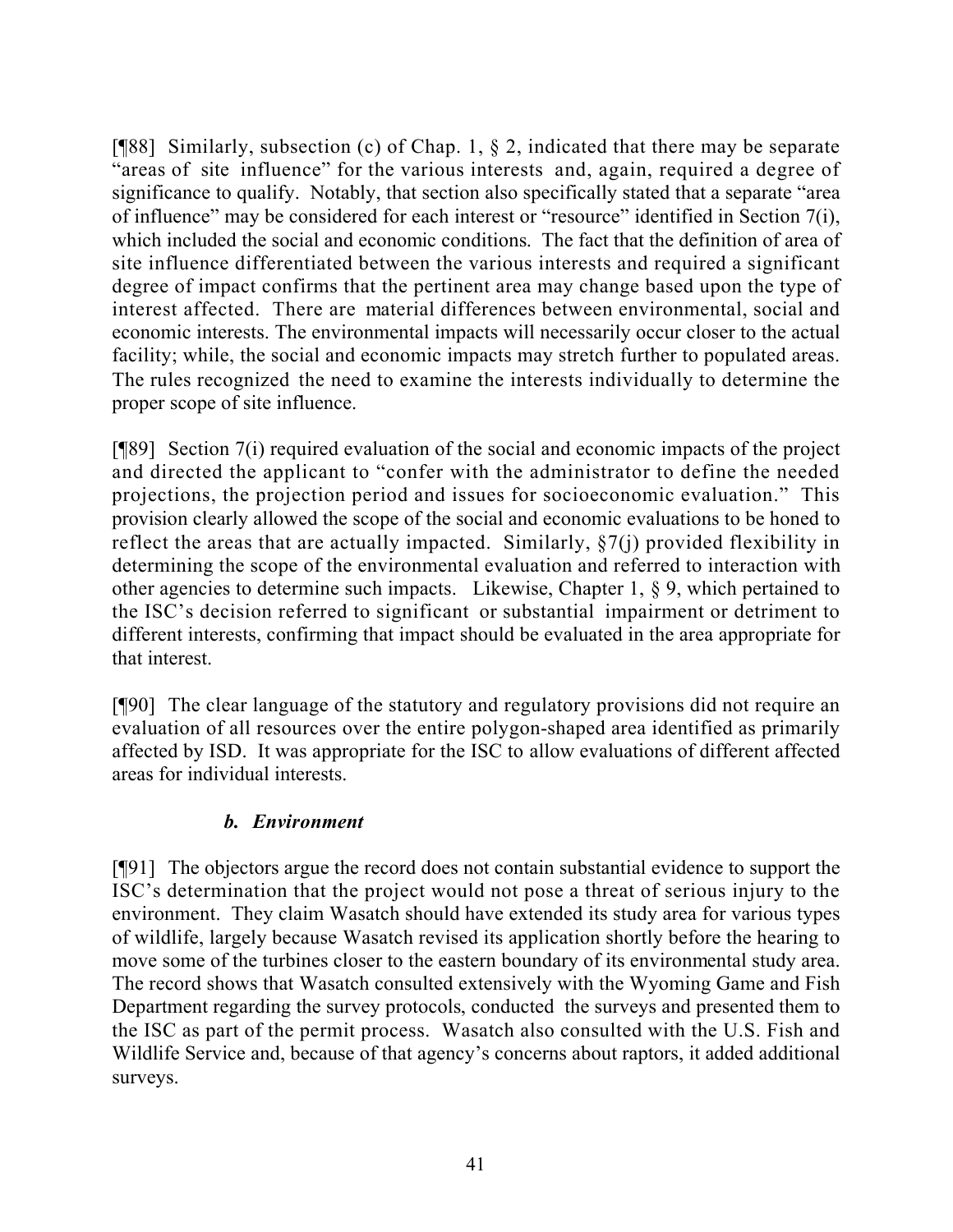[¶92] Richard Spencer Martin, the Senior Project Development Manager and in-house environmental expert for Wasatch, testified at the hearing regarding the wildlife surveys conducted by SWCA Environmental Consultants. The study area is identified on various maps in the record and included the area of actual development, together with additional areas depending on the species being studied. For example, golden eagles and raptors were studied in the project area and, on recommendation from the wildlife agencies, they were also studied outside of the project area—golden eagles by four miles and other raptors by two miles. As a result of the surveys, Wasatch revised the site plan to avoid a high raptor concentration area. The Game and Fish Department reviewed the revised site plan which showed the relocation of some of the turbines and indicated it did not change that agency's recommendations. Game and Fish Department representative Mary Flanderka also testified at the hearing and confirmed that the movement of the turbines did not mandate adding to the study area.

[¶93] The objectors called Hamilton Smith, an ecologist with the environmental consulting firm, Biota Research Consulting, to testify at the hearing. He stated that he had reviewed Wasatch's application and other relevant documents. He was concerned with the methodology employed by SWCA to monitor wildlife movement and habits. For example, he indicated the raptor monitoring points should have been closer together, the study area should have been larger, and the surveys should have been conducted more evenly throughout the seasons.

[¶94] The ISC was the trier of fact and, as such, had the responsibility to resolve issues of witness credibility and weigh the evidence. *See, e.g*., *Dorr v. Wyo. Bd. of Certified Public Accountants,* 2006 WY 144, ¶ 33, 146 P.3d 943, 957 (Wyo. 2006). It sifted through the evidence and, specifically referencing the testimony of Martin and the Game and Fish representatives as support for its decision, stated that Wasatch had shown that the proposed project would not "pose a threat of serious injury to the environment . . . ." With regard to the impact on the biological and wildlife resources in the area, the ISC rejected Mr. Smith's testimony in favor of Ms. Flanderka's. As part of its determination that Wasatch's project would not pose a threat of serious injury to the environment, the agency necessarily concluded the study area was adequate.<sup>17</sup> Although the evidence was

 $\overline{a}$  $17$  To further protect the environment, the Wasatch's permit includes Special Condition #16:

Before the start of construction of each segment of construction – Pioneer Wind Park I and Pioneer Wind Park II – Permittee shall provide the second year survey of wildlife to ISD. The Director may authorize the start of construction of the segment on a favorable recommendation by the Wyoming Game and Fish Department. . . .

In addition, Condition # 5 allows the ISC to review any adverse social, economic, or environmental impacts from the project which were unforeseen when the permit was granted and require additional mitigation measures to address the impacts. The record includes evidence about the formation of a Technical Advisory Committee (TAC) which will include the wildlife agencies, DEQ, landowners and the permittee. The TAC will evaluate the post-construction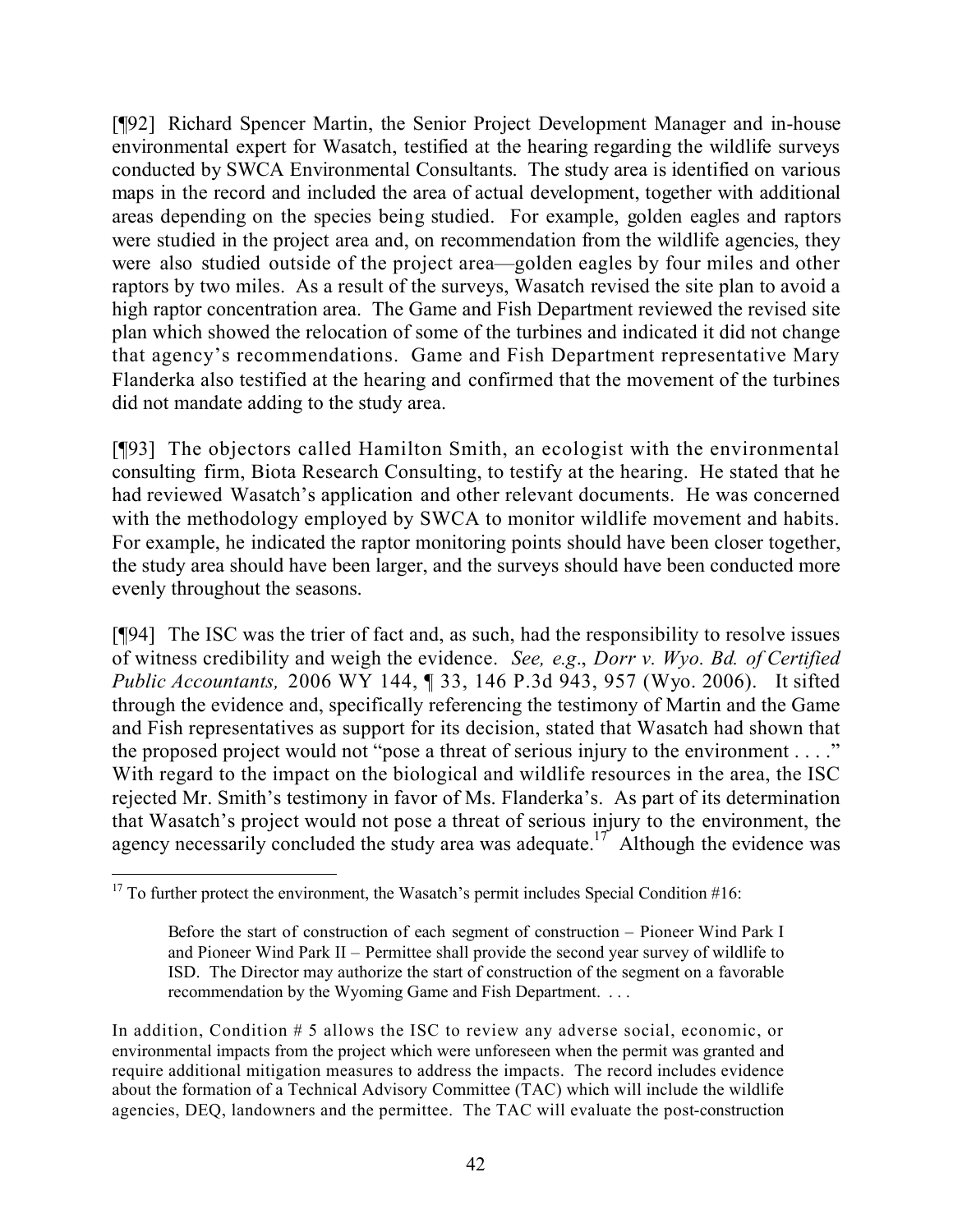conflicting, the record clearly contained relevant evidence which a reasonable mind might accept in support of the agency's conclusion. *Dale,* ¶ 11, 188 P.3d at 558-59.

# *c. Social and Economic Condition*

[¶95] The ISC determined that Wasatch's project "will not pose a threat of serious injury . . . to the social and economic condition or inhabitants in the affected area." § 35-12- 113(a)(ii). The objectors claim this finding is not supported by substantial evidence. In particular, they assert the record demonstrates the project poses a threat of serious injury to property values and the historic use and preservation of properties adjacent to the project.

[¶96] The ISD determined the appropriate study area for the socioeconomic analysis was Converse and Natrona counties, with inclusive municipalities. Wasatch engaged Blankenship Consulting, LLC to conduct a socioeconomic assessment of its project which was included in the application, and George Blankenship, the principal of the firm, testified at the contested case hearing. Mr. Blankenship studied the existing conditions and potential effects of the project on various socioeconomic conditions such as work force, land use, tax revenues, and public facilities and services. He concluded the benefits of the project were significant, while the potential negative impacts were minimal and the project would not pose a threat of serious social or economic injury to the current or expected inhabitants of the area. He did not, however, conduct an analysis of the impact of the project on individual property values in the area of the project.

[¶97] The objectors called some area landowners, including Ms. Hornung, Grady Gaubert and Bret Frye, who testified that the project would adversely impact the view shed and, consequently, property values. Mr. Lay, owner of the White Creek Ranch, also testified on behalf of the objectors and stated that he believes the project will cause serious injury to his property, especially in light of the fact that it is listed on the National Register of Historical Places. He further indicated the project would change the character of the area from recreational to industrial.

[¶98] A real estate appraiser from Wisconsin, Kurt Kielisch, also testified for the objectors. He did not appraise the affected properties, but he did prepare a property value impact report which was submitted as an exhibit at the hearing. In preparing his report, he conducted a literature study about the perceptions of wind energy projects, including their effect on property values in different parts of the country and the world; reviewed the project; and surveyed eleven Wyoming individuals, including four realtors, four appraisers and three landowners with property near the projects. He concluded that if the

 $\overline{a}$ 

monitoring data on an annual basis to determine if there are adverse wildlife impacts and develop appropriate mitigation measures if needed.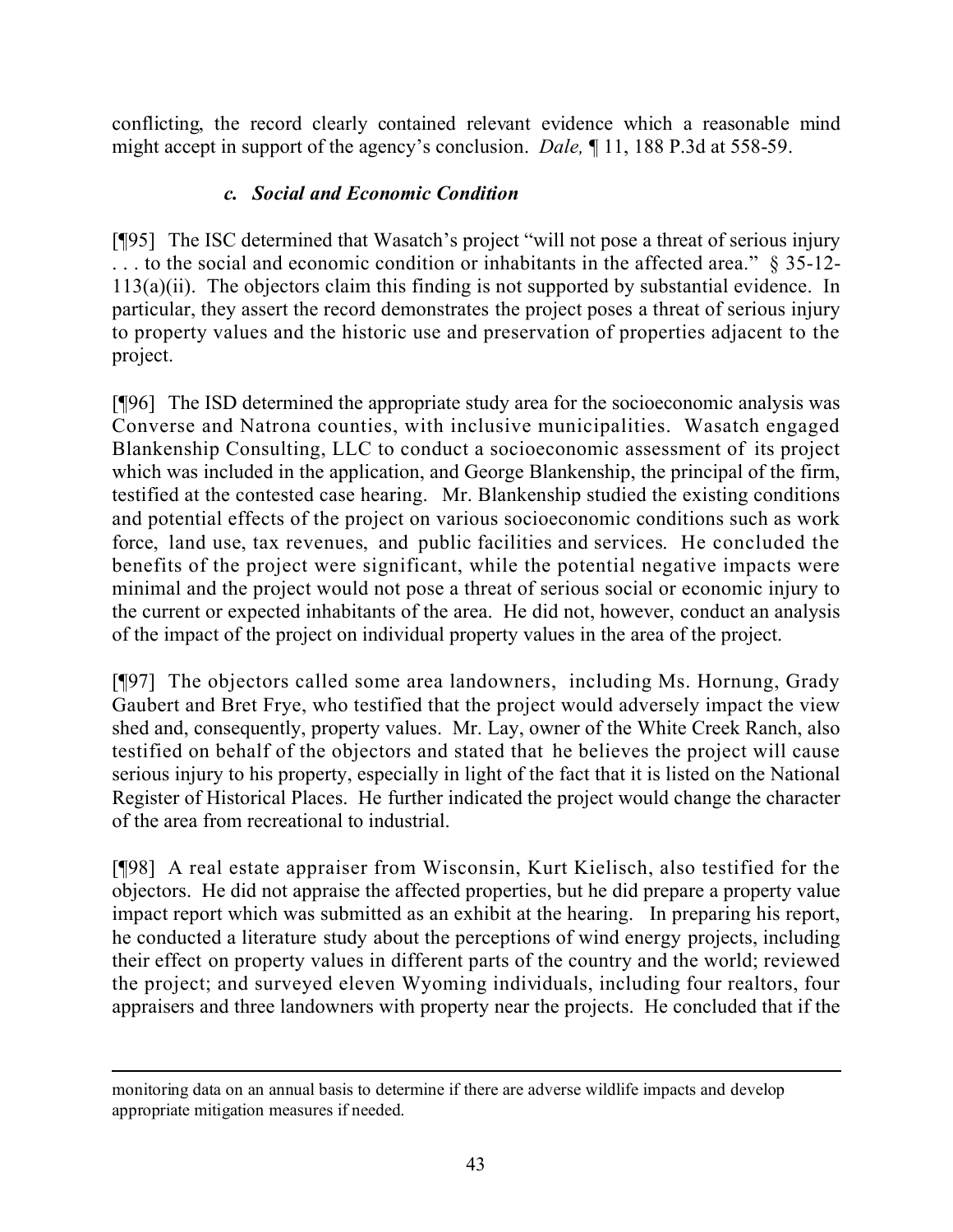project were allowed, the highest and best use of the surrounding property would be changed from recreational to agricultural, resulting in a devaluation of 40% to 71%.

[¶99] During the rebuttal portion of its case, Wasatch called Neal Hilston, a Wyoming appraiser and real estate broker and one of the persons interviewed by Mr. Kielisch. Mr. Hilston stated that Mr. Kielisch's report misrepresented some of the comments he made during the interview. He criticized the Kielisch report because it did not include analysis of wind projects in Wyoming or neighboring states, but relied, instead, on information from Europe and the eastern part of the United States. Mr. Hilston also stated that he had actually appraised six or seven ranches that were located next to properties with wind farms and he did not see any effect from the wind farms on the values of the adjoining properties, although he admitted there was not much information available.

[¶100] The ISC determined the projects would not pose a threat of serious injury to the social and economic condition or inhabitants of the affected area. It accepted Mr. Hilston's testimony over Mr. Kielisch's "regarding the effect of the wind farm on property values" because Mr. Hilston "was familiar with the unique characteristics of the residents of Wyoming and area surrounding the Projects. Mr. Kielisch's report was based upon information from areas distant to Wyoming." The ISC properly weighed the conflicting evidence and determined that the evidence pertaining to property values did not establish a threat of serious injury to the economic condition of the area. There is substantial evidence in the record to support its determination.

[¶101] The ISC also correctly kept in mind that the Industrial Siting Act is primarily "concerned with the question of acceptability of various impacts" and does not require the virtual elimination of all impacts. *Laramie River,* 588 P.2d at 1249. That approach is made clear in the statutory provision requiring denial of a permit only if it will pose a threat of **serious** injury to the social and economic condition or inhabitants. Section 35- 12-113(a)(ii) (emphasis added). Likewise, the statutes and regulations did not include the effect on individual property values as one of the factors requiring economic analysis. We recognized the community based focus of the Industrial Siting Act when we stated in *Laramie River,* 588 P.2d at 1253: "[The] Industrial Siting Council is to be concerned with the collective not individual welfare of the present and expected inhabitants." While certain inhabitants may suffer a detriment because of the location of the project, the ISC decision "must be based upon a balancing of the interests of all the inhabitants of the area, not simply upon the interests of one segment of the inhabitants." *Id.* at 1254.

[¶102] Although individual property value concerns are not part of the required analysis, ISC Rules, Chap. 1, § 9(b)(iii) stated the ISC was not limited to the listed factors, meaning there was no legal impediment to consideration of such evidence in the particular way it was done in this case, i.e., considering it but not placing individual interests over the collective interest. In fact, the ISC addressed the Hornungs' view shed objections by attaching Special Condition #20 to Wasatch's permit, requiring it to